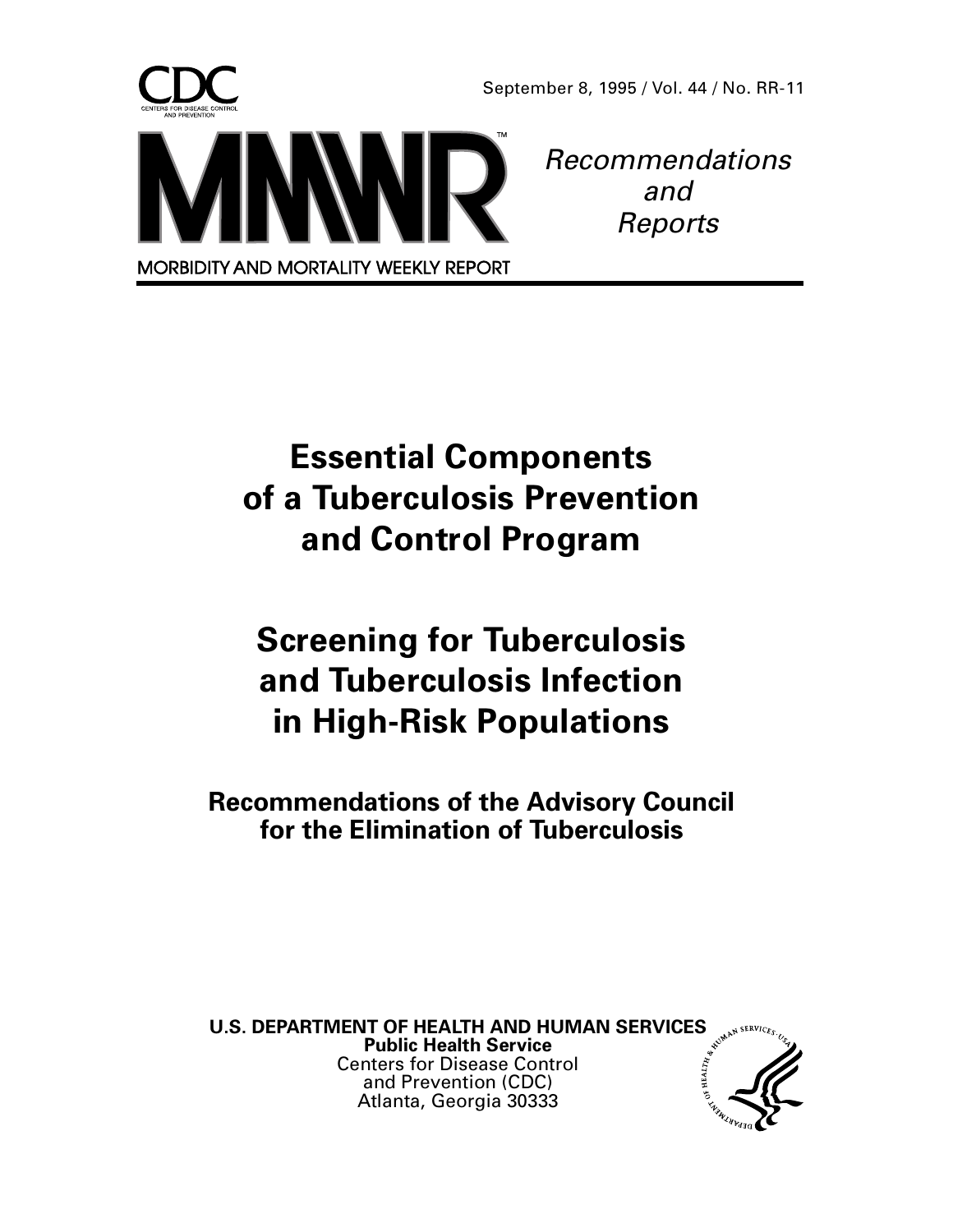The *MMWR* series of publications is published by the Epidemiology Program Office, Centers for Disease Control and Prevention (CDC), Public Health Service, U.S. Department of Health and Human Services, Atlanta, GA 30333.

### SUGGESTED CITATION

Centers for Disease Control and Prevention. Essential components of a tuberculosis prevention and control program; and Screening for tuberculosis and tuberculosis infection in high-risk populations: recommendations of the Advisory Council for the Elimination of Tuberculosis. MMWR 1995;44(No. RR-11):[inclusive page numbers].

Centers for Disease Control and Prevention.......................... David Satcher, M.D., Ph.D. **Director** 

| The material in this report was prepared for publication by:           |                        |
|------------------------------------------------------------------------|------------------------|
| National Center for Prevention Services  Helene D. Gayle, M.D., M.P.H. |                        |
|                                                                        | <b>Acting Director</b> |
|                                                                        |                        |
|                                                                        | Director               |
|                                                                        |                        |

The production of this report as an *MMWR* serial publication was coordinated in: Epidemiology Program Office.................................... Stephen B. Thacker, M.D., M.Sc. **Director** Richard A. Goodman, M.D., M.P.H. Editor, MMWR Series

 Scientific Information and Communications Program Recommendations and Reports................................... Suzanne M. Hewitt, M.P.A. Managing Editor Rhonda J. Kercsmar, Ph.D. Project Editor Morie M. Higgins Visual Information Specialist

Use of trade names and commercial sources is for identification only and does not imply endorsement by the Public Health Service or the U.S. Department of Health and Human Services.

Copies can be purchased from Superintendent of Documents, U.S. Government Printing Office, Washington, DC 20402-9325. Telephone: (202) 783-3238.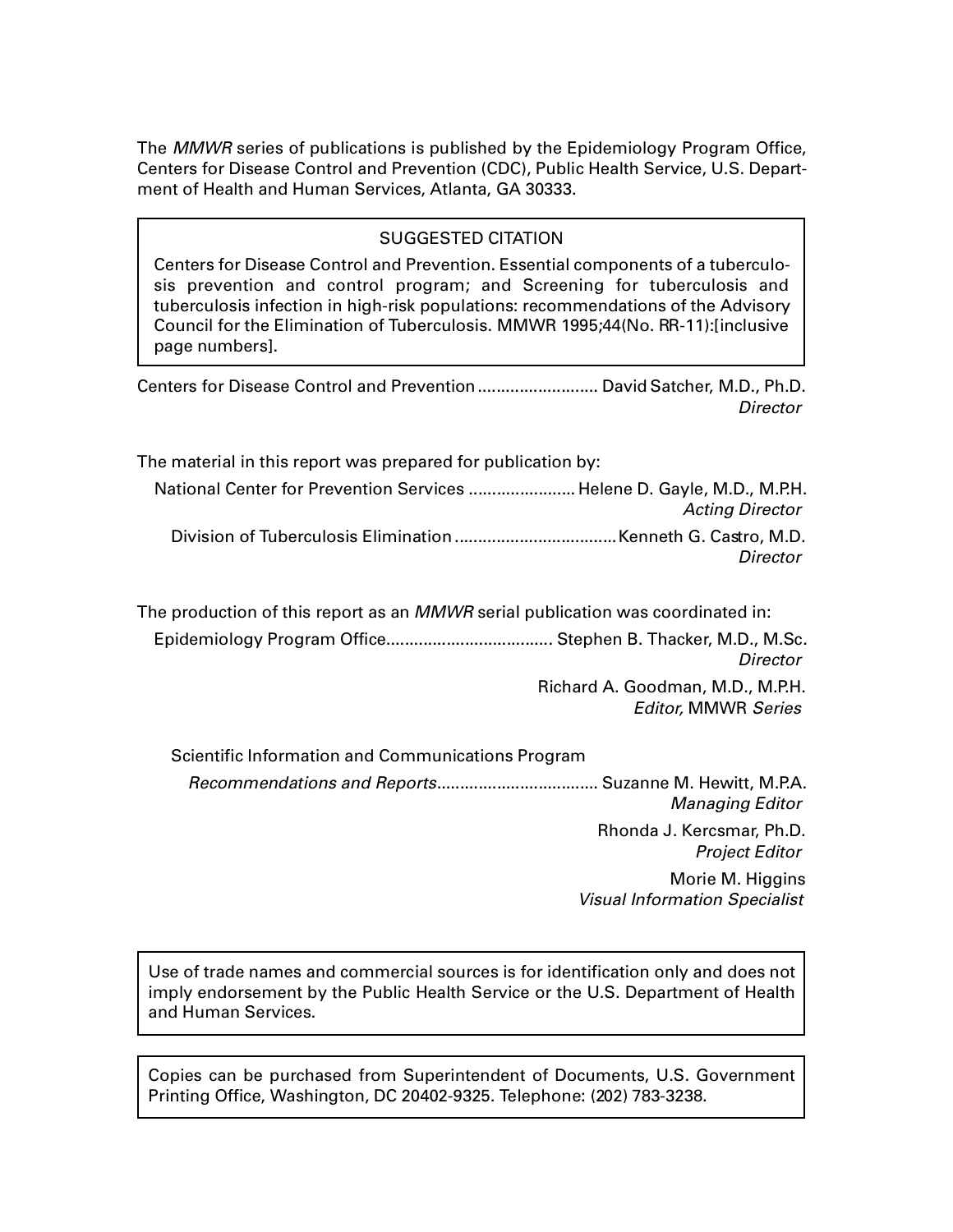# **Contents**

| <b>Essential Components of a Tuberculosis Prevention</b>             |  |
|----------------------------------------------------------------------|--|
|                                                                      |  |
|                                                                      |  |
|                                                                      |  |
|                                                                      |  |
|                                                                      |  |
| An Overall TB Control Strategy and Written Policies and Procedures3  |  |
|                                                                      |  |
| Appropriate Laws and Regulations to Support TB Control Activities  4 |  |
| Adequate and Appropriate Staff to Conduct TB Control Activities  4   |  |
| Adequate Funding to Conduct TB Control Activities 5                  |  |
|                                                                      |  |
| Managing Persons Who Have Disease or Who Are                         |  |
|                                                                      |  |
|                                                                      |  |
|                                                                      |  |
|                                                                      |  |
|                                                                      |  |
|                                                                      |  |
| <b>Coordinating Care with Other Health-Care Providers</b>            |  |
|                                                                      |  |
| Identifying Persons Who Have Clinically Active TB  10                |  |
|                                                                      |  |
|                                                                      |  |
|                                                                      |  |
| Identifying and Managing Persons Infected                            |  |
|                                                                      |  |
|                                                                      |  |
|                                                                      |  |
|                                                                      |  |
|                                                                      |  |
|                                                                      |  |
|                                                                      |  |
|                                                                      |  |
|                                                                      |  |
|                                                                      |  |
|                                                                      |  |
|                                                                      |  |
|                                                                      |  |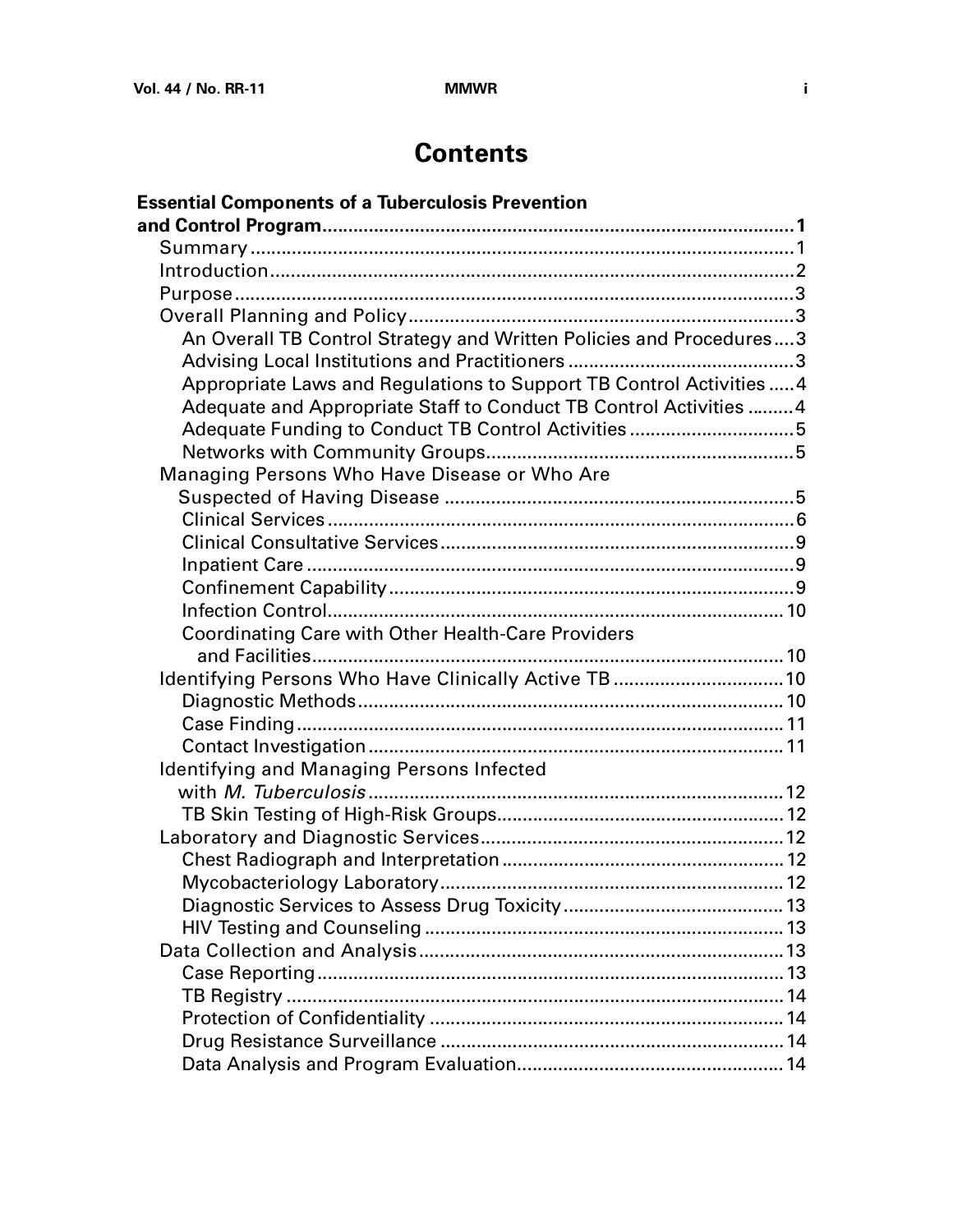# **Contents — Continued**

| <b>Education for Health-Care Providers and Members</b> |  |
|--------------------------------------------------------|--|
|                                                        |  |
|                                                        |  |

| <b>Screening for Tuberculosis and Tuberculosis Infection</b> |  |
|--------------------------------------------------------------|--|
|                                                              |  |
|                                                              |  |
|                                                              |  |
| <b>Priority of Screening Among TB Prevention</b>             |  |
|                                                              |  |
|                                                              |  |
|                                                              |  |
|                                                              |  |
|                                                              |  |
| Sensitivity, Specificity, and Positive Predictive Value      |  |
|                                                              |  |
|                                                              |  |
|                                                              |  |
|                                                              |  |
| Booster Phenomenon and Two-Step Tuberculin Skin Testing 25   |  |
|                                                              |  |
|                                                              |  |
| Recommendations for Specific High-Risk Groups 26             |  |
|                                                              |  |
|                                                              |  |
|                                                              |  |
|                                                              |  |
| Residents and Employees of High-Risk Congregate Settings 27  |  |
|                                                              |  |
| Residents and Employees of Nursing Homes/Facilities          |  |
|                                                              |  |
|                                                              |  |
|                                                              |  |
|                                                              |  |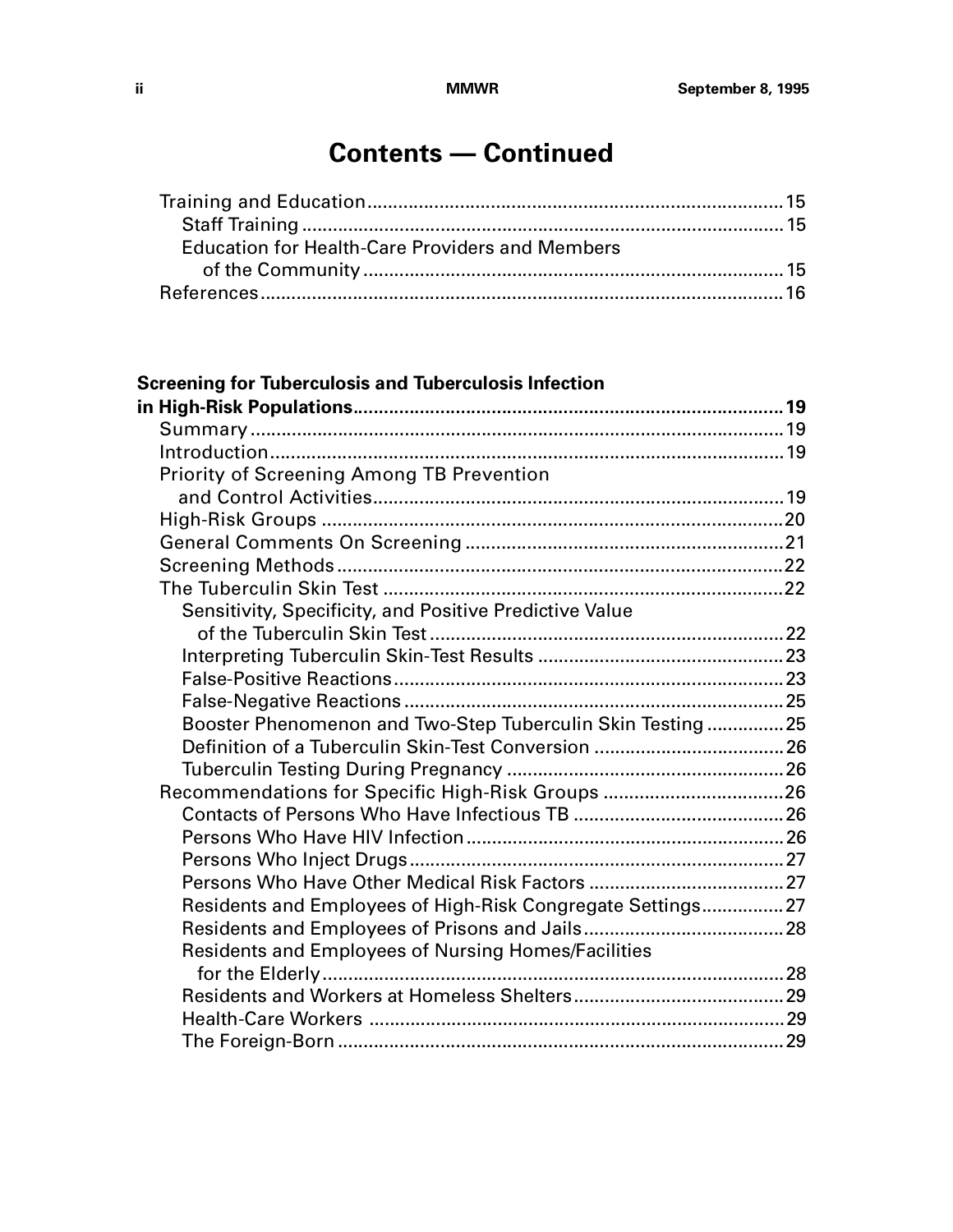# **Contents — Continued**

| Persons Who Use Alcohol and Other Noninjecting Drugs30         |  |
|----------------------------------------------------------------|--|
| Recommendations for Screening Children and Adolescents30       |  |
| Repeat Screening of Persons at Continuing Risk for Exposure 31 |  |
|                                                                |  |
|                                                                |  |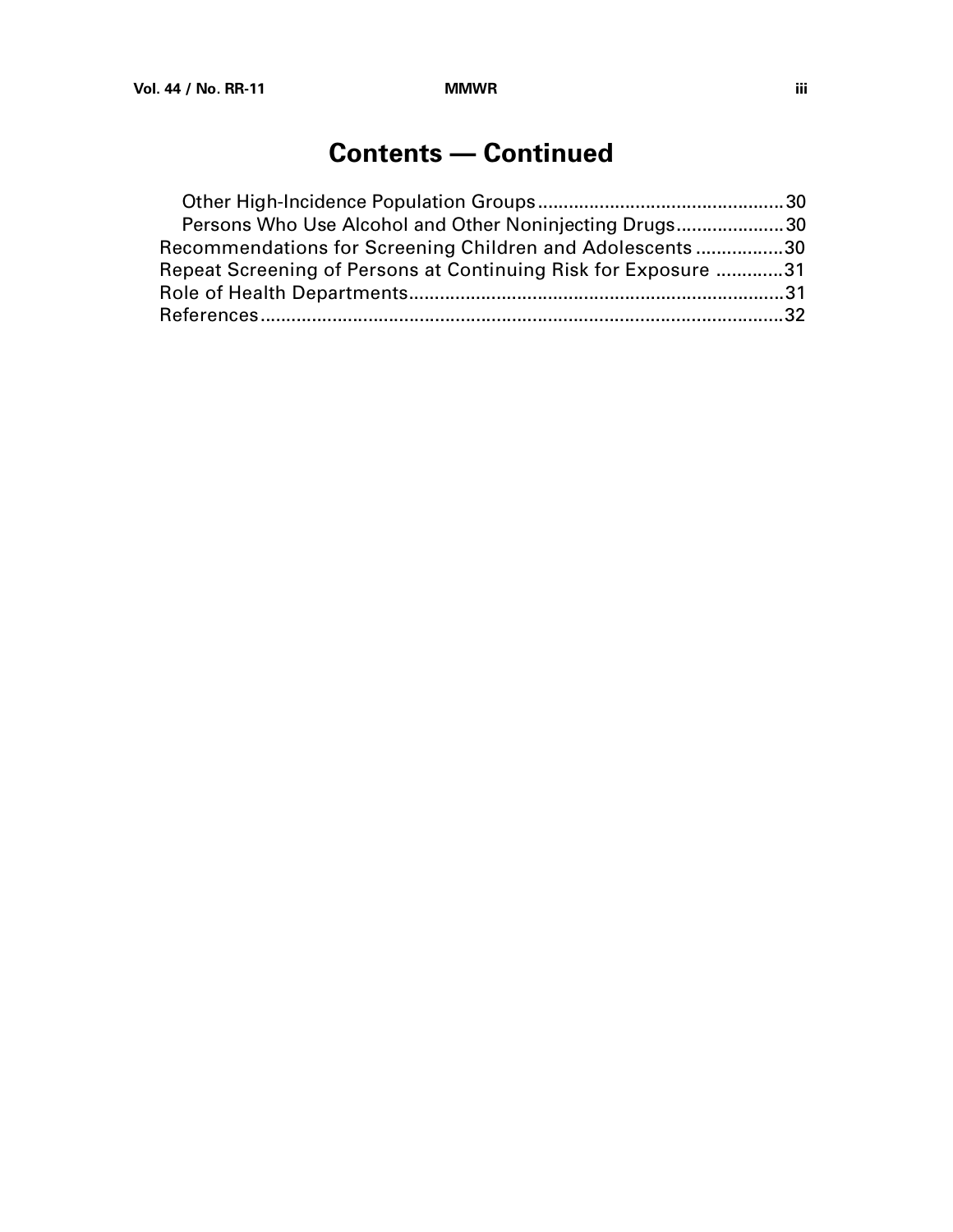#### **Advisory Council for the Elimination of Tuberculosis January 1995**

### **CHAIRMAN**

Charles M. Nolan, M.D. Director, Tuberculosis Control Seattle-King County Department of Public Health Seattle, WA

### **ACTING EXECUTIVE SECRETARY**

Samuel W. Dooley, Jr., M.D. Acting Associate Director for Science National Center for Prevention Services Centers for Disease Control and Prevention Atlanta, GA

#### **MEMBERS**

Paul T. Davidson, M.D. Los Angeles County Department of Health Services Los Angeles, CA

Miguel A. Escobedo, M.D. El Paso City/County Health District El Paso, TX

Sue C. Etkind, R.N., M.S.\* Massachusetts Department of Public Health Jamaica Plain, MA

Charles P. Felton, M.D. Harlem Hospital Center New York, NY

Kathleen F. Gensheimer, M.D. Maine Department of Human Services Augusta, ME

Jeffrey Glassroth, M.D. Northwestern University Medical School Chicago, IL

Kathleen S. Moser, M.D. San Diego County Department of Health Services San Diego, CA

Gisela F. Schecter, M.D., M.P.H.\* San Francisco Tuberculosis Control Program San Francisco, CA

Jeffrey R. Starke, M.D. Baylor College of Medicine Houston, TX

Lillian J. Tom-Orme, Ph.D. Utah Department of Health Salt Lake City, UT

Betti Jo Warren, M.D. King-Drew Medical Center Los Angeles, CA

#### **EX OFFICIO MEMBERS**

G. Stephen Bowen, M.D. Health Resources and Services Administration Rockville, MD

Office of Minority Health Public Health Service Rockville, MD

Georgia S. Buggs

Michael J. Brennan, Ph.D. Food and Drug Administration Bethesda, MD

<sup>\*</sup>These members who made substantive contributions to this report rotated off the Council in 1994.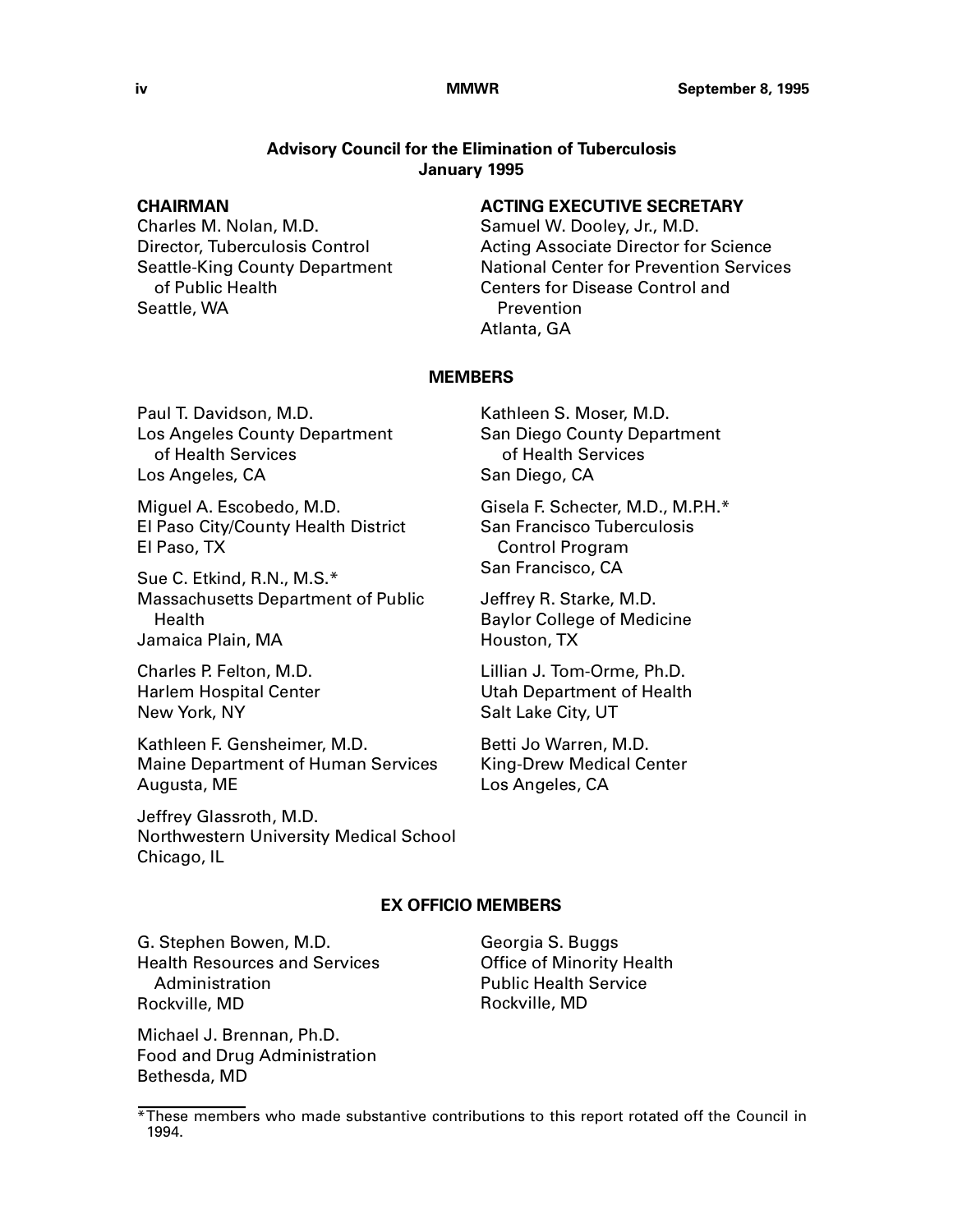#### **Advisory Council for the Elimination of Tuberculosis January 1995 — Continued**

#### **EX OFFICIO MEMBERS — Continued**

Warren Hewitt, Jr. Substance Abuse and Mental Health Services Administration Rockville, MD

J. Terrell Hoffeld, D.D.S. Agency for Health Care Policy and Research Rockville, MD

Gary A. Roselle, M.D. Department of Veterans Affairs Cincinnati, OH

Zeda Rosenberg, Sc.D. National Institutes of Health Bethesda, MD

Bruce Tempest, M.D. Indian Health Service Gallup, NM

Basil P. Vareldzis, M.D. Agency for International Development Washington, DC

#### **LIAISON REPRESENTATIVES**

John B. Bass, Jr., M.D. American Thoracic Society University of South Alabama Mobile, AL

Nancy Dunlap, M.D. American College of Chest Physicians University of Alabama at Birmingham Birmingham, AL

Wafaa El-Sadr, M.D., M.P.H. Infectious Disease Society of America Harlem Hospital Center New York, NY

Alice McIntosh American Lung Association New York, NY

Norbert P. Rapoza, Ph.D. American Medical Association Chicago, IL

Michael L. Tapper, M.D. Society for Hospital Epidemiology of America Lenox Hill Hospital New York, NY

#### **COMMITTEE REPRESENTATIVES**

Advisory Committee on the Prevention of HIV Infection Walter F. Schlech, M.D. Victoria General Hospital Halifax, Nova Scotia, Canada

Hospital Infection Control Practices Advisory Committee Susan Forlenza, M.D. Nassau County Medical Center East Meadows, NY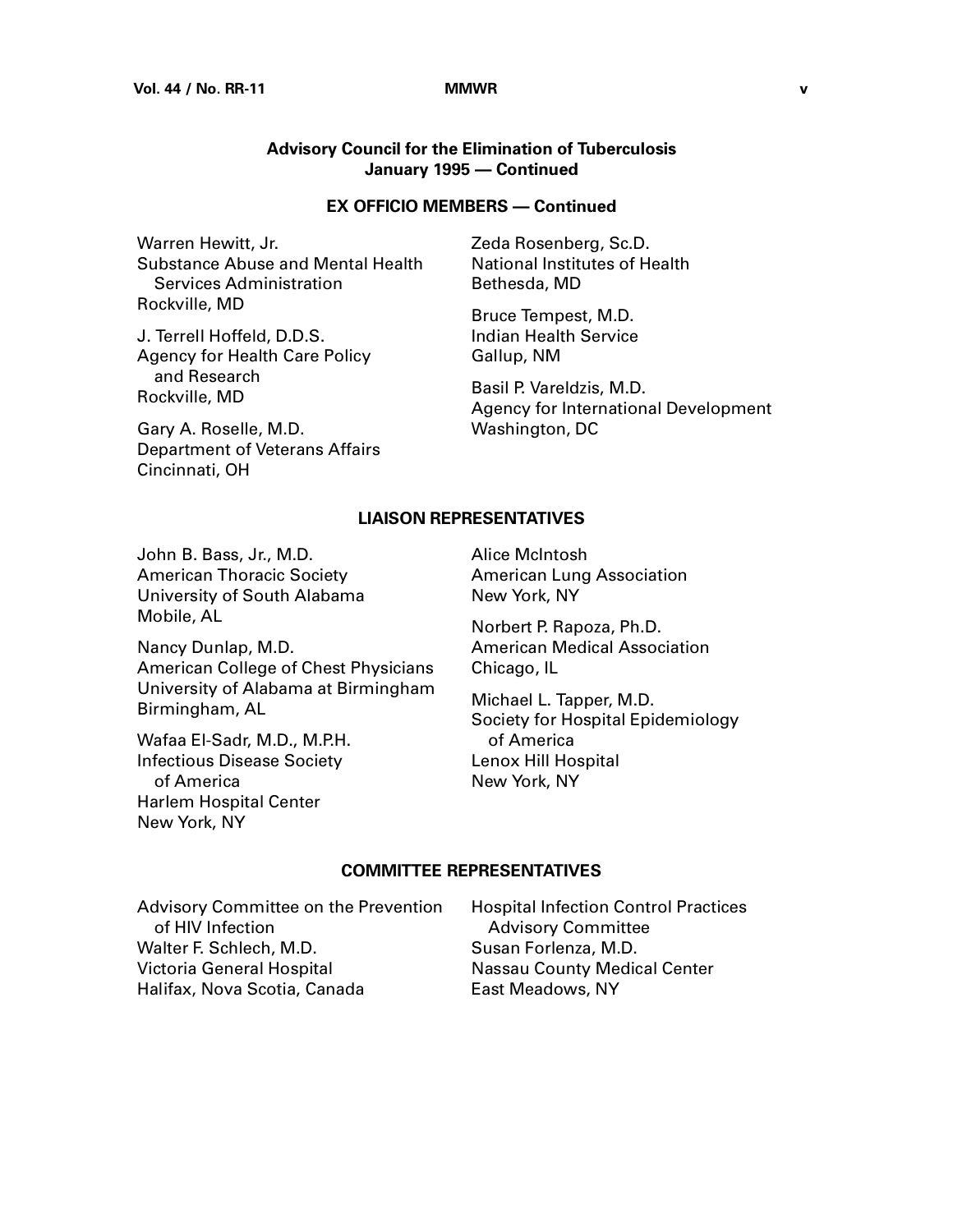The following CDC staff member prepared this report:

Patricia M. Simone, M.D. Division of Tuberculosis Elimination National Center for Prevention Services

in collaboration with the

Advisory Council for the Elimination of Tuberculosis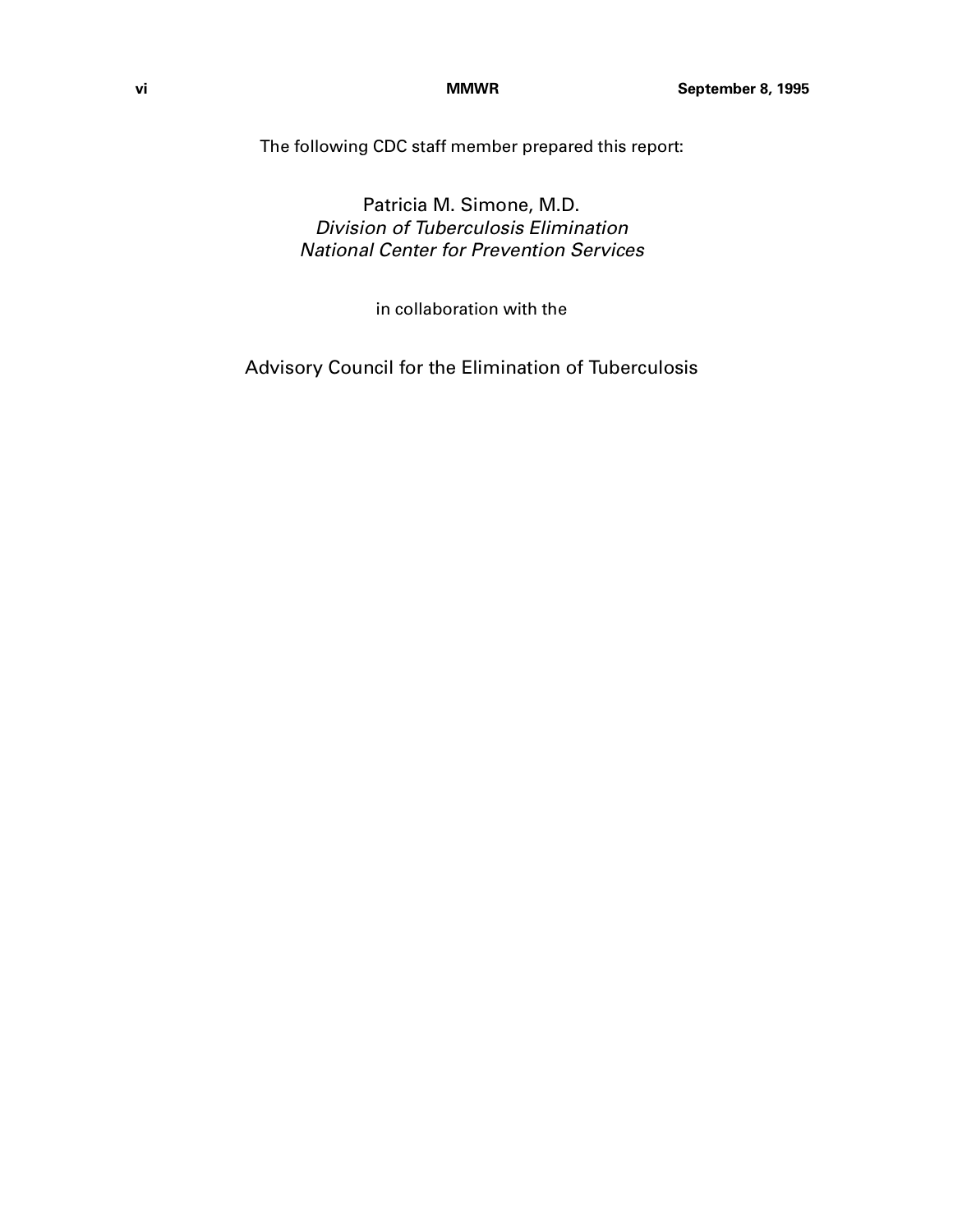# <span id="page-8-1"></span><span id="page-8-0"></span>**Recommendations of the Advisory Council for the Elimination of Tuberculosis**

#### **Summary**

Tuberculosis (TB) rates declined steadily for decades in the United States, but several complex social and medical factors caused TB morbidity to increase 14% from 1985 through 1993. The recent increases in TB morbidity have placed additional demands on state and local TB control programs, which already had been substantially weakened by inadequate staffing and funding support. TB programs throughout the nation must be revitalized if they are to provide core TB control activities that enable effective responses to this public health challenge. This report describes a model for TB control programs and the essential components of a successful TB control program, including three priority strategies for TB prevention and control: a) identifying and treating persons who have active TB, b) finding and screening persons who have had contact with TB patients to determine whether they are infected with Mycobacterium tuberculosis or have active TB and providing appropriate treatment, and c) screening populations at high risk for TB infection and the development of TB disease to detect infected persons and providing therapy to prevent progression to active TB.

State and local health departments have primary responsibility for preventing and controlling TB. To meet this challenge successfully, TB control programs should be able to administer activities that include the following core components:

- conducting overall planning and development of policy,
- identifying persons who have clinically active TB,
- managing persons who have or who are suspected of having disease,
- identifying and managing persons infected with M. tuberculosis,
- providing laboratory and diagnostic services,
- collecting and analyzing data, and
- providing training and education.

The Advisory Council for the Elimination of Tuberculosis has prepared this report to provide a national standard by which policymakers, TB control program managers, and others evaluating TB programs can assess individual TB control programs. The report may also help local programs to obtain and maintain adequate resources for TB control activities.

In addition to defining the essential components of a TB control program, this report emphasizes the importance of a) prioritizing TB control activities; b) coordinating care with other health-care providers, facilities, and community organizations; c) using alternative approaches to TB control (e.g., the expanded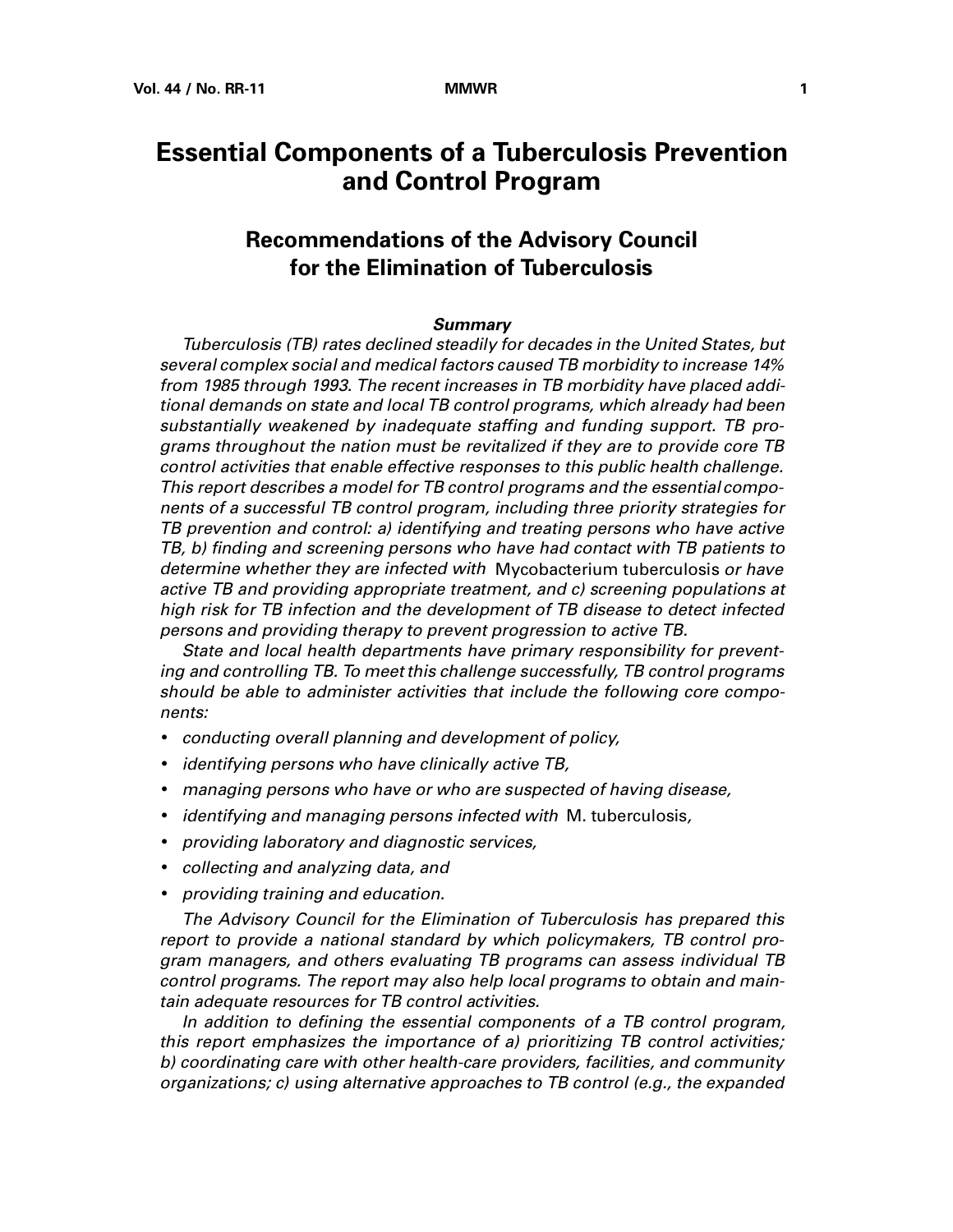<span id="page-9-0"></span>

use of directly observed therapy); d) targeting screening and prevention programs to high-risk populations; and e) following current recommendations for the treatment of TB. TB control program managers should make every effort to incorporate each of these components into their program activities. TB programs may perform these activities directly, or programs may coordinate with other providers to ensure the implementation of these activities. Failure to meet these core standards can decrease a TB program's effectiveness in controlling this reemergent public health risk.

# **INTRODUCTION**

The incidence of tuberculosis (TB) was declining in the United States until recently, and in 1989, goals were set to eliminate the disease by the year 2010 (1 ). However, instead of continuing to decline, TB morbidity increased 14% from 1985 through 1993 (2 ). This recent trend has been attributed to several factors, including the human immunodeficiency virus (HIV) epidemic, the occurrence of TB in foreign-born persons from countries that have a high prevalence of TB, and the transmission of Mycobacterium tuberculosis in congregate settings (e.g., health-care facilities, correctional facilities, drug-treatment centers, and homeless shelters). The increase in TB and the complexity of factors associated with this increase have placed additional demands on public health TB control programs, yet many of these programs lack adequate support for services necessary for TB control. In particular, funding for TB control programs has been reduced markedly because of the increased competition for public health funds; the decrease in government services at federal, state, and local levels; and the decline in TB cases reported before 1985 (3 ). The public health-care infrastructure must be rebuilt to meet the challenge of the recent resurgence of TB cases  $(4)$ .

In the United States, state and local health departments have legal responsibility for the prevention and control of TB in communities. Three strategies are fundamental to the prevention and control of TB. The first priority is identifying and treating persons who have active TB; this priority entails identifying persons who have TB, ensuring that they complete appropriate therapy, and, in exceptional circumstances, using confinement measures. The second priority is finding and screening persons who have been in contact with TB patients to determine whether they have TB infection or disease and providing them with appropriate treatment. The third priority is screening high-risk populations to detect persons who are infected with M. tuberculosis and who could benefit from therapy to prevent the infection from progressing to TB disease.

To implement these three strategies, public health TB control programs should coordinate with health-care providers from several community organizations to ensure the provision of direct services for TB patients. Health departments are responsible for providing centralized, coordinated systems for many activities extending beyond individual patient care (e.g., identifying TB cases; ensuring that patients complete therapy; performing contact investigations; screening high-risk groups; and collecting, analyzing, and publishing epidemiologic and surveillance data).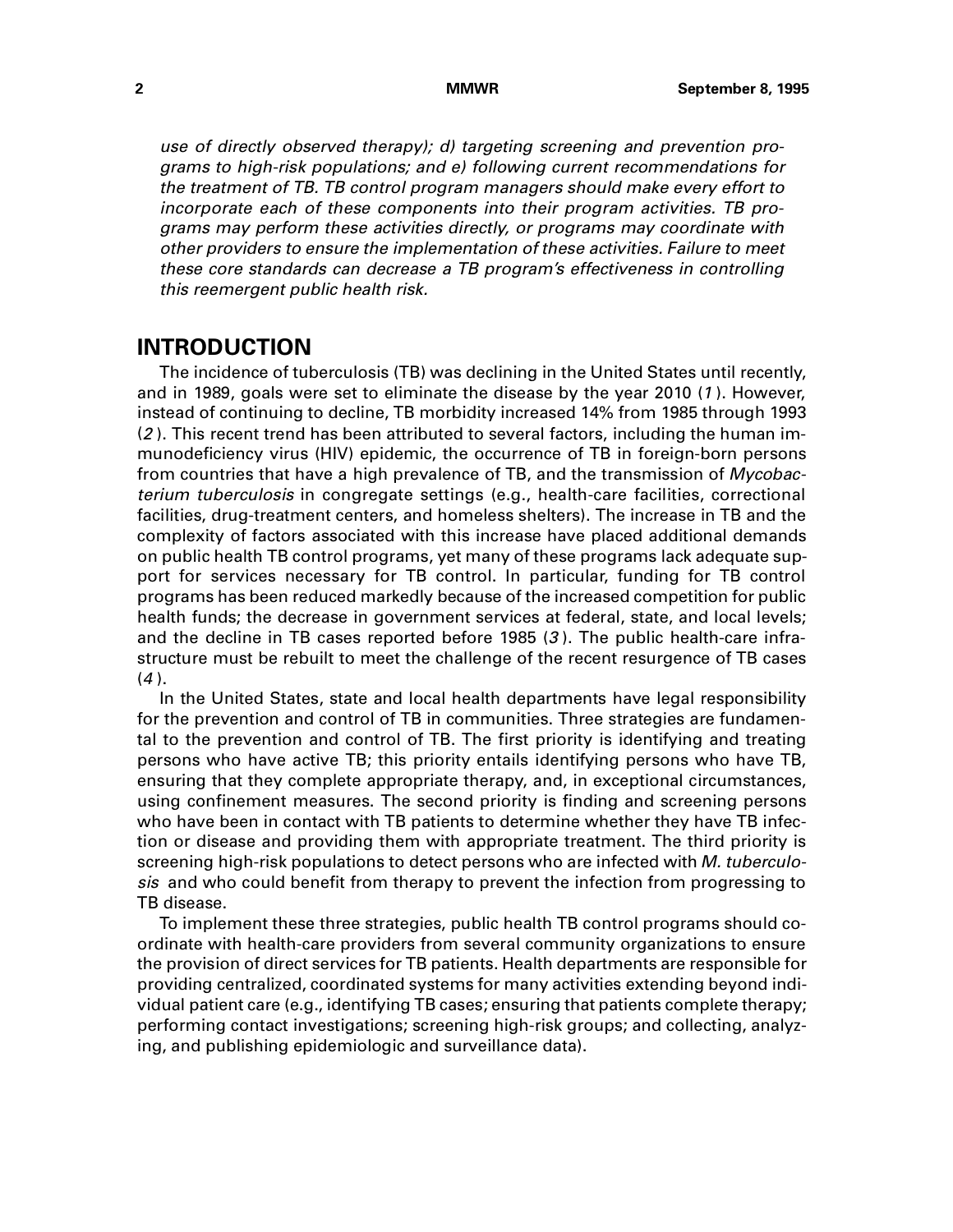## <span id="page-10-0"></span>**PURPOSE**

The Advisory Council for the Elimination of Tuberculosis (ACET) has prepared this report to provide a national standard\* for the assessment of individual TB control programs by TB control program managers, policymakers, and other persons evaluating TB programs. This report also may be used to assist local programs in obtaining and maintaining adequate resources for TB control activities. In addition to defining the essential components of a TB control program, these recommendations emphasize the importance of prioritizing TB control activities; coordinating care with other health-care providers, facilities, and community organizations; and using alternative approaches to TB control (e.g., the expanded use of directly observed therapy, targeted screening and prevention programs to high-risk populations, and adoption of current recommendations for the treatment of TB) (5–7 ). Although the size and structure of TB control programs vary according to each community's specific needs, TB control program managers should attempt to incorporate each of these core components into program activities.

# **OVERALL PLANNING AND POLICY**

To achieve effective TB control and progress toward TB elimination, TB control programs should develop an overall TB control strategy, including written policies and procedures, and should be able to provide guidance and oversight to local facilities and practitioners involved in TB control activities. TB control programs should ensure that appropriate laws and adequate staff and funding are available to support TB control activities. These programs also should form networks and coalitions with community groups to assist with implementing TB control activities.

### **An Overall TB Control Strategy and Written Policies and Procedures**

TB control programs should develop an overall TB control strategy in collaboration with local health-care providers, professional societies, and voluntary organizations. To determine specific needs, the program should use local TB morbidity data and standard indicators of program performance (e.g., the rate of completion of therapy). The plan should be developed by the state or local ACET in conjunction with community TB coalition representatives. The TB control strategy should outline program priorities and objectives reflecting the specific needs of the community and the roles of the various agencies, organizations, and providers. TB control programs should also have written policies and procedures that clearly define the standard of practice for TB treatment and prevention in the community  $(1.5-18)$ . These priorities, objectives, and plans should be reviewed periodically and revised as needed.

### **Advising Local Institutions and Practitioners**

TB control programs should provide consultation and oversight for the TB control activities of local facilities and practitioners (and local health departments where appropriate) to ensure that these efforts reflect current standards of care and public health practice. The consultation may be provided by either health department staff or local or regional medical experts who have agreed to act as consultants for the health

<sup>\*</sup>The word "standard" is being used to indicate a prototype established by authority, custom, or general consent.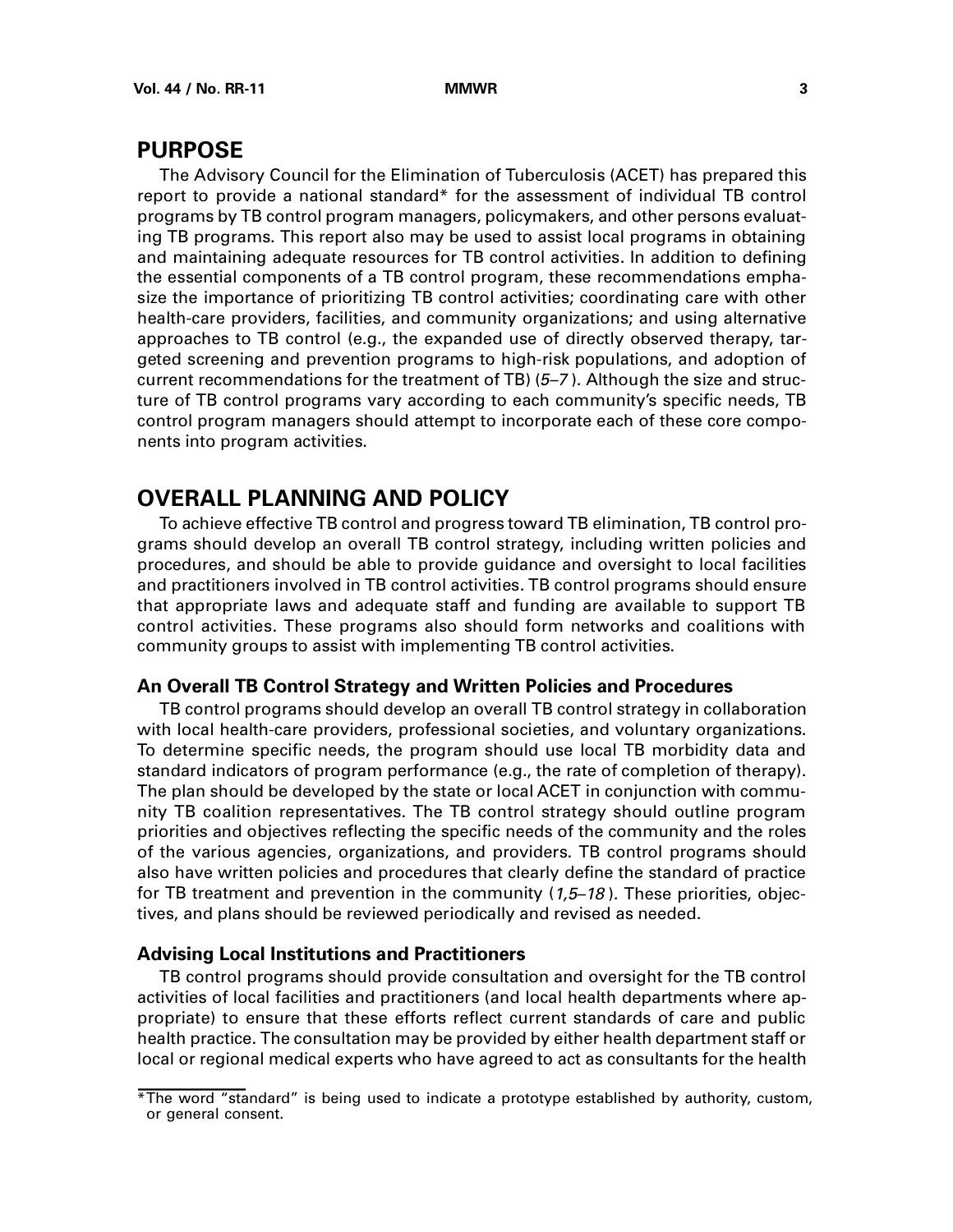<span id="page-11-0"></span>

department. Consultants should be available to advise local practitioners about patient management problems (e.g., monitoring treatment adherence); at least one consultant should be experienced in treating patients having drug-resistant TB. Information on the latest laboratory techniques and technology, guidance about appropriate laboratory methods for local facilities and laboratories, and assistance in conducting contact or outbreak investigations should be available from TB control programs or their consultants. TB programs should seek opportunities to inform persons or facilities about activities and technologies that can improve TB services.

### **Appropriate Laws and Regulations to Support TB Control Activities**

TB control programs periodically should review applicable laws, regulations, and policies to ensure their consistency with currently recommended medical and public health practices (8). States and municipalities should create laws, regulations, and policies that provide support and a legal basis for the following TB control activities:

- ensuring the prompt, mandatory reporting of each confirmed and suspected case of TB;
- observing state and local laws and regulations protecting patient confidentiality;
- examining persons at high risk for TB infection and disease and prescribing and monitoring appropriate treatment for these persons;
- ensuring that a treatment plan is devised for all hospitalized patients before their discharge;
- ensuring rapid laboratory examination of specimens and reporting of results (including susceptibility-test results) to the appropriate health department and the requesting clinician;
- ensuring that patients who have TB receive appropriate treatment until they are cured;
- protecting the health of the public by isolating and treating persons who have infectious TB;
- detaining persons who, though not infectious, are unwilling or unable to complete treatment and who are at risk for becoming infectious again and acquiring drug-resistant TB; and
- treating patients without consideration of their ability to pay.

States also should require health-care facilities and congregate-living settings (e.g., correctional facilities) to apply recommended measures for infection control.

### **Adequate and Appropriate Staff to Conduct TB Control Activities**

TB control programs should have adequate and appropriate staff to ensure the fulfillment of TB control activities outlined in this report. The number and type of staff for these programs may vary, depending on the local TB morbidity and the specific needs of the community. Staff are necessary for program planning, program funding, record-keeping, education, and coordination of health department activities with other TB control activities in the community. All TB control programs should have a designated program manager. These programs should have access to, or have on staff, epidemiologists qualified to conduct data-based evaluation and surveillance activities.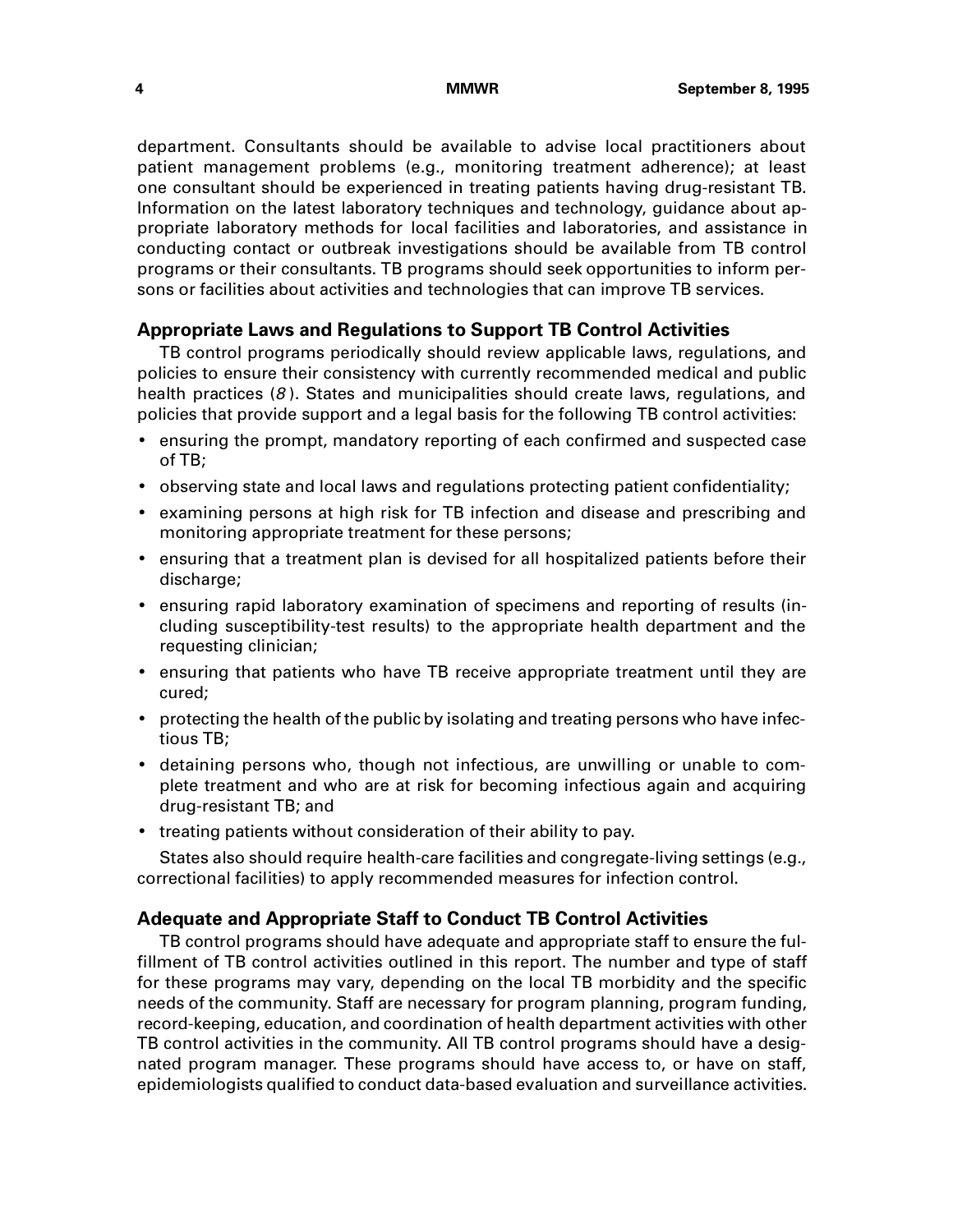<span id="page-12-0"></span>Community outreach workers are needed to deliver directly observed TB therapy, thereby ensuring continuity and completion of treatment. Outreach workers may also be involved in other activities (e.g., educating patients, observing preventive therapy, conducting contact investigations, arranging or providing transportation, assisting patients with social services, serving as interpreters, and assisting clinicians with clinical services). These outreach workers may be nurses or lay persons specifically trained for these activities. The TB program should ensure that outreach workers have adequate clinical and administrative supervision.

Depending on clinic needs, clinic staff may be composed of various combinations of nurses, physicians, physician assistants, and other workers. In many areas, clinics have nurse managers responsible for providing most of the education, treatment, clinical monitoring, prevention services, and supervisory needs of the clinic. A physician who is qualified and trained in the diagnosis, management, and clinical monitoring of TB should be available on staff or employed on a contract basis. Clinic staff should have characteristics appropriate to the community's cultural and language needs.

#### **Adequate Funding to Conduct TB Control Activities**

TB control programs should seek funding for TB control activities from federal, state, local, and private sources. They should work with local organizations (e.g., state and local medical societies, lung associations, and TB coalition members) to educate policymakers about the local TB problem and local program priorities, needs, and objectives.

#### **Networks with Community Groups**

Optimal TB prevention and control activities require a multidisciplinary approach. Thus, TB control programs in communities having a high prevalence of TB should form networks and coalitions with local groups (e.g., cultural and ethnic organizations, community clinics, places of worship, professional societies, lung associations, and medical and nursing schools). In collaborating with these community groups, the TB control program should a) ensure that community leaders, health-care providers, and policymakers are knowledgeable about TB; b) help educate the public about TB; and c) provide guidance and assistance for local screening and prevention services. Coalitions with community groups help TB control programs reach high-risk groups more effectively and provide culturally appropriate services. TB control programs should educate and advise community groups to ensure the quality and appropriateness of TB control activities in accordance with the community's needs. The National Coalition to Eliminate Tuberculosis exemplifies a national coalition involved in educating health-care providers and the public about TB.

# **MANAGING PERSONS WHO HAVE DISEASE OR WHO ARE SUSPECTED OF HAVING DISEASE**

TB control programs should ensure that the services needed to evaluate, treat, and monitor TB patients are readily available in each community. In many areas, these services may be provided directly by the state TB control program. In other areas,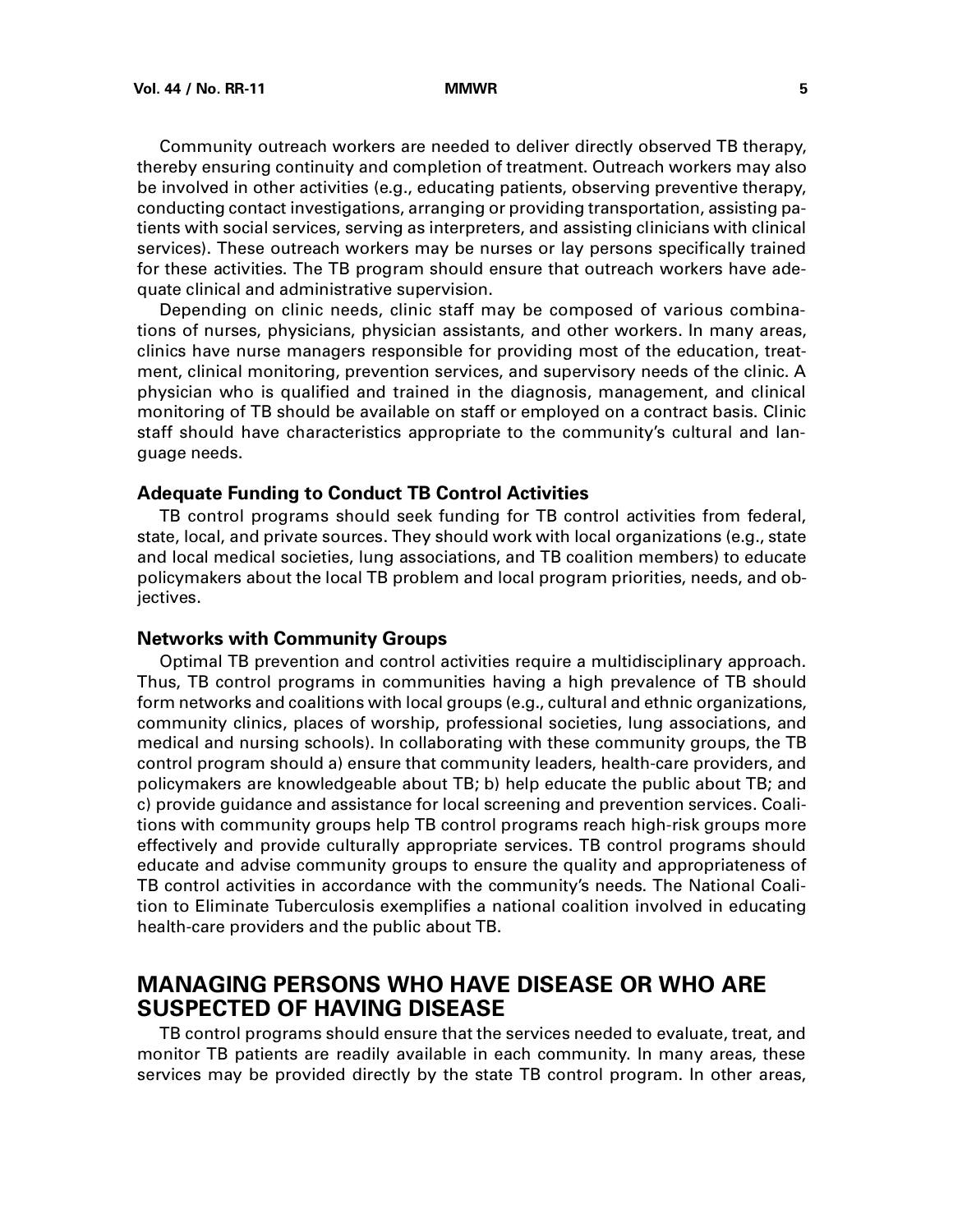<span id="page-13-0"></span>local TB control programs or health-care professionals, with supervision and consultation from the state TB control program, provide treatment services to patients. Although some patients may undergo most of their evaluation and treatment in settings other than the health department, the major responsibility for monitoring and ensuring the quality of all TB-related activities in the community should be undertaken by the health department as part of its duties to protect the public health.

**The public health goals of TB patient management are to initiate treatment promptly and ensure the completion of effective therapy to cure illness, reduce transmission, and prevent the development of drug-resistant TB.**

#### **Clinical Services**

#### **Developing a Treatment Plan**

A specific health department employee (case manager) should be assigned primary responsibility and held accountable for ensuring that each patient is educated about TB and its treatment, that therapy is continuous, and that contacts are examined. Some specific responsibilities also may be assigned to other persons (e.g., clinical supervisors [nurses, physicians, or physician assistants], outreach workers, health educators, and social workers).

As soon as TB is diagnosed or suspected, treatment should be started, and the TB case should be reported to the health department. Within 3 working days after the case is reported, a health department worker should visit the patient in the hospital or home to initiate patient education, identify contacts, make appropriate referrals for medical evaluation, and detect possible problems related to adherence to therapy. In cooperation with the other medical, nursing, and outreach staff providing care to the patient, the case manager should develop an initial treatment and monitoring plan based on the initial visit, the medical and nursing assessment, and other available information (Table 1). The initial treatment plan should be developed within 1 week of diagnosis (i.e., within 1 week of initiation of therapy for a person suspected to have TB or within 1 week of identification of a person having a positive culture). This treatment plan should be reviewed regularly and modified as needed when additional relevant information becomes available (e.g., susceptibility-test results) or when the care of the patient is transferred from one provider to another.

The treatment plan should include the specifics of the medical regimen, a monitoring plan for toxicity and for clinical and bacteriologic response, and an assessment of the patient's social, behavioral, and additional medical needs that may affect continuity or completion of therapy  $(19)$ . The health department employee responsible for monitoring treatment adherence should identify and implement methods that promote adherence and that are appropriate to the patient's needs and desires. A treatment plan should be designed for efficiency and economy of services and convenience to the patient.

When developing and implementing a treatment plan, TB control programs should work closely with health-care providers from local hospitals, drug-treatment centers, HIV clinics, correctional facilities, health maintenance organizations, private physicians' offices, and other facilities where TB patients receive medical care. TB control programs should fulfill their mandated responsibilities and also respect the relationship between patient and primary health-care provider.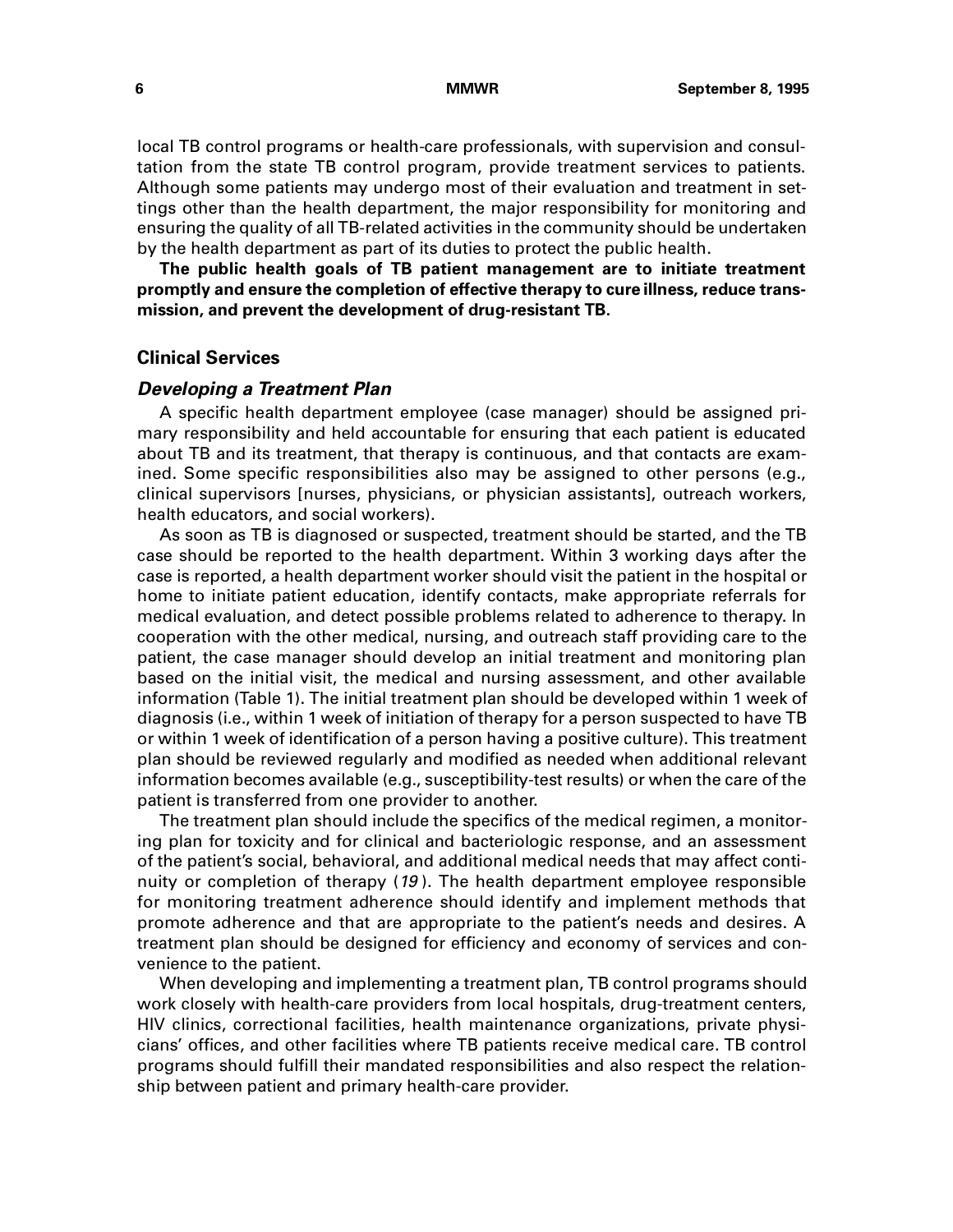### **TABLE 1. Elements of a treatment plan for TB patients**

- I. Assignment of responsibility
	- A. Case manager (i.e., person assigned primary responsibility)
	- B. Clinical supervisor (e.g., nurse, physician, physician assistant)
	- C. Other caregivers (e.g., outreach worker, nurse, physician, physician assistant)
	- D. Person responsible for completing the contact investigation
- II. Medical evaluation
	- A. Tests for initial evaluation (e.g., tuberculin skin test, chest radiograph, smear, culture, susceptibility tests, HIV test), including results of each test and date completed
	- B. Important medical history (e.g., previous treatment, other risk factors for drug resistance, known drug intolerances, and other medical problems)
	- C. Potential adverse reactions
		- 1. Appropriate baseline laboratory tests to monitor toxicity (e.g., liver enzymes, visual acuity, color vision, complete blood count, audiogram, BUN, and creatinine), including results of each test and date completed
		- 2. Potential drug interactions
	- D. Obstacles to adherence
- III. TB treatment
	- A. Medications, including dosage, frequency, route, date started, and date to be completed for each medication
	- B. Administration
		- 1. Method (directly observed or self-administered)
		- 2. Site(s) for directly observed therapy
- IV. Monitoring
	- A. Tests for response to therapy (e.g., chest radiograph, smear, and culture), including planned frequency of tests and results
	- B. Tests for toxicity, including planned frequency of tests and results
- V. Adherence plan
	- A. Proposed interventions for obstacles to adherence
	- B. Plan for monitoring adherence
	- C. Incentives and enablers
- VII. TB education
	- A. Person assigned for culturally appropriate education
	- B. Steps of education process and date to be completed
- VIII. Social services
	- A. Needs identified
	- B. Referrals, including date initiated and results
- IX. Follow-up plan
	- A. Parts of treatment plan to be carried out at TB clinic
	- B. Parts of treatment plan to be carried out at other sites and person(s) conducting activities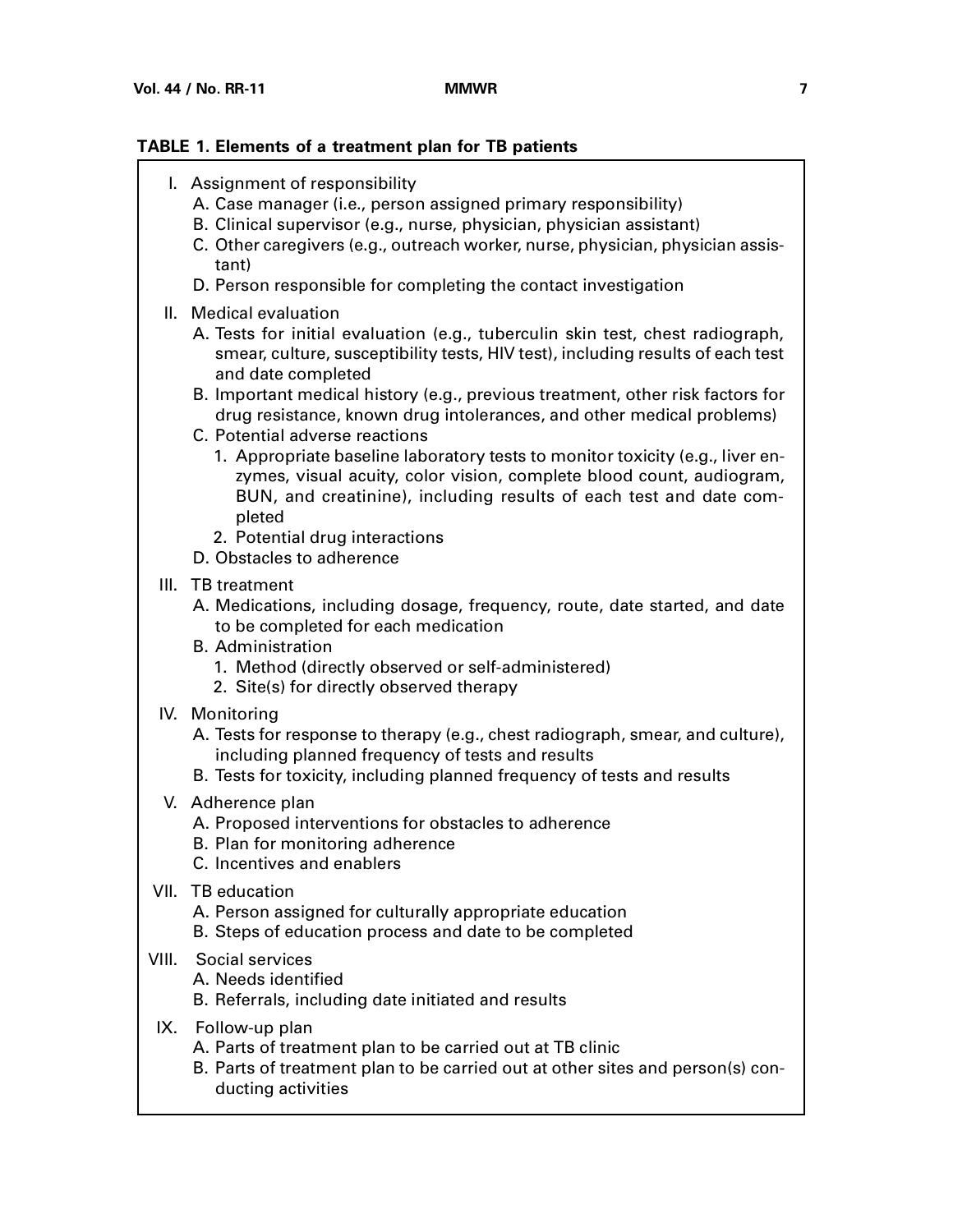### **Clinic Services**

Clinic services provided by TB control programs should be accessible and acceptable to the members of the community served by the clinic. Clinic hours should be convenient and preferably should include some evening hours for persons who work or attend school during the day. The clinic should be easily accessible by public transportation, or transportation should be provided. Intervals between the time of referral and the time of appointment and waiting times in the clinic should be kept to a minimum. In busy TB clinics or multipurpose clinics, priority should be given to persons having TB or suspected of having TB and to persons receiving TB medications. Clinic services, including diagnostic evaluation, medications, and transportation, should be provided without consideration of the patient's ability to pay. The clinic should have staff members who speak the same language and have similar cultural and socioeconomic backgrounds as the community served by the clinic, or the clinic should employ persons trained to work in cross-cultural settings.

#### **Promoting Adherence**

Methods for promoting adherence to therapy should be tailored to the patient's needs, life-style, social support system, and beliefs about health. An assessment of these factors should be included in the development of a treatment plan (19,20). Patients should be educated about the causes and effects of TB, the dosing and possible adverse reactions of their medication, and the importance of taking their medication according to the treatment plan. To facilitate adherence, the plan should use shortcourse treatment regimens and, for patients whose therapy is not directly observed, fixed-dose combination tablets. Providing transportation to the clinic also is important for promoting adherence. A welcoming and respectful atmosphere within the clinic setting is fundamental to maintaining adherence.

Consideration should be given to treating all patients with directly observed therapy (DOT)  $(6,7)$ . With DOT, a health-care provider or other responsible person observes the patient swallowing each dose of anti-TB medication. DOT may be administered with daily or intermittent regimens and may be given to patients in an office or clinic setting or by an outreach worker in the patient's home, place of employment, school, or other mutually agreed-upon place. In some instances, DOT may be administered by the staff of correctional facilities or drug-treatment programs, home health-care workers, staff of maternal and child health facilities, or a responsible community or family member.

Incentives and enablers should be available to enhance adherence to therapy. These incentives range from simple approaches (e.g., offering a cup of coffee or food discount coupons and talking with a patient while he or she is waiting in the clinic) to complex approaches (e.g., obtaining food and housing for a homeless patient).

Health-care professionals, including private practitioners, who become aware of a TB patient who has demonstrated an inability or unwillingness to adhere to a prescribed treatment regimen should consult the health department. The TB control program should assist in evaluating the patient for the causes of nonadherence to therapy and provide assistance (e.g., outreach-worker services) to enable the patient to complete the recommended therapy. If the patient still fails to adhere to treatment, the health department should take appropriate action based on local laws and regulations. This action could entail seeking court-ordered DOT or detention for those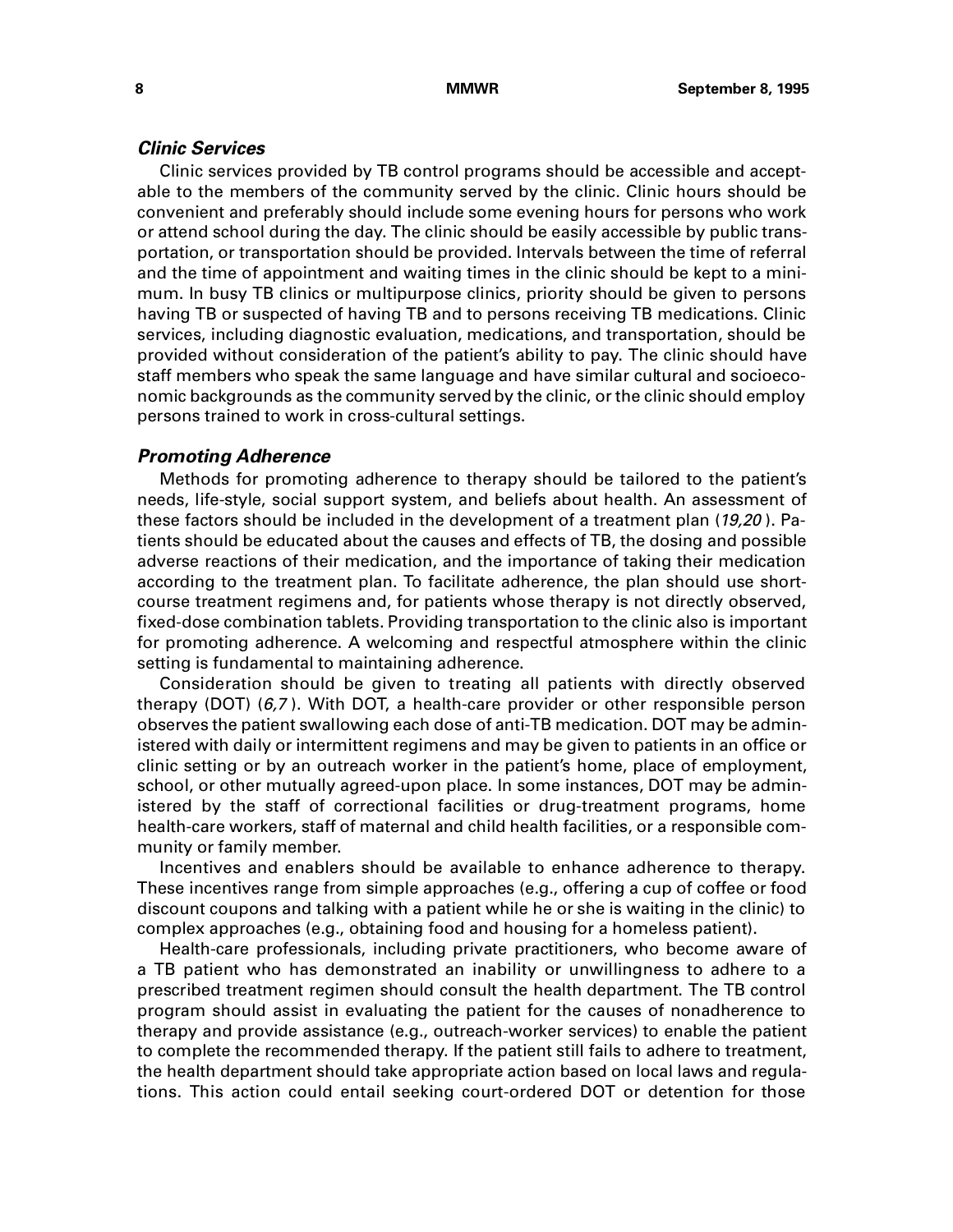<span id="page-16-0"></span>patients who are unwilling or unable to complete their treatment and who are infectious or who are at risk for becoming infectious or developing drug-resistant TB.

Additional services may be necessary to facilitate continuity and completion of therapy. Social workers, translators, and referral sources for drug-treatment services should be available in the clinic or easily accessible to the patients.

#### **Referral System for Other Medical Problems**

A system should be in place to facilitate referral of TB patients for evaluation and treatment of other medical problems, including those conditions (e.g., HIV infection, underlying malignancy, diabetes mellitus, and substance abuse) that may affect the course or outcome of TB treatment. Consultants should see referred patients in a timely fashion, and the assessment and recommendations of the consultant should be made available promptly to the referring health-care provider. If patients receive care in more than one setting, treatment should be coordinated with the other health-care providers to ensure continuity and completion of therapy, minimize drug interactions, and avoid duplication of efforts. The TB program should take primary responsibility for ensuring TB treatment and monitoring for adherence.

#### **Clinical Consultative Services**

Expert medical consultation should be available for management of all TB patients, including those who have drug-resistant TB. These consultative services should be available to the TB control program and health-care providers in the community. The consultation may be provided by a staff member of the TB control program or by a local or regional consultant collaborating with the health department.

#### **Inpatient Care**

Regardless of the patient's ability to pay, appropriate accommodations should be available for any TB patient requiring inpatient hospital care for TB or other conditions. The facility should have effective infection control measures in place to prevent transmission of TB infection in the hospital (12 ). Medical staff knowledgeable about the management of TB patients should be available to assist in the care of the patient while hospitalized. In addition, appropriate medications should be available in the facility so that the patient can continue therapy in the hospital. Appropriate diagnostic services (e.g., radiology and mycobacteriology) should be available to monitor the patient for adverse reactions, the progress of treatment, and other medical conditions. The local TB program and the facility should develop and implement protocols to ensure rapid reporting of known or suspected TB cases to the local health department.

#### **Confinement Capability**

To ensure that patients receive treatment until they are cured, TB control programs should have adequate legal authority and appropriate facilities available to isolate and treat patients who have infectious TB. When all less restrictive measures have failed, TB control programs also should have the authority to detain patients unwilling or unable to complete their treatment. This authority also should apply to nonadherent patients who are no longer infectious, but who are at risk for again becoming infectious or for the development of drug-resistant TB.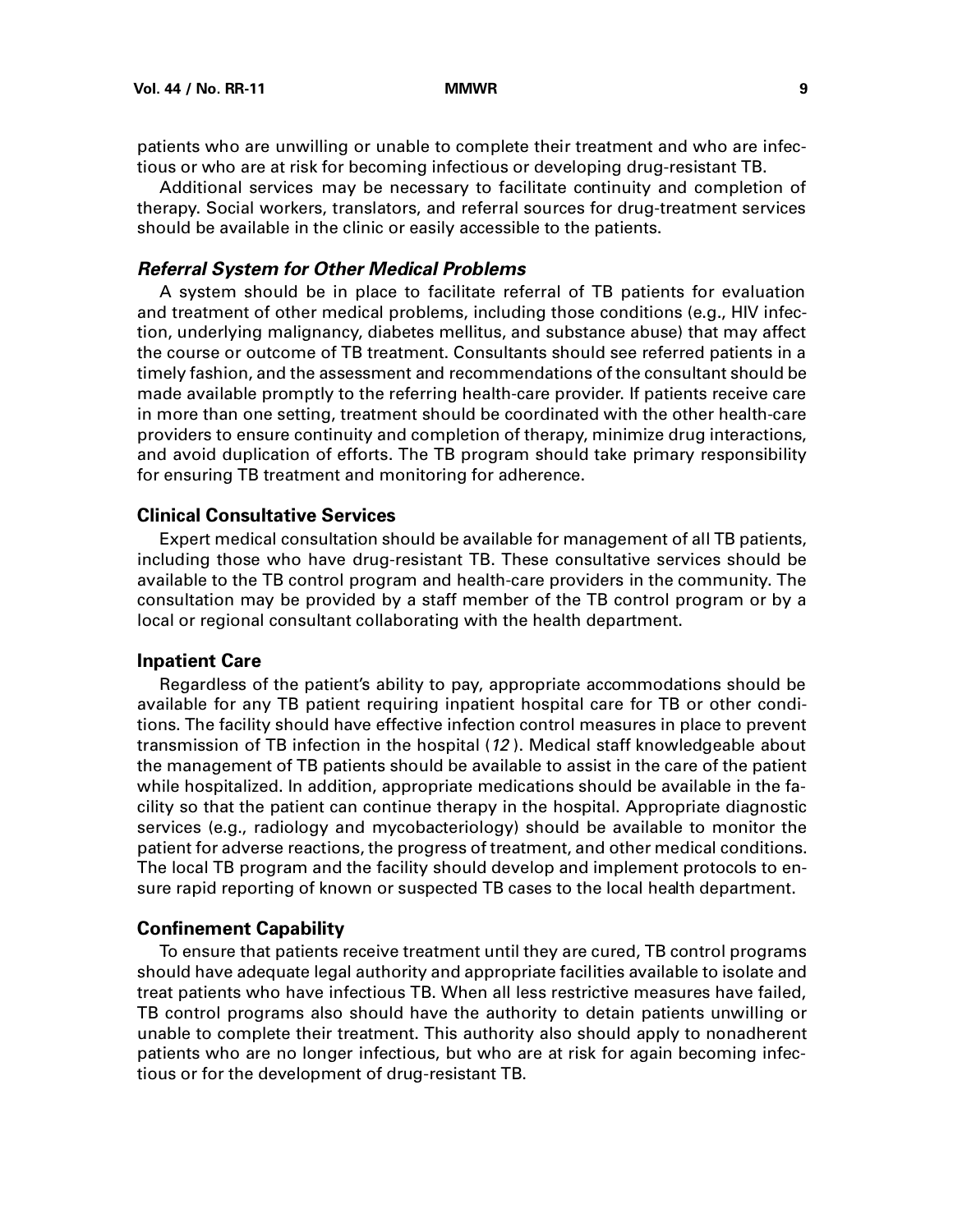#### <span id="page-17-0"></span>**Infection Control**

TB control programs should serve the medical community as sources of information and consultation regarding appropriate infection control practices (12 ). During interactions with the medical community, TB control programs should emphasize the need to maintain a high level of suspicion for TB in evaluating patients who have TB symptoms and also the importance of early diagnosis and isolation and prompt initiation of therapy. The programs should give expert advice or provide referrals to experts for information about appropriate infection control measures for different settings (e.g., hospitals, clinics, nursing homes, correctional facilities, homeless shelters, and drug-treatment centers).

TB control programs should provide guidance to local facilities and the community to ensure the availability of an appropriate number of TB isolation rooms to meet community needs. Because local needs may change, the adequacy of the number of isolation rooms should be reassessed each year as part of the evaluation of the TB control program.

TB control programs should educate the staff of facilities providing care for TB patients about the need for routine periodic evaluation of infection control practices and may also assist in the evaluation process. Assistance may include providing current recommendations and regulations to the facility, providing names of experts in infection control, or providing access to personnel involved in programmatic evaluations.

#### **Coordinating Care with Other Health-Care Providers and Facilities**

TB patients often receive care in multiple settings, including HIV clinics, drugtreatment centers, correctional facilities, hospitals, nursing homes, or primary care clinics. When patients move among these various settings, continuity and completion of therapy may be compromised unless a system for the coordination of care exists. Discharge planning for hospitalized patients should begin as soon as TB is diagnosed (i.e., at the time of initiation of therapy in a suspected case or identification of a positive culture in a confirmed case). A representative from the TB control program should visit the patient in the hospital to identify contacts, collect information for the initial treatment plan, and ensure that no obstacles to the patient's follow-up care exist (see Managing Persons Who Have Disease or Who Are Suspected of Having Disease). To provide and coordinate continuous TB treatment and to facilitate transfers of care, TB control programs should communicate regularly with providers and facilities involved in TB patient care, including hospitals, infection-control practitioners, private practitioners, community clinics, correctional facilities, homeless shelters, and drugtreatment centers. TB control programs should consider using a computerized system for coordinating the care of TB patients.

# **IDENTIFYING PERSONS WHO HAVE CLINICALLY ACTIVE TB**

#### **Diagnostic Methods**

Clinics providing services for TB patients should have access to the basic methods necessary for the diagnosis of TB, including tuberculin skin testing, chest radiography, sputum induction, and mycobacteriology services for smears, cultures, and drugsusceptibility testing (see Laboratory and Diagnostic Services). TB control programs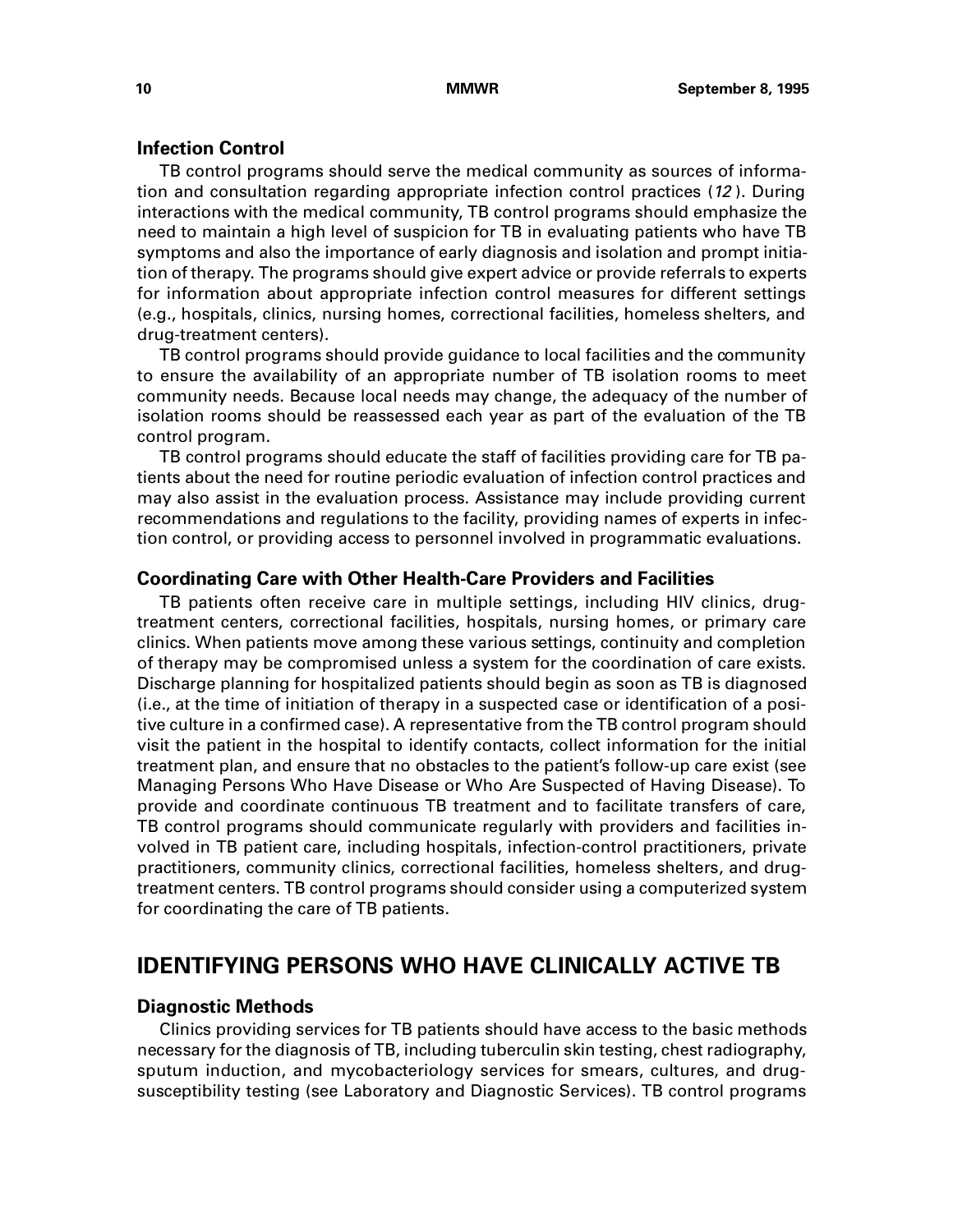<span id="page-18-0"></span>should provide guidance to facilities about appropriate diagnostic methods for different circumstances. Sputum smear examinations and cultures for mycobacteria should be performed on persons suspected of having active pulmonary or laryngeal TB. Tuberculin testing is the standard method for screening asymptomatic populations for infection with *M. tuberculosis*. However, screening initially for disease rather than infection may be more appropriate in some circumstances (e.g., when tuberculin skintest results may be unreliable, when application and reading of the test may be impractical, or when the consequences of an undiagnosed case may be severe). For example, because elderly persons living in long-term care facilities are at high risk for the development of TB and may be anergic, all patients admitted to these facilities should have an initial screening chest radiograph. Chest radiography also may be the preferable screening method for persons incarcerated in jails or residing in other settings where TB is common and where diagnostic delays may result in large numbers of persons being exposed to TB.

#### **Case Finding**

Most persons who have TB are diagnosed when they seek medical care for symptoms caused by TB or other medical conditions. Therefore, for early identification of TB cases, health-care providers in the community must have an awareness of TB. Conducting contact investigations is another important way to find TB cases and may yield approximately 700 cases per 100,000 persons evaluated (CDC Program Management Reports 1990–1992, unpublished data). Health departments should seek cases of TB through active surveillance of mycobacteriology laboratories.

Routine screening with chest radiographs to identify persons who have disease is justifiable in certain situations, particularly when the prevalence of TB is extremely high (e.g., among homeless populations or certain immigrant or refugee populations from areas that have a high prevalence of TB) or when the consequences of an undiagnosed case of TB are severe (e.g., in residential facilities for HIV-infected persons, correctional facilities, homeless shelters [21,22 ], or nursing homes). Using local epidemiologic data, TB programs should identify these high-risk groups and settings and determine whether screening is indicated.

#### **Contact Investigation**

Staff of TB control programs should begin a contact investigation as soon as they are notified of a suspected or confirmed case of TB. TB control programs should educate health-care providers in the community about the need for prompt reporting of suspected cases. Contact investigations are important for identifying persons who have TB infection and who are at high risk for the development of active disease. Contact investigations are also important for detecting cases of active TB (5 ).

The priority, speed, and extent of a contact investigation should be influenced by the likelihood of transmission (based on the characteristics of the source patient, environment, and contacts) and the possible consequences of infection (especially for HIV-infected contacts or contacts who are young children).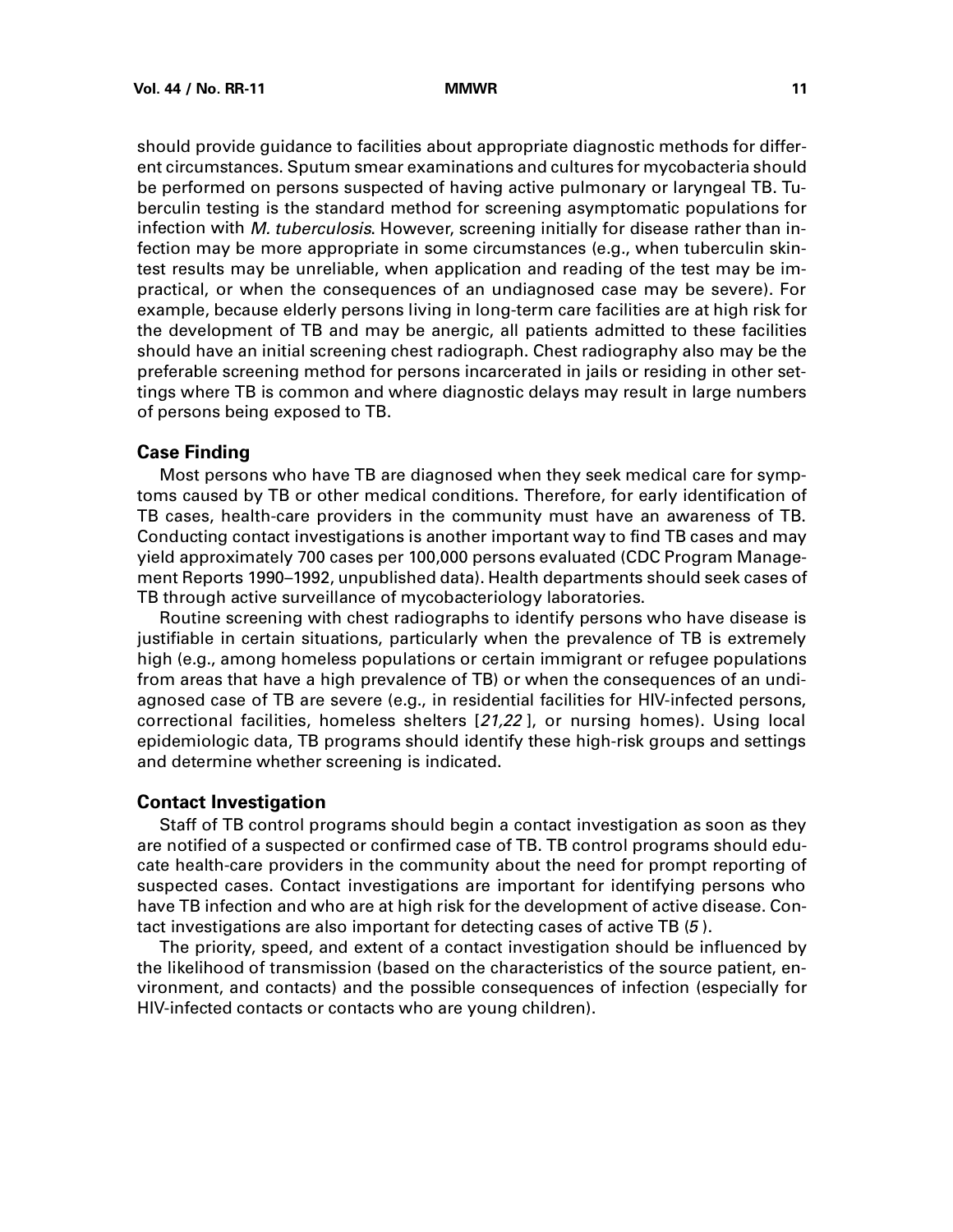# <span id="page-19-0"></span>**IDENTIFYING AND MANAGING PERSONS INFECTED WITH M. TUBERCULOSIS**

#### **TB Skin Testing of High-Risk Groups**

TB control programs should assess the prevalence and incidence of TB and the sociodemographic characteristics of TB patients and infected persons in each community. On the basis of these data, TB control programs should design tuberculin screening programs to reach the community's high-risk groups (13,16). Regular evaluation of the usefulness of these screening programs is extremely important because, in general, screening should not be given preference over higher priority activities (e.g., treatment of TB patients and contact investigation). The practice of screening low-risk groups should be discontinued.

TB control programs should identify and establish working relationships with persons, facilities, and agencies providing health-care services to high-risk populations and should assist them in developing and implementing screening programs appropriate for various situations. Decisions to initiate programs to skin test high-risk groups should be based on the ability of the TB control program and these community groups to provide adequate preventive therapy services. For appropriate implementation of screening programs, the TB control program and local facilities should be able to perform tuberculin skin tests, read and interpret the tests, evaluate those persons who have positive results, initiate preventive therapy when appropriate, monitor patients for adverse reactions, and ensure that patients complete preventive therapy. The plan for evaluation and treatment of patients should be developed before testing begins.

Health-care providers serving high-risk groups should receive assistance from TB control programs in planning and providing these services, including training staff and evaluating screening programs to determine their effectiveness. Members of high-risk groups should be educated about the problem of TB in their community and should be involved in the implementation of screening and prevention programs.

# **LABORATORY AND DIAGNOSTIC SERVICES**

#### **Chest Radiograph and Interpretation**

Outpatient and inpatient facilities offering TB treatment should have ready access to a sufficient quantity of radiology equipment and enough trained radiology technicians so that chest radiographs can be obtained each day during clinic hours for all patients needing them. Furthermore, the chest radiograph should be interpreted by a qualified person, and the report of the chest radiograph findings should be available within 24 hours.

### **Mycobacteriology Laboratory**

To ensure that results of acid-fast examinations of specimens are available promptly (ideally, within 24 hours of specimen collection), TB control programs should have access to adequate mycobacteriology laboratory services. Reports of isolation and identification of M. tuberculosis should be available within 10-14 days, and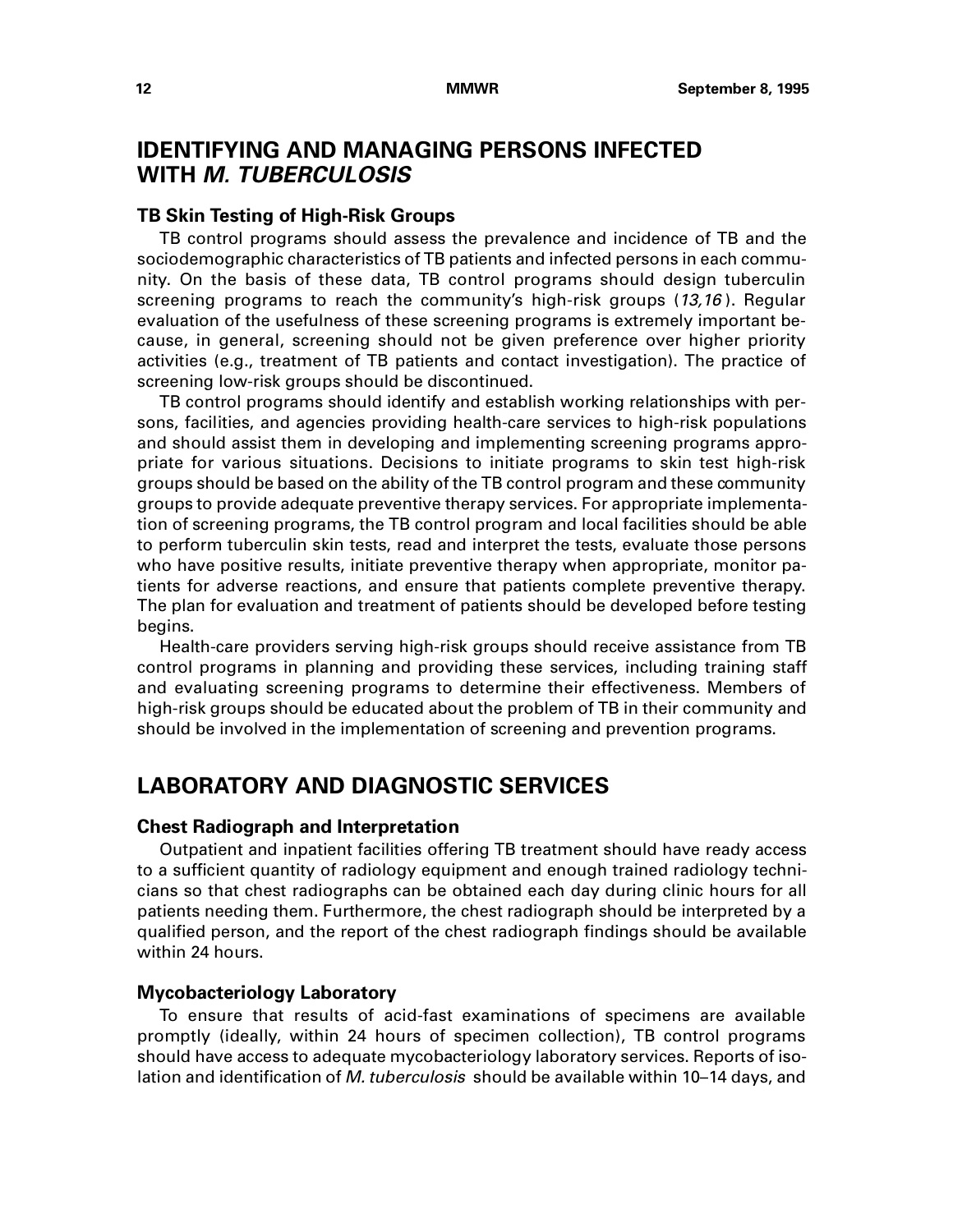<span id="page-20-0"></span>reports of drug-susceptibility tests should be available within 15–30 days of specimen collection. The TB control program should work closely with the laboratory to ensure rapid delivery of specimens to the laboratory and prompt laboratory reporting of acidfast bacilli smears, culture results, and results of drug-susceptibility tests to the clinician and health department. The laboratory should use rapid laboratory methods, including fluorescent acid-fast staining procedures, inoculation of a liquid medium as primary culture, nucleic acid probes to identify M. tuberculosis, and, using radiometric (e.g., BACTEC<sup>®</sup>) or similar systems, testing of *M. tuberculosis* isolates for susceptibility to the first-line drugs (23 ). These mycobacteriology laboratory services also should be available to TB control programs for monitoring bacteriologic response to therapy.

#### **Diagnostic Services to Assess Drug Toxicity**

The outpatient and inpatient facilities where TB treatment is offered should provide, or have access to, diagnostic services for monitoring patients for potential adverse reactions to anti-TB medications. At least monthly during therapy, patients receiving anti-TB medications should be evaluated by a health-care professional (e.g., nurse, physician, or physician assistant) and questioned about possible adverse reactions. The facilities offering TB treatment should be able to perform visual acuity and color vision evaluations on site. Blood tests for liver enzymes, blood urea nitrogen, creatinine, uric acid, complete blood count, and platelets may be performed at an outside laboratory; however, phlebotomy services should be available on site. Audiometry should be available on site or at another accessible location. In geographic areas that have a high prevalence of drug-resistant TB, testing of serum levels for anti-TB medications, especially cycloserine, should be available through a reference laboratory.

### **HIV Testing and Counseling**

All persons who have confirmed or suspected TB should be offered HIV counseling and antibody testing. If TB clinics are unable to perform on-site counseling and testing, they should coordinate with HIV-testing programs to make these services available. In geographic areas that have a high prevalence of HIV-infected persons, TB prevention and control staff should be trained and qualified to provide routine HIV counseling and antibody testing.

# **DATA COLLECTION AND ANALYSIS**

#### **Case Reporting**

TB control programs should ensure and facilitate TB case reporting from various community sources (e.g., physicians, laboratories, hospitals, and pharmacies) and routinely monitor the completeness of reporting and the duration of time between diagnosis and reporting. TB control programs also should communicate regularly with infection-control practitioners in hospitals and other facilities that frequently diagnose TB. Case reporting is essential to the compilation of national, state, and local morbidity reports and to program planning and evaluation, and prompt reporting is necessary for effective contact tracing.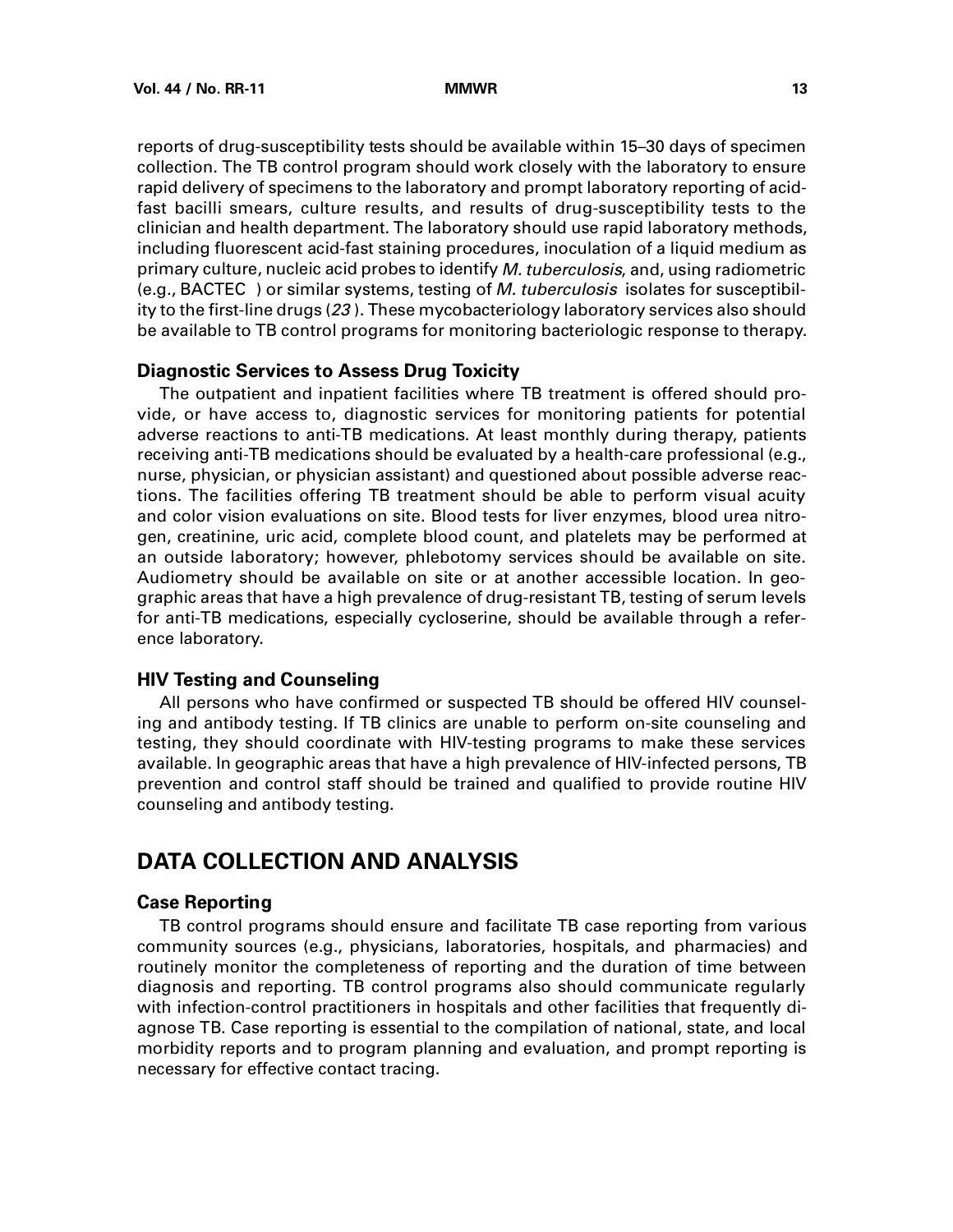#### <span id="page-21-0"></span>**TB Registry**

To carry out mandatory community public health responsibilities, health department TB control programs should maintain a computerized record system (case registry) with up-to-date information on all current clinically active and suspected TB cases in the community. To ensure follow-up of all TB patients and those persons suspected of having TB, registry information (e.g., smear, culture, and susceptibility results; clinical status; chest radiograph results; and doses of medications being administered) should be obtained and updated on a continuing basis. A specific health department staff member should review detailed registry information for TB cases at least monthly to identify patients who have potential problems with adherence or response to therapy (e.g., patients who have persistently positive sputum or who are taking medications to which their TB organisms are resistant) and to ensure follow-up (e.g., initiating field follow-up visits or arranging medical consultation with providers). TB control programs also should maintain records on the examination and treatment status of the contacts of infectious TB patients and other groups of high-risk infected persons (e.g., persons coinfected with M. tuberculosis and HIV).

#### **Protection of Confidentiality**

TB control programs should devise policies to ensure the data security and confidentiality of TB records. Strategies should be in place to protect all TB reports, records, and files containing patient names or other identifying information. Local policies regarding the security and confidentiality of such information, including HIV test results, must adhere to all laws applicable in state and local jurisdictions  $(8,24)$ . TB control programs should collaborate with HIV programs to develop and implement such policies.

### **Drug Resistance Surveillance**

TB control programs should ensure that drug-susceptibility tests are performed on all initial isolates of M. tuberculosis and that the results are reported promptly to the primary care provider and the local health department. TB control programs should monitor local drug resistance rates to assess the effectiveness of local TB control efforts and to determine the appropriateness of the currently recommended initial TB treatment regimen for the area.

#### **Data Analysis and Program Evaluation**

To determine morbidity rates, trends, and demographic characteristics of the TB patient population in the area, TB control programs should analyze the data collected each year. Local health departments should rapidly report cases, including the necessary demographic information, to state health departments, and states should regularly forward the reports to CDC. Timely and complete reporting is essential for local, state, and national public health planning and assessment.

TB control programs should assess program performance by determining the rates for completion of therapy, contact identification, and initiation and completion of preventive therapy. At least annually, TB control program staff should assess progress toward achievement of program objectives. To facilitate the monitoring of TB morbidity and program performance, programs should implement computerized systems for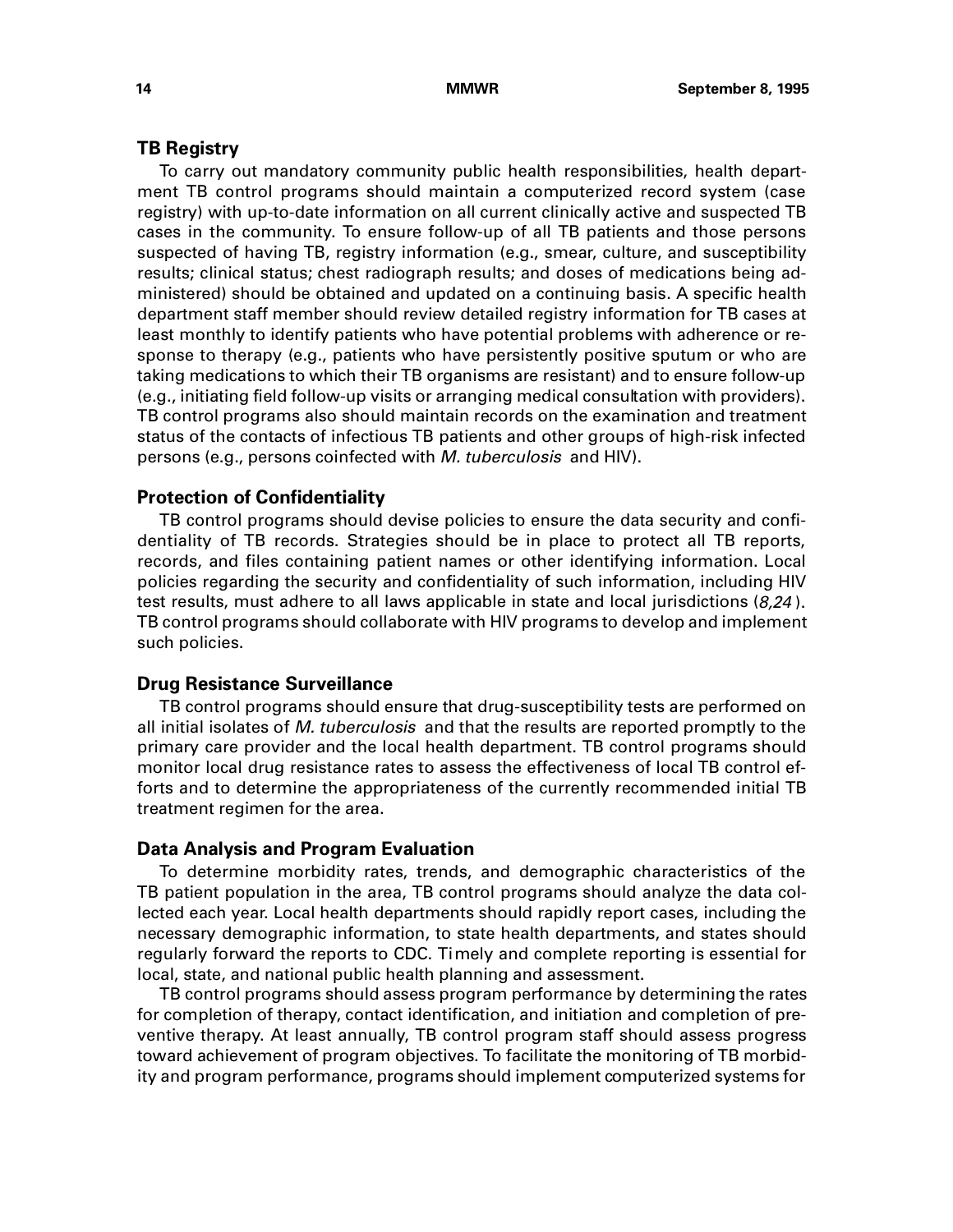<span id="page-22-1"></span><span id="page-22-0"></span>data collection and analysis. Program evaluation reports should be shared with the appropriate public, private, and community groups.

TB control programs should periodically review screening activities to assess their effectiveness in identifying infected persons and in ensuring that these persons are completing courses of preventive therapy when appropriate. If reviews demonstrate that few or no new cases are being identified by particular screening activities, these activities should be discontinued.

Programs also should conduct periodic reviews of selected records systems (e.g., laboratory reports, pharmacy reports, AIDS registries, and death certificates) to validate the surveillance system and to detect any failure to report cases.

TB control programs should analyze each new TB case and each death caused by TB to determine whether the case or death could have been prevented. Based on such a review, new policies should be developed and implemented to reduce the number of preventable cases and deaths.

In collaboration with community-based organizations and professional societies, health departments should prepare annual reports based on these assessments. These reports should document the extent and nature of the TB problem in the area, assess the adequacy of prevention and control measures, and provide recommendations for program improvements. Some TB programs may determine that an outside review by experts from the state health department, CDC, local lung associations, or other TB experts may be helpful to determine methods for improving program performance and community TB control and for providing support for major changes (e.g., significant restructuring or acquisition of new resources).

# **TRAINING AND EDUCATION**

#### **Staff Training**

TB control programs should provide appropriate training and evaluation for all program staff at time of employment and at regular intervals so that staff can maintain an accurate, up-to-date level of knowledge about TB, public health practice, management and evaluation skills, and other related topics.

#### **Education for Health-Care Providers and Members of the Community**

TB control programs should provide leadership in TB education in the community. To determine needs for training and education, TB control programs should monitor the level of knowledge about TB among health-care providers, policymakers, and other community members who provide services to TB patients (e.g., the staff of social services departments, correctional services departments, mental health offices, and legal service offices). TB control programs should work closely with medical and nursing schools, schools of public health, community-based organizations, professional societies, minority advocacy groups, and others to meet the training and education needs of the community.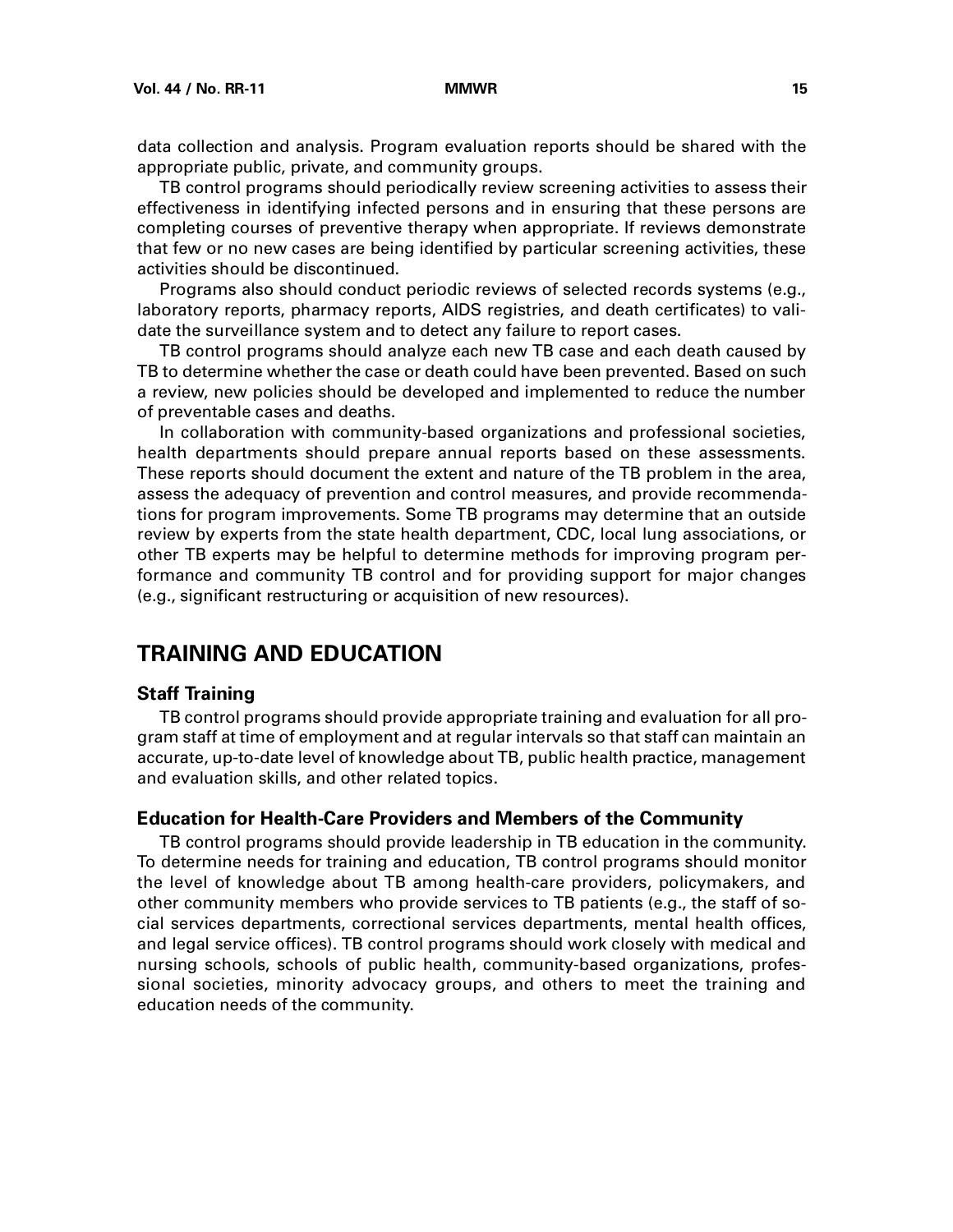<span id="page-23-0"></span>References

- 1. CDC. A strategic plan for the elimination of tuberculosis in the United States. MMWR 1989; 38(No. S-3).
- 2. CDC. Expanded tuberculosis surveillance and tuberculosis morbidity—United States, 1993. MMWR 1994;43:361–6.
- 3. Brudney K, Dobkin J. Resurgent tuberculosis in New York City: human immunodeficiency virus, homelessness, and the decline of the tuberculosis control programs. Am Rev Respir Dis 1991;144:745–9.
- 4. Snider DE Jr, Roper WL. The new tuberculosis. N Engl J Med 1992;326:703–5.
- 5. American Thoracic Society/CDC. Control of tuberculosis in the United States. Am Rev Respir Dis 1992;146:1623–33.
- 6. CDC. Initial therapy for tuberculosis in the era of multidrug resistance: recommendations of the Advisory Council for the Elimination of Tuberculosis. MMWR 1993;42(No. RR-7).
- 7. American Thoracic Society/CDC. Treatment of tuberculosis and tuberculosis infection in adults and children. Am J Respir Crit Care Med 1994;149:1359–74.
- 8. CDC. Tuberculosis control laws—United States, 1993: recommendations of the Advisory Council for the Elimination of Tuberculosis (ACET). MMWR 1993;42(No. RR-15).
- 9. American Thoracic Society/CDC. Diagnostic standards and classification of tuberculosis. Am Rev Respir Dis 1990;142:725–35.
- 10. CDC. Tuberculosis and human immunodeficiency virus infection: recommendations of the Advisory Committee for the Elimination of Tuberculosis (ACET). MMWR 1989;38:236–8,243–50.
- 11. CDC. Prevention and control of tuberculosis in correctional institutions: recommendations of the Advisory Committee for the Elimination of Tuberculosis. MMWR 1989;38:313–20,325.
- 12. CDC. Guidelines for preventing the transmission of Mycobacterium tuberculosis in health-care facilities, 1994. MMWR 1994;43(No. RR-13).
- 13. CDC. Screening for tuberculosis and tuberculous infection in high-risk populations: recommendations of the Advisory Committee for Elimination of Tuberculosis. MMWR 1995;44 (No. RR-11):19–34.
- 14. CDC. Prevention and control of tuberculosis in facilities providing long-term care to the elderly: recommendations of the Advisory Committee for Elimination of Tuberculosis. MMWR 1990; 39(No. RR-10):7–20.
- 15. CDC. Tuberculosis among foreign-born persons entering the United States: recommendations of the Advisory Committee for Elimination of Tuberculosis. MMWR 1990;39(No. RR-18):1–21.
- 16. CDC. The use of preventive therapy for tuberculous infection in the United States: recommendations of the Advisory Committee for Elimination of Tuberculosis. MMWR 1990;39 (No. RR-8):8–12.
- 17. CDC. Prevention and control of tuberculosis in migrant farm workers: recommendations of the Advisory Council for the Elimination of Tuberculosis. MMWR 1992;41(No. RR-10):1–15.
- 18. CDC. Prevention and control of tuberculosis among homeless persons: recommendations of the Advisory Council for the Elimination of Tuberculosis. MMWR 1992;41(No. RR-5):13–23.
- 19. CDC. Improving patient adherence to tuberculosis treatment. Atlanta: US Department of Health and Human Services, Public Health Service, CDC, 1994.
- 20. Sumartojo E. When tuberculosis treatment fails: a social behavioral account of patient adherence. Am Rev Respir Dis 1993;147:1311–20.
- 21. McAdam J, Brickner PW, Glicksman R, Edwards D, Fallon B, Yanowitch P. Tuberculosis in the SRO/homeless population. In: Brickner PW, Scharer LK, Conanan B, Elvy A, Savarese M, eds. Health care of homeless people. New York: Springer, 1985:155–75.
- 22. Barry MA, Wall C, Shirley L, et al. Tuberculosis screening in Boston's homeless shelters. Public Health Rep 1986;101:487–98.
- 23. Tenover FC, Crawford JT, Huebner RE, Geiter LJ, Horsburgh CR, Good RC. The resurgence of tuberculosis: is your laboratory ready? J Clin Microbiol 1993;31:767–70.
- 24. Gostin LO. Controlling the resurgent tuberculosis epidemic: a 50-state survey of TB statutes and proposals for reform. JAMA 1993;269:255–61.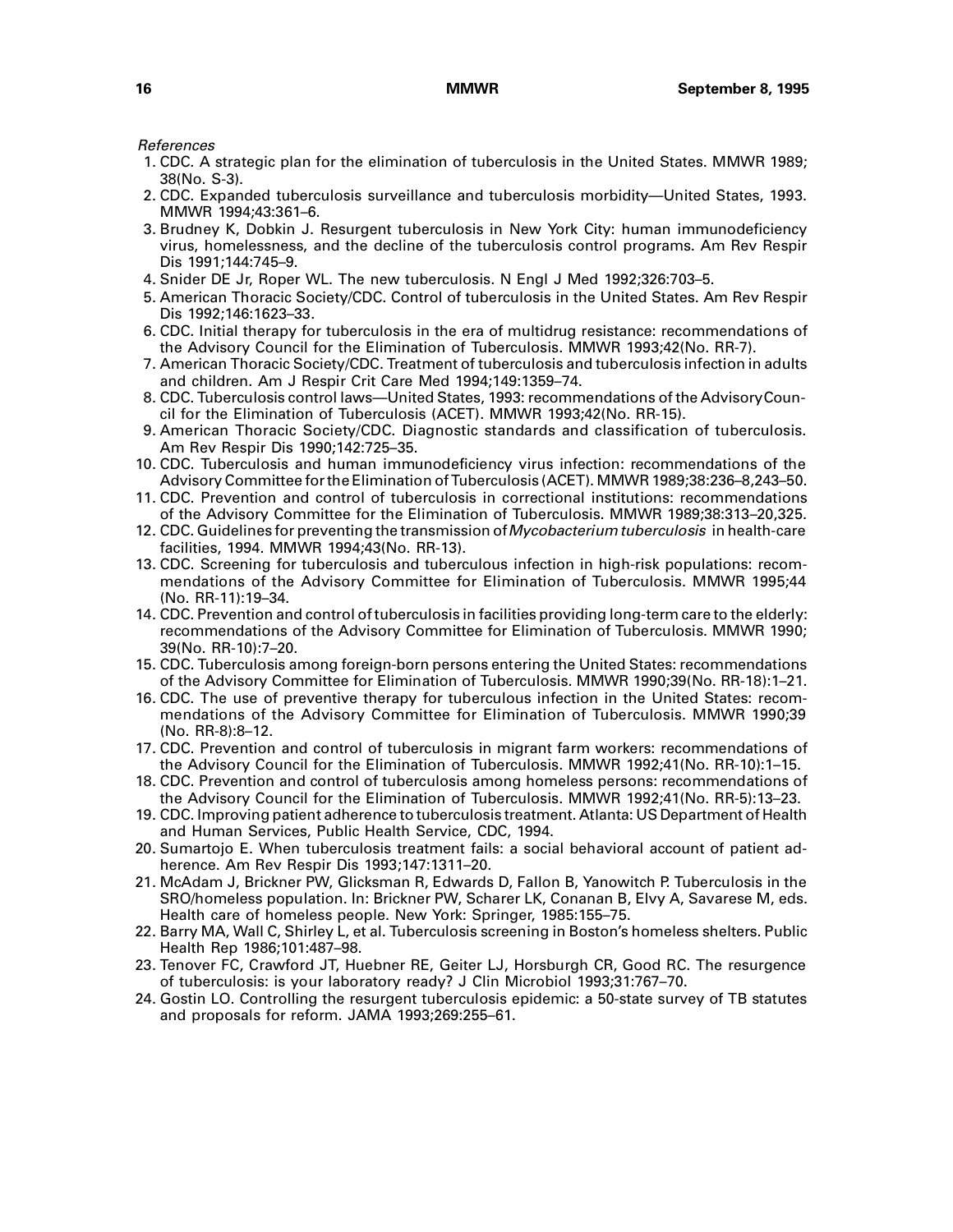The following CDC staff member prepared this report:

Alan B. Bloch, M.D., M.P.H. Division of Tuberculosis Elimination National Center for Prevention Services

in collaboration with the

Advisory Council for the Elimination of Tuberculosis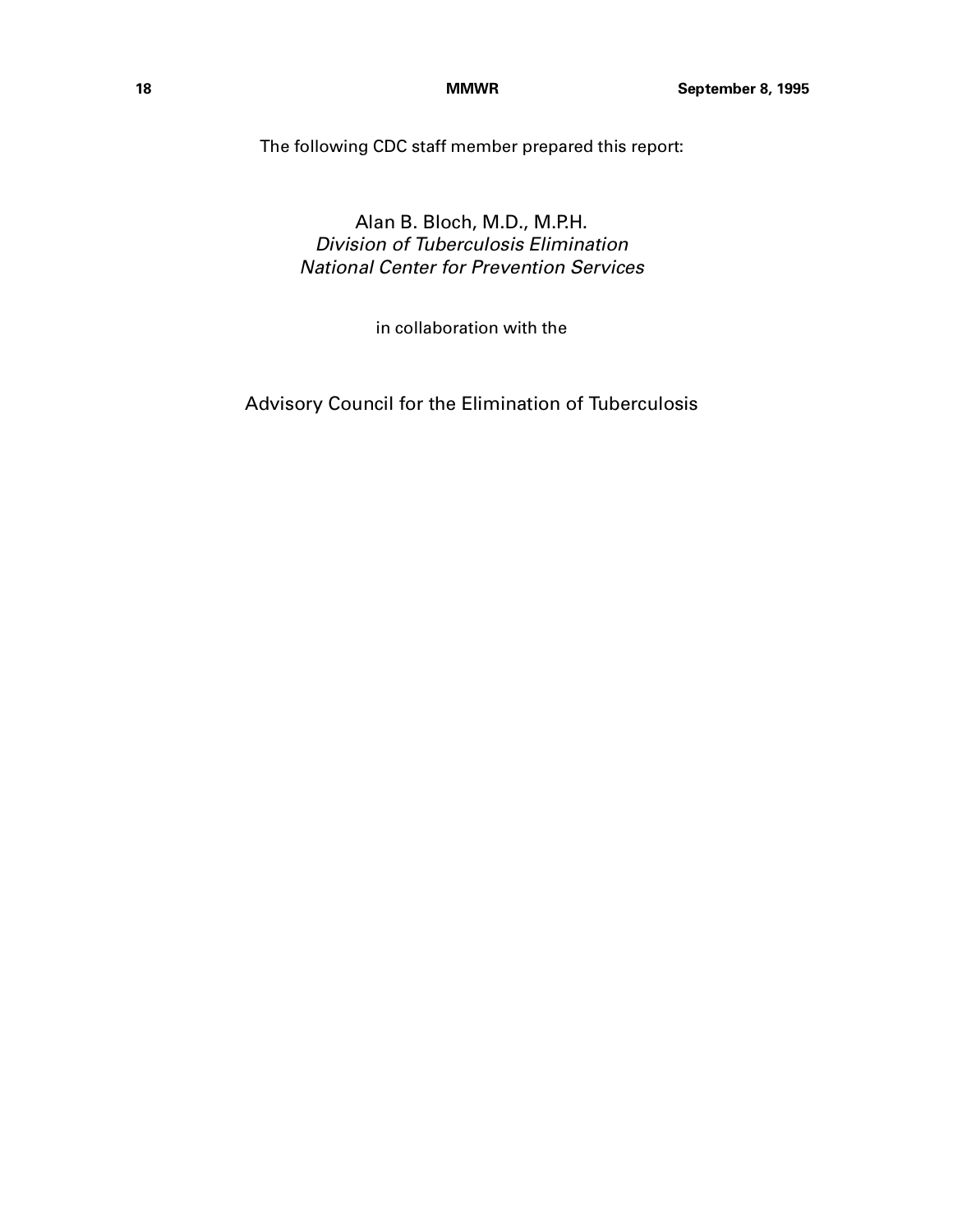# <span id="page-25-1"></span><span id="page-25-0"></span>**Recommendations of the Advisory Council for the Elimination of Tuberculosis**

#### **Summary**

This report from the Advisory Council for the Elimination of Tuberculosis updates and replaces previous recommendations for screening for tuberculosis (TB) and TB infection among high-risk populations. [MMWR 1990;39(No. RR-8): 1–7]. In particular, these recommendations a) emphasize that screening for TB infection should not be given preference over higher priority TB prevention and control activities, especially identifying and completely treating all persons who have active TB as well as conducting prompt, effective contact investigation; b) provide more detailed recommendations for screening specific high-risk groups; c) provide a detailed description of the tuberculin skin test; and d) revise CDC's previous recommendations regarding anergy testing. This report is for public health policymakers, administrators, program directors and managers as well as health-care providers and others who provide care or services to persons at increased risk for TB infection and disease.

# **INTRODUCTION**

Tuberculosis (TB) is caused by bacteria (Mycobacterium tuberculosis complex, which includes M. tuberculosis, M. bovis, and M. africanum) transmitted from an infectious source to susceptible persons primarily through the air (e.g., through coughing) (1 ). Most infected persons do not experience clinical illness, but are usually asymptomatic and noninfectious. The only evidence of infection may be a reaction to a tuberculin skin test. However, infection can persist for years, and infected persons can remain at risk for developing clinical TB, especially if the immune system becomes impaired. The estimated number of persons having latent TB infection in the United States ranges from 10 million to 15 million (CDC, unpublished data).

Because of a higher prevalence of infection or a higher risk for disease for any given prevalence of infection among certain groups, the incidence of TB may be higher among these groups than among the total population. Screening and preventive therapy programs are important for persons in these high-risk groups.

# **PRIORITY OF SCREENING AMONG TB PREVENTION AND CONTROL ACTIVITIES**

Three basic strategies are critical to the prevention and control of TB. The first priority is identifying and completely treating all persons who have active  $TB(2,3)$ . The second priority is contact investigation (i.e., finding and evaluating persons who have had contact with TB patients, determining if they have TB infection or disease, and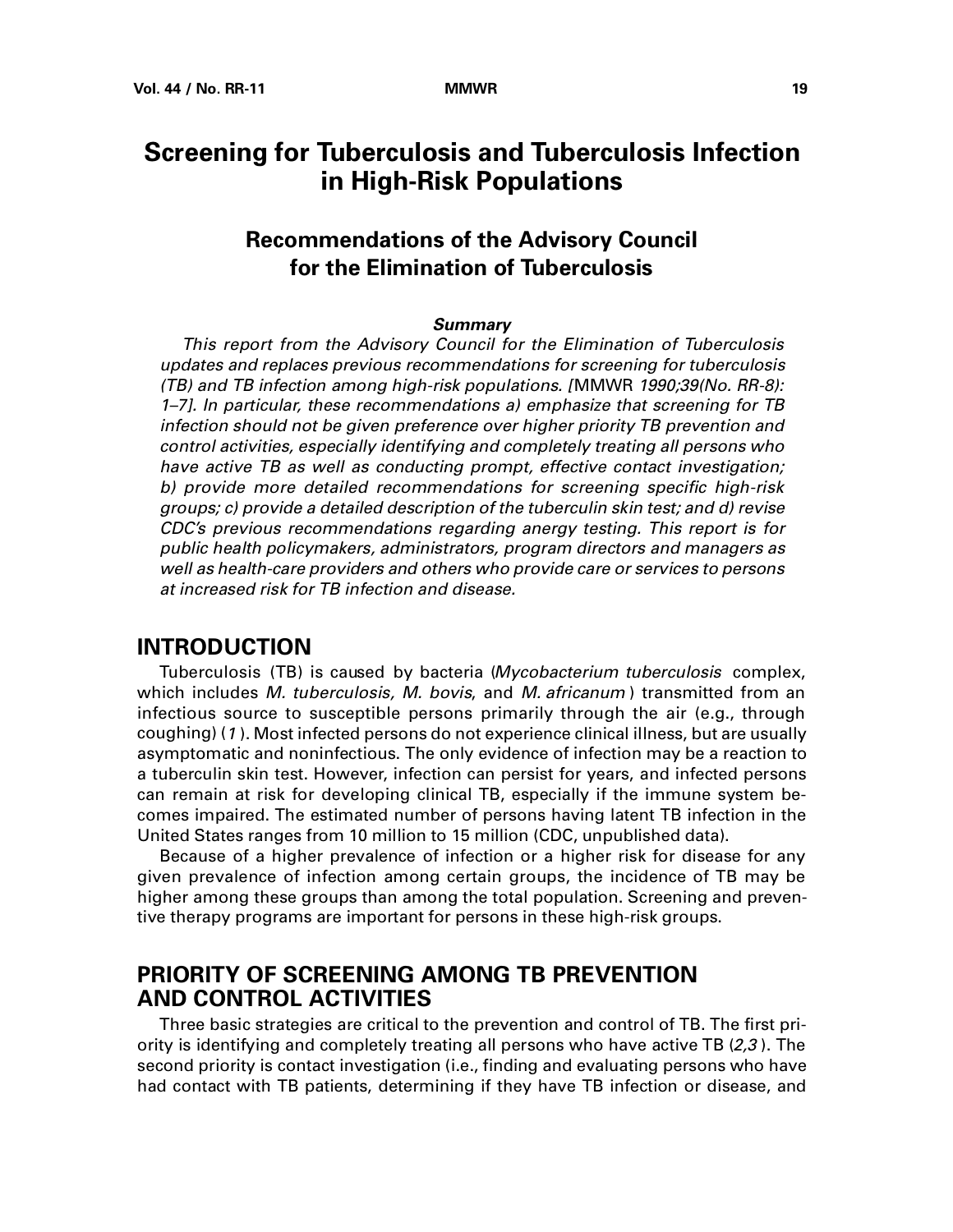<span id="page-26-0"></span>treating them appropriately) (4 ). Contact investigations are important for identifying persons who have active TB and infected persons at high risk for developing TB. The third priority is screening populations at high risk for TB to locate persons infected with TB and giving complete therapy to prevent the infection from progressing to active, contagious disease  $(3,5)$ . This screening also may identify cases of active disease.

Although screening high-risk populations for TB infection and providing preventive therapy are crucial to achieving the nation's goal of eliminating TB  $(6)$ , completion of TB therapy and contact investigation should have priority over screening. Decisions to screen particular groups should be based on local epidemiologic data and made in consultation with local health jurisdictions to ensure appropriate follow-up, evaluation, and management of persons having TB infection or disease. Health-care agencies or other facilities should consult with the local health department before starting a skin-testing program to ensure that adequate provisions are made for the evaluation and treatment of persons whose tuberculin skin tests are positive. Tuberculin skin-testing programs that identify infected persons without current disease should be undertaken only if the diagnostic evaluation and a course of prescribed therapy can be initiated and completed.

Because most state and local TB control programs that report high TB morbidity have inadequate resources to screen all persons in high-risk groups and treat those persons who are infected, involvement of other health-care providers in screening and preventive treatment activities is important. These health-care providers can augment the limited resources of health departments by conducting appropriate screening efforts. This collaboration will necessitate additional efforts to train healthcare workers in the administration, reading, and interpretation of the tuberculin skin test and in the appropriate use of preventive therapy. Priorities for screening activities should be determined by assessment of available resources and the probability of infection and disease among groups in the community.

Groups that have the highest priority in all areas of the country include contacts of persons who have suspected or confirmed TB and patients who have human immunodeficiency virus (HIV) infection or risk for HIV infection. In particular areas of the country, other groups at high risk may include persons who inject illicit drugs, persons who have certain medical risk factors, foreign-born persons recently arrived from countries with a high incidence or prevalence of TB, and residents of congregate settings where risk for transmitting M. tuberculosis is increased (e.g., correctional facilities, long-term care facilities, and homeless shelters). Screening persons in lowrisk groups is not likely to be cost-effective and should be discontinued.

# **HIGH-RISK GROUPS**

Based on published reports in the medical literature and CDC surveillance data, the Advisory Council for the Elimination of Tuberculosis (ACET) recommends that the following groups be screened for TB and TB infection:

- close contacts (i.e., those sharing the same household or other enclosed environments) of persons known or suspected to have TB;
- persons infected with HIV;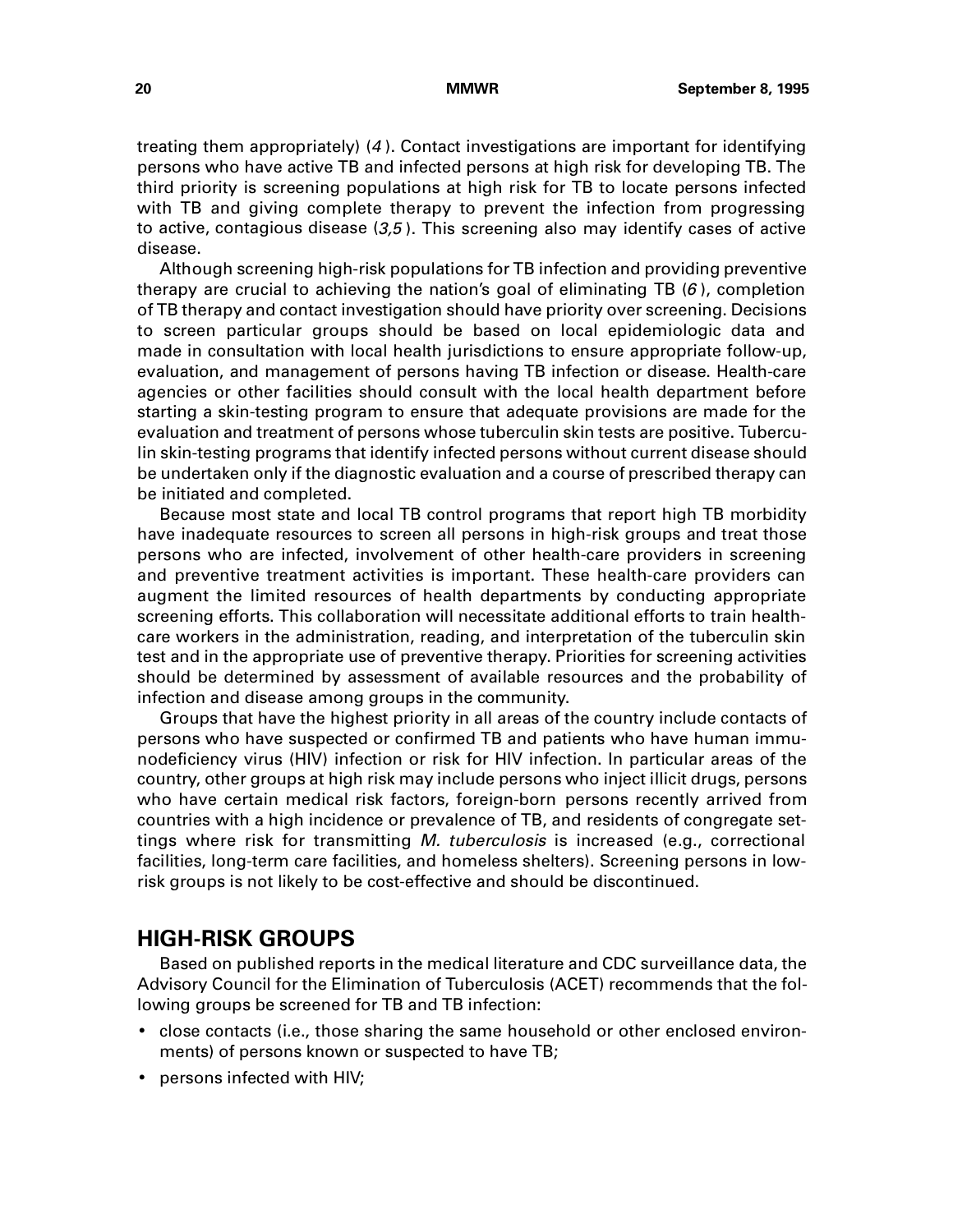- <span id="page-27-0"></span>• persons who inject illicit drugs or other locally identified high-risk substance users (e.g., crack cocaine users);
- persons who have medical risk factors known to increase the risk for disease if infection occurs (see Persons Having Other Medical Risk Factors);
- residents and employees of high-risk congregate settings (e.g., correctional institutions, nursing homes, mental institutions, other long-term residential facilities, and shelters for the homeless);
- health-care workers who serve high-risk clients;
- foreign-born persons, including children, recently arrived (within 5 years) from countries that have a high TB incidence or prevalence;
- some medically underserved, low-income populations;
- high-risk racial or ethnic minority populations, as defined locally; and
- infants, children, and adolescents exposed to adults in high-risk categories.

Flexibility is needed in defining high-priority groups for screening. The changing epidemiology of TB indicates that the risk for TB among groups currently considered high priority may decrease over time, and groups currently not identified as at risk subsequently may be considered as high priority. Local public health officials should identify community groups among whom TB and transmission of infection occur. Identification of these groups requires collecting and analyzing a) data on newly reported cases available as part of TB surveillance (e.g., residence, occupation, race/ethnicity, country of origin, and status of HIV infection, injecting drug use, homelessness, and congregate settings), b) data not routinely collected and/or analyzed (e.g., indicators of socioeconomic status), and c) data from tuberculin screening programs (e.g., at correctional institutions and health-care facilities). These data will enable health departments and other local facilities to target screening and treatment programs to locally defined high-risk populations and areas.

Using surveillance information, local or state TB programs should take the lead in determining groups to be screened. Responsibility for conducting screening will vary, depending on local circumstances. For some groups, the local health department should conduct the screening. For others, the health department should discuss the need for screening with other appropriate persons (e.g., correctional facility staff, hospital infection control officers, and shelter operators) and offer assistance in training, evaluation, and, if necessary and possible, provision of supplies. In some areas, gaining the commitment of private health-care providers and community health centers to screen and provide follow-up for the high-risk patients they serve will be vital.

# **GENERAL COMMENTS ON SCREENING**

Screening persons other than members of high-risk groups is not recommended because screening low-risk persons diverts resources from other priority activities and because many positive tests in low-risk persons do not represent TB infection. The goal of screening programs must be clearly defined: screening is usually conducted to identify infected persons who are at high risk for disease and who would benefit from preventive therapy or to find persons who have clinical disease and need treatment. Screening programs also can provide a) epidemiologic data for assessing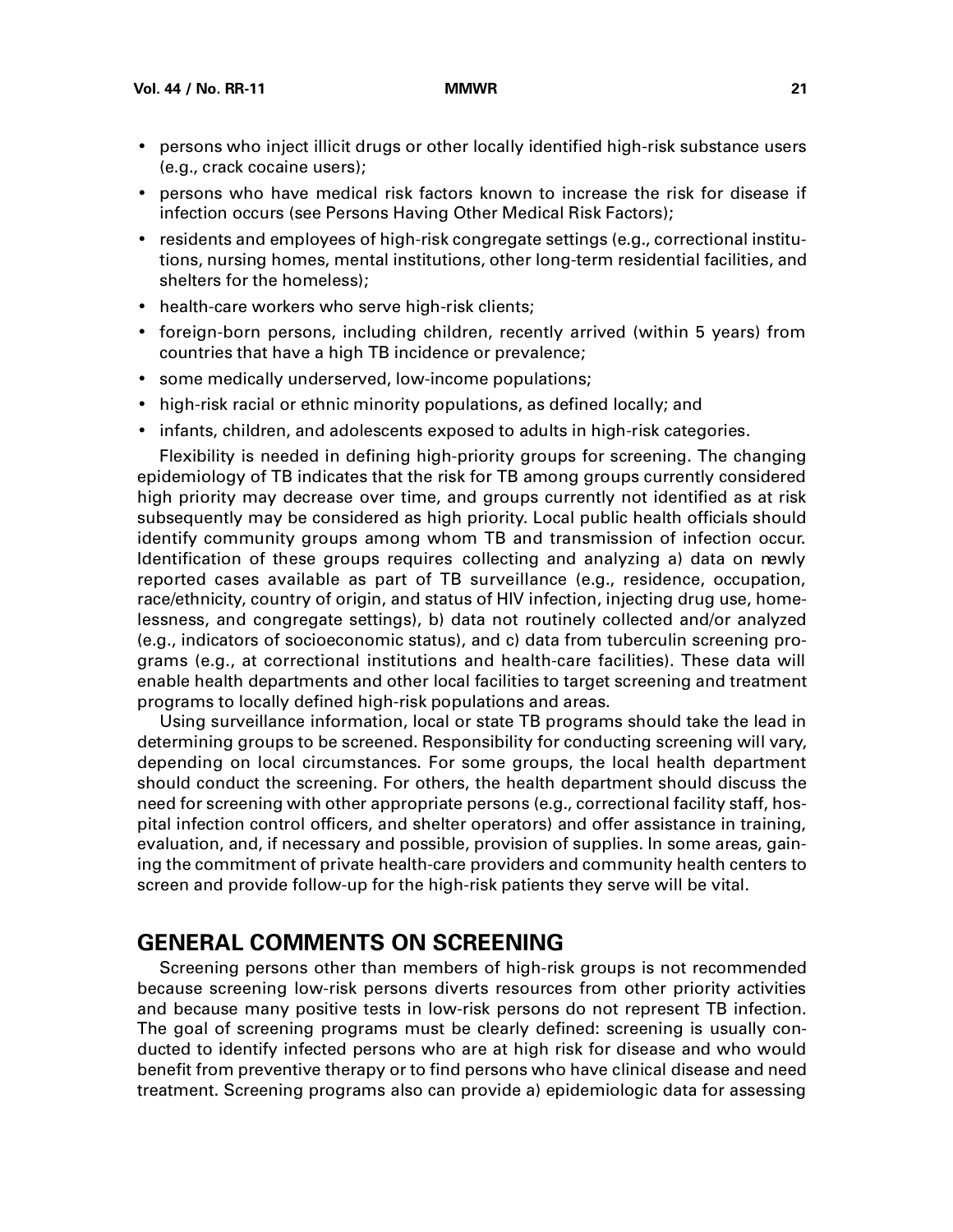<span id="page-28-0"></span>

TB and its trends in a community, b) data for assessing the value of continued screening, and c) baseline data to help with assessment if subsequent exposure occurs (e.g., for nursing home residents and employees in some occupations). Screening programs should not be undertaken unless necessary facilities for patient evaluation and treatment are identified and made available and unless patients found to be positive are likely to complete preventive therapy.

To the extent possible, members of high-risk groups and their health-care providers should be involved in the design, implementation, and promotion of screening programs  $(6-8)$ . Implementation may be enhanced by using health department or other staff (including trained volunteers) who have linguistic and cultural familiarity with the population at risk.

## **SCREENING METHODS**

Tuberculin skin testing is the standard method for identifying persons infected with M. tuberculosis (1). The Mantoux test (i.e., the intracutaneous administration of five units of purified protein derivative [PPD] tuberculin) best detects infection. Because they are less specific than the Mantoux test, multiple puncture devices should not be used to screen high-risk populations (9 ).

Screening for disease rather than infection may be more appropriate in some circumstances (e.g., when the tuberculin skin-test results may be unreliable, when administering and reading the test or following up infected persons for preventive therapy may be impractical, when the risk for disease is high, or when the consequences of an undiagnosed case may be severe). Chest radiography is the preferred screening method when the objective is to identify persons who have current pulmonary TB and when preventive therapy for infected persons is not the primary goal (e.g., in high turnover jails or in some homeless shelters). In these screening programs, patients who have signs and/or symptoms suggesting pulmonary or pleural TB (e.g., cough of >2 weeks' duration) should have a standard posterior-anterior chest radiograph, regardless of the tuberculin skin-test result. Although TB produces certain radiographic abnormalities more frequently than others, almost any form of pulmonary radiographic abnormality may result from TB, especially in immunosuppressed persons (1 ).

# **THE TUBERCULIN SKIN TEST**

A detailed review of the tuberculin skin test has been published recently and is summarized here (10 ). Tuberculin skin-test results should be evaluated within the context of each patient's epidemiologic and environmental potential for infection (11 ).

### **Sensitivity, Specificity, and Positive Predictive Value of the Tuberculin Skin Test**

Although the tuberculin skin test is now the only method for detecting M. tuberculosis infection, the test is neither 100% sensitive nor 100% specific. Sensitivity is a test's ability to identify correctly those persons who have a condition (e.g., those infected with M. tuberculosis). Specificity is a test's ability to identify correctly those persons who do not have a condition. In populations having a high prevalence of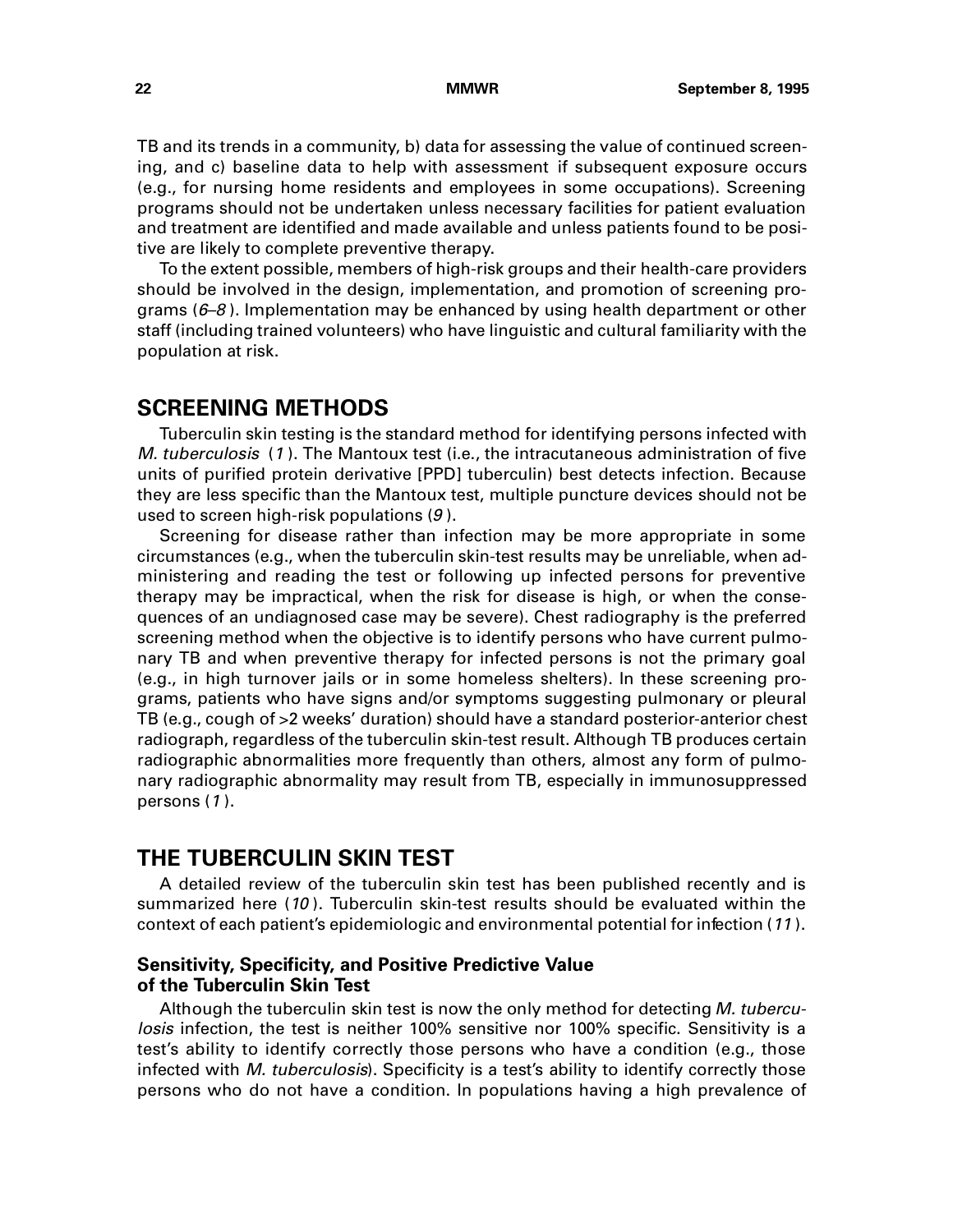<span id="page-29-0"></span>infection with nontuberculous mycobacteria or vaccination with Bacille Calmette-Guérin (BCG), the specificity of the tuberculin test will be low.

The positive predictive value of the tuberculin test is also variable. Positive predictive value reflects the ability of a positive test to identify those persons who have a condition (i.e., the probability that a condition is present when the test is positive). As the prevalence of TB infection in the population decreases, the positive predictive value of the tuberculin test also decreases. The prevalence of infection among the total adult population in the United States is an estimated 5%–10% (CDC, unpublished data). Among populations residing in areas where cross-reactions caused by nontuberculous mycobacteria are common, the positive predictive value of the tuberculin test is low if a cutoff of ≥10 mm is used to define a positive test.

#### **Interpreting Tuberculin Skin-Test Results**

The criteria endorsed by the American Thoracic Society and CDC for a positive tuberculin skin-test result are intended to increase the likelihood that persons at high risk for TB will be candidates for preventive therapy and that persons having tuberculin reactions not caused by M. tuberculosis will not receive unnecessary diagnostic evaluation or treatment (1,3,4).

For those persons who have had recent close contact with a person who has active TB and for those whose chest radiographic findings suggest TB, skin-test reactions are likely to represent infection with M. tuberculosis. Persons infected with HIV may have a limited ability to respond to tuberculin, even if they are infected with tubercle bacilli. These groups are at high risk for TB. Thus, to ensure that persons infected with TB are evaluated and appropriately treated, the sensitivity provided by a  $\geq$ 5-mm cutoff for a positive test is appropriate for these groups (Table 1). Although persons having HIV infection have a decreased ability to respond to tuberculin, some severely immunosuppressed persons infected with tubercle bacilli may still manifest a positive reaction and benefit from tuberculin skin testing.

Other factors (e.g., certain medical conditions or injecting-drug use without simultaneous HIV infection) moderately increase the risk for active TB. A reaction of ≥10 mm should be considered positive for these groups (Table 1). This cutoff is also appropriate for other groups: persons born in countries with a high prevalence or incidence of TB; medically underserved, low-income populations; residents and employees of most correctional institutions and nursing homes; health-care workers in high-risk settings (as defined in CDC guidelines); and, because of the increased risk for severe disease, children <4 years of age.

Routine screening is not recommended for populations at low risk for infection with M. tuberculosis. However, if these persons are tested, a higher cutoff of  $\geq 15$  mm is recommended (Table 1).

### **False-Positive Reactions**

A small percentage of tuberculin reactions may be caused by errors in administering the test or in reading results. However, false-positive results are more commonly attributable to the presence in tuberculin of antigens shared with other mycobacteria. The potential sources of cross-reactions caused by these antigens are infection with nontuberculous mycobacteria and vaccination with BCG. Distinguishing clearly between reactions caused by infection with M. tuberculosis and those caused by other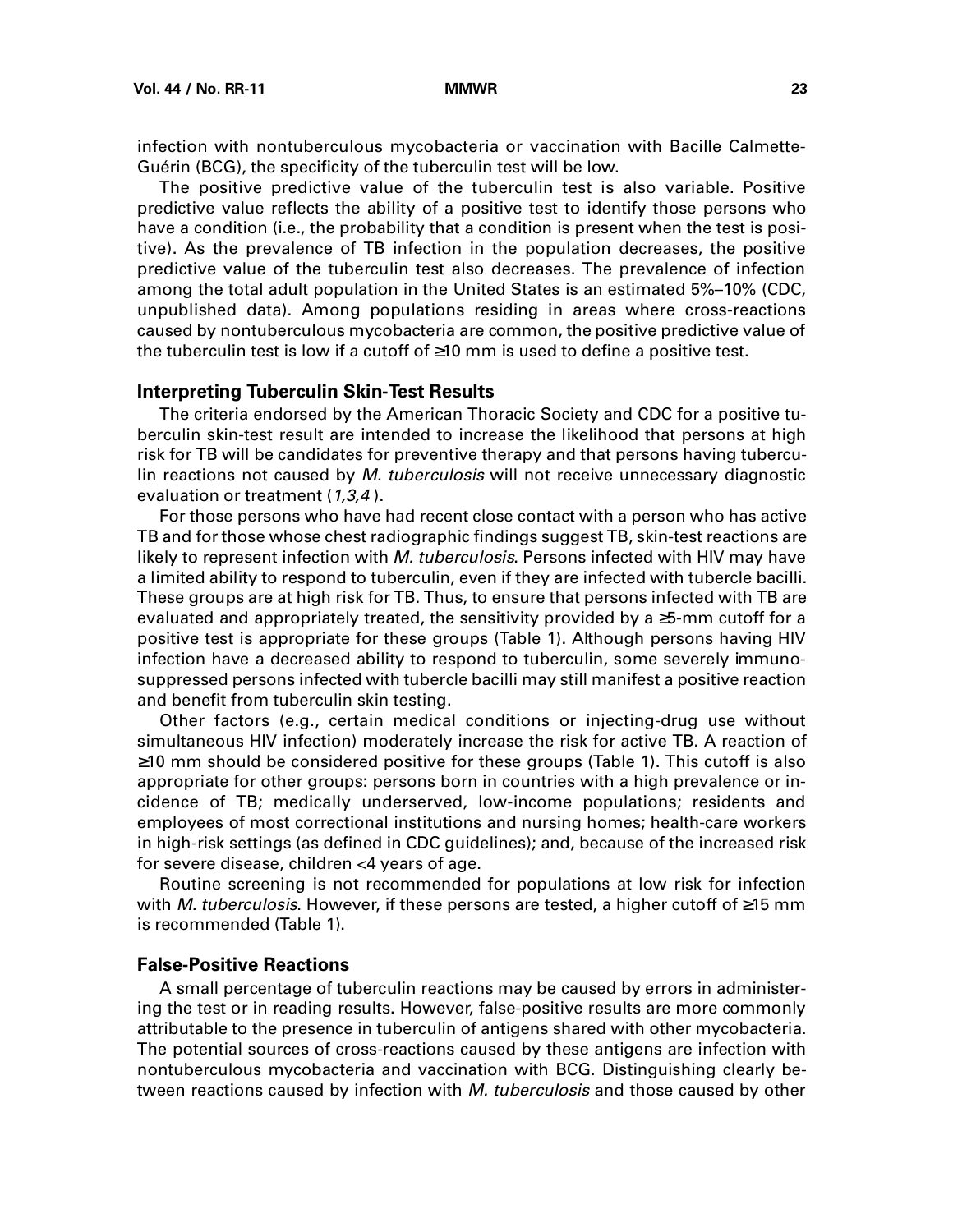### **TABLE 1. Summary of interpretation of tuberculin skin-test results**

- 1. An induration of  $\geq$ 5 mm is classified as positive in the following:
	- Persons who have had recent close contact with persons who have active TB;
	- Persons who have human immunodeficiency virus (HIV) infection or risk factors for HIV infection but unknown HIV status;
	- Persons who have fibrotic chest radiographs consistent with healed TB.
- 2. An induration of ≥10 mm is classified as positive in all persons who do not meet any of the above criteria, but who belong to one or more of the following groups having high risk for TB:
	- Injecting-drug users known to be HIV seronegative;
	- Persons who have other medical conditions that have been reported to increase the risk for progressing from latent TB infection to active TB. These medical conditions include diabetes mellitus, conditions requiring prolonged high-dose corticosteroid therapy and other immunosuppressive therapy (including bone marrow and organ transplantation), chronic renal failure, some hematologic disorders (e.g., leukemias and lymphomas), other specific malignancies (e.g., carcinoma of the head or neck), weight loss of ≥10% below ideal body weight, silicosis, gastrectomy, jejunoileal bypass;
	- Residents and employees of high-risk congregate settings: prisons and jails, nursing homes and other long-term facilities for the elderly, health-care facilities (including some residential mental health facilities), and homeless shelters;
	- Foreign-born persons recently arrived (i.e., within the last 5 years) from countries having a high prevalence or incidence of TB;
	- Some medically underserved, low-income populations, including migrant farm workers and homeless persons;
	- High-risk racial or ethnic minority populations, as defined locally;
	- Children <4 years of age or infants, children, and adolescents exposed to adults in high-risk categories.
- 3. An induration of ≥15 mm is classified as positive in persons who do not meet any of the above criteria.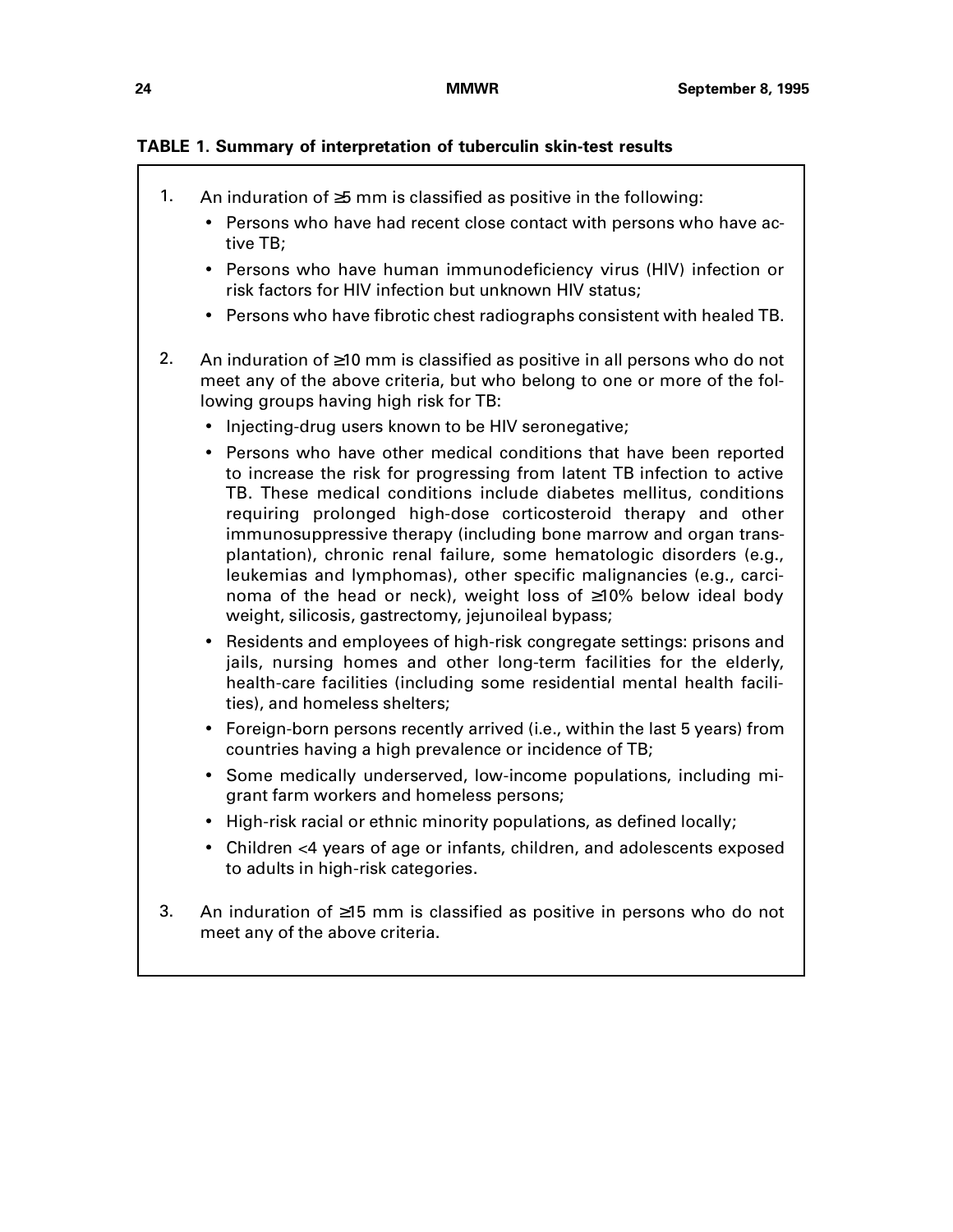<span id="page-31-0"></span>mycobacteria is difficult. However, the larger the induration, the greater is the likelihood that the reaction represents infection with M. tuberculosis. Similarly, clearly distinguishing between a tuberculin skin-test reaction caused by infection with M. tuberculosis and a reaction caused by BCG vaccination is difficult. The probability that a skin-test reaction results from infection with M. tuberculosis rather than from BCG vaccination increases a) as the size of the reaction increases, b) when the patient is a contact of a person who has TB (especially if that person has infected others), c) when a family history of TB exists or when the patient's country of origin has a high incidence or prevalence of TB, and d) as the interval between vaccination and tuberculin testing increases (because vaccination-induced reactivity wanes over time and is unlikely to persist for >10 years) (12,13). A history of BCG vaccination is not a contraindication to skin testing.

#### **False-Negative Reactions**

False-negative tuberculin skin-test reactions have many potential causes (1 ). Nonresponsiveness to delayed-type hypersensitivity-inducing antigens like tuberculin is common among persons having impaired immunity (e.g., HIV-infected persons). Delayed-type hypersensitivity can be assessed with skin-test antigens such as tetanus toxoid, mumps, and Candida. Most healthy persons in the population are sensitized to these antigens. However, the scientific basis for anergy testing is tenuous (14). Most skin-test antigens used for anergy testing have no standardization. Thus, anergy testing is usually not part of screening for TB infection.

All HIV-infected persons should be tuberculin tested  $(15,16)$ . Those who are tuberculin-positive (≥5 mm) should be evaluated for TB disease and placed on appropriate curative or preventive therapy. Preventive therapy should be administered to tuberculin-positive, HIV-infected persons, regardless of age. If they are at high risk for TB, persons failing to react to tuberculin may be evaluated for anergy (17 ), although the lack of standardization of anergy testing practices should be considered.

#### **Booster Phenomenon and Two-Step Tuberculin Skin Testing**

Periodic use of the tuberculin skin test is valuable for the surveillance of tuberculinnegative persons at risk for exposure to *M. tuberculosis*. Repeated testing of uninfected persons does not sensitize them to tuberculin. However, delayed-type hypersensitivity resulting from mycobacterial infection or BCG vaccination may gradually wane with years. Although subsequent initial skin testing may be negative, the stimulus of a first test may boost or increase the size of the reaction to a second test administered 1 week to 1 year later and thus may suggest an apparent—but false—tuberculin conversion.

Although the booster phenomenon may occur at any age, its frequency increases with age and is highest among persons >55 years of age and/or among those persons who have had prior BCG vaccination (18). When tuberculin skin testing of adults is repeated periodically, as in employee-health or institutional screening programs, an initial two-step approach can reduce the likelihood that a boosted reaction will be misinterpreted as a recent infection. If the first tuberculin test result is negative, a second 5-TU test should be administered 1 week to 3 weeks later. A positive second result probably indicates boosting from a past infection or prior BCG vaccination. Persons having a boosted reaction should be classified as reactors, not converters. If the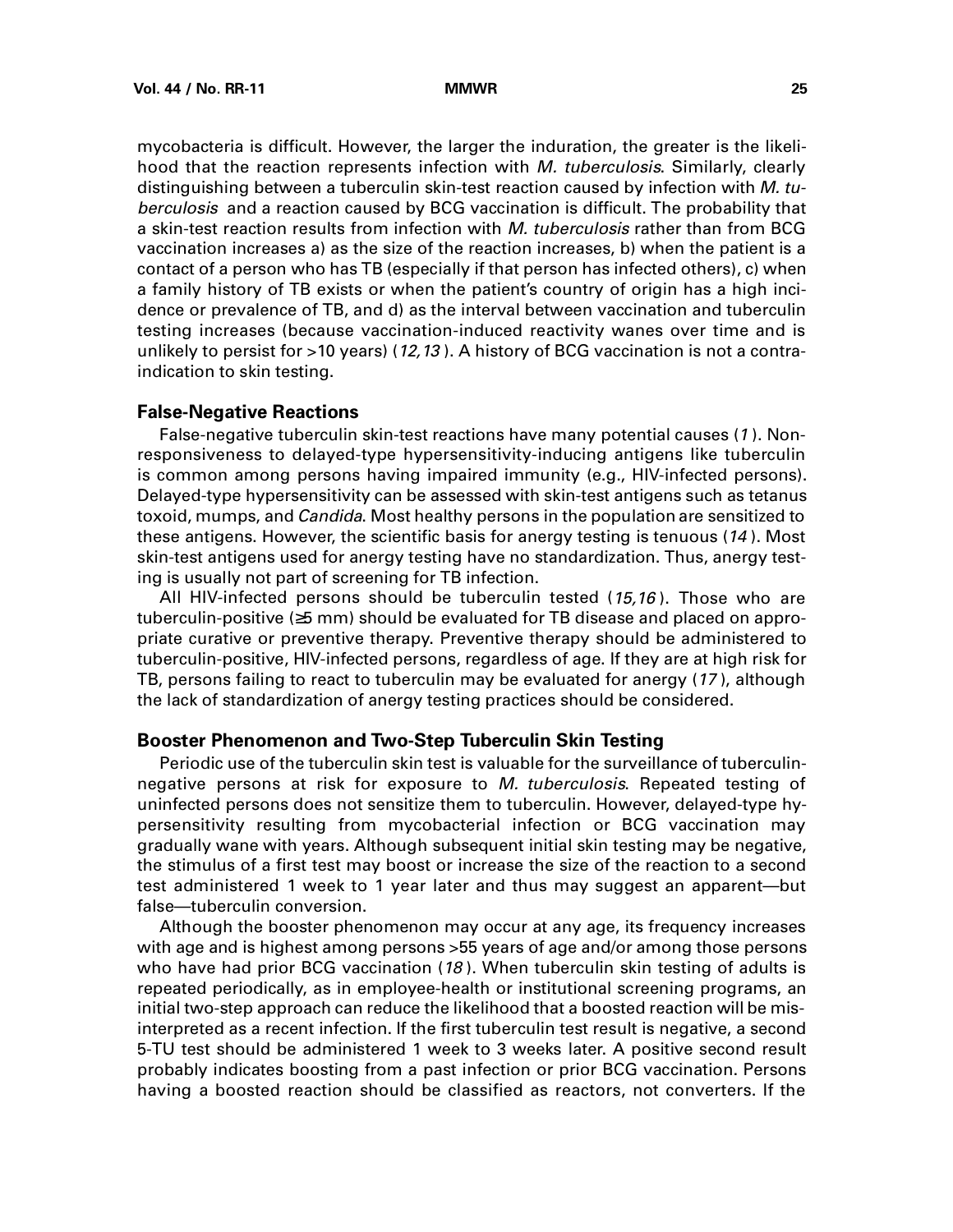<span id="page-32-0"></span>second result is negative, the person is probably uninfected, and a positive reaction to subsequent tests indicates a true tuberculin skin-test conversion (see Definition of a Tuberculin Skin-Test Conversion).

Because of problems with continued cross-reactions with other mycobacteria, the specificity of the tuberculin test is less when serial skin testing is performed than when a single test is administered. Thus, serial skin-testing programs tend to overestimate the incidence of new TB infection in the tested population. Because of this potential for overestimation of incidence, serial skin-testing programs should be targeted to populations at high risk for continued exposure to infectious TB.

#### **Definition of a Tuberculin Skin-Test Conversion**

Recent tuberculin skin-test converters are considered at high risk. An increase in induration of ≥10 mm within a 2-year period is classified as a conversion to a positive test among persons <35 years of age. An increase in induration of ≥15 mm within a 2-year period is classified as a conversion for persons ≥35 years of age. Regardless of age, for employees in facilities where a person who has TB poses a hazard to many susceptible persons (e.g., health-care facilities, schools, and child-care facilities), an increase of ≥10 mm induration should be considered positive.

#### **Tuberculin Testing During Pregnancy**

Studies in which the same patients were tested during and after pregnancy have demonstrated that pregnancy has no effect on cutaneous tuberculin hypersensitivity. Tuberculin skin testing is considered valid and safe throughout pregnancy. No teratogenic effects of testing during pregnancy have been documented (19).

# **RECOMMENDATIONS FOR SPECIFIC HIGH-RISK GROUPS**

### **Contacts of Persons Who Have Infectious TB**

Because the risk for infection and disease is particularly high among close contacts of persons having TB, these persons should be identified promptly (usually within 3 days) and examined soon (usually within 7 days) after identification of the potentially infectious patient  $(4,6)$ . State and local health departments should work with local health-care providers to ensure completion of these monitoring activities. Prompt notification of state and local agencies about suspected or newly diagnosed and potentially infectious cases is critical for contact investigation.

#### **Persons Who Have HIV Infection**

HIV infection is the strongest risk factor yet identified for the development of TB disease in persons having TB infection (20–23 ). All HIV-infected persons should receive a PPD-tuberculin skin test (5-TU, PPD by the Mantoux method) (15,16 ).

Tuberculin testing for persons infected with HIV should be conducted in settings where HIV-infected persons or those at risk for HIV infection receive care. Administrators should ensure that the recommended screening is implemented and that prompt follow-up, evaluation, and treatment occurs. Because tuberculin skin-test results are less reliable as CD4 counts decline, screening should be completed as early as possible after HIV infection occurs. Those HIV-infected patients at high risk for continuing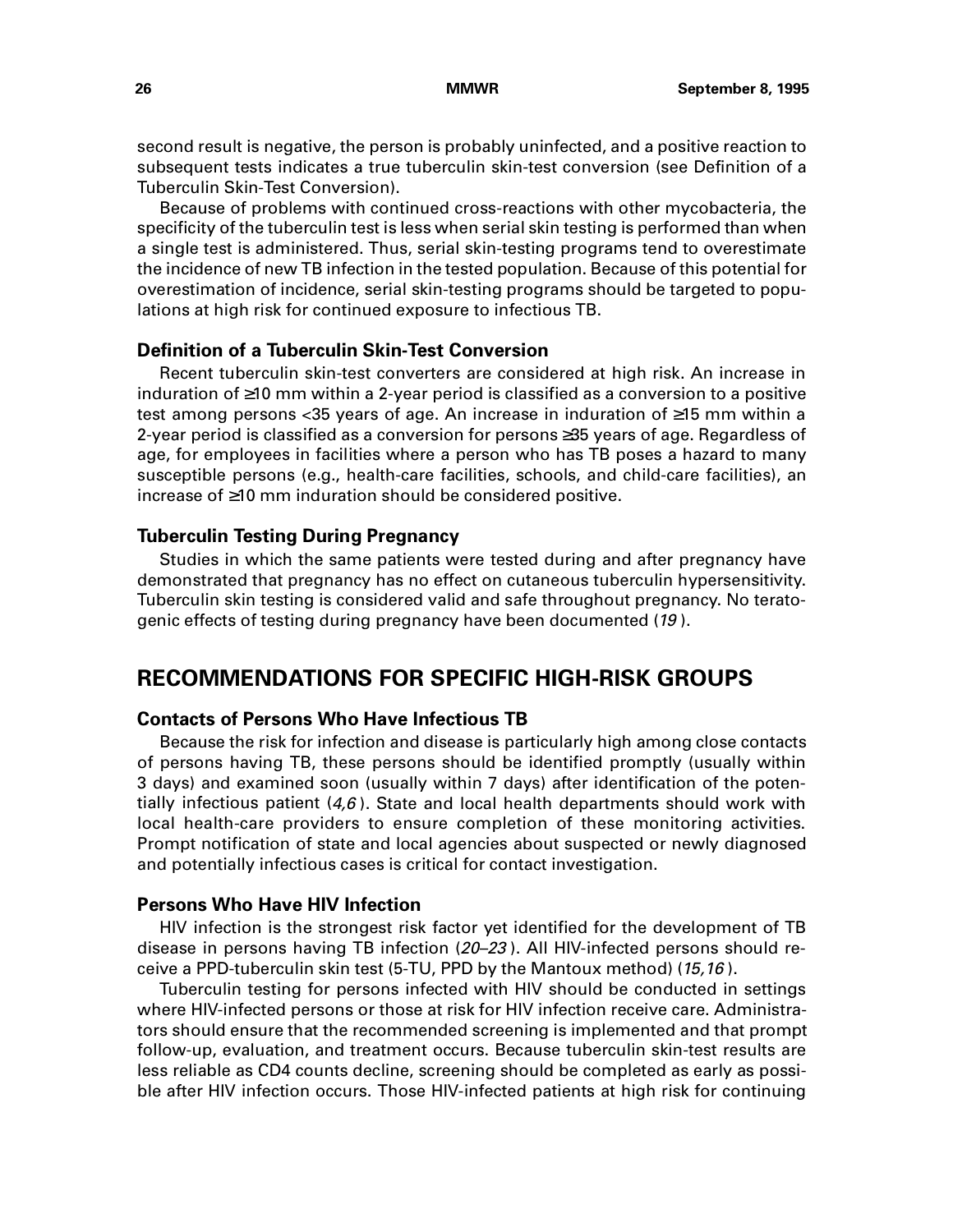<span id="page-33-0"></span>exposure to patients who have TB should be screened periodically for TB infection. If they have TB symptoms or if they are exposed to a patient who has pulmonary TB, HIV-infected persons should be evaluated promptly for TB. Because active disease can develop rapidly in HIV-infected persons, the highest priority for contact investigation should be given to persons potentially coinfected with HIV and TB.

### **Persons Who Inject Drugs**

Because they are at high risk for TB and HIV infection, the priority for screening is high for persons who inject illicit drugs (16,20–22,24,25). Drug treatment programs and other settings that provide care for persons who inject drugs should skin test injecting-drug users. If further evaluation and case management is necessary, adequate referral mechanisms should be in place. Coordination of these activities with local alcohol and other drug abuse treatment programs should be encouraged. Priority should be given to screening in facilities that are able to provide on-site, directly observed preventive therapy for 6–12 months to persons who have TB infection (e.g., clients of methadone maintenance treatment programs or residential treatment programs).

### **Persons Who Have Other Medical Risk Factors**

Health-care providers should administer tuberculin tests to all patients who have medical risk factors that substantially increase the risk for TB (3,22). These patients should be screened in settings where they receive primary or subspecialty care (e.g., infectious disease, immunology, endocrinology, hematology/oncology, nephrology, rheumatology, pulmonology, and gastroenterology) or on admission to a hospital. These medical risk factors include the following:

- HIV infection,
- diabetes mellitus,
- conditions requiring prolonged high-dose corticosteroid therapy and other immunosuppressive therapy (including bone marrow and organ transplantation),
- chronic renal failure,
- some hematologic disorders (e.g., leukemias and lymphomas),
- other specific malignancies (e.g., carcinoma of the head or neck),
- weight of ≥10% below ideal body weight,
- silicosis,
- gastrectomy, and
- jejunoileal bypass.

In addition, persons who have an abnormal chest radiograph showing fibrotic lesions consistent with old, healed TB should be skin tested. Regardless of age, persons who have a positive skin test and parenchymal lung scarring are at high risk for TB if they have not previously received TB treatment or preventive therapy.

### **Residents and Employees of High-Risk Congregate Settings**

High-risk environments are settings where a) persons who have infectious TB are more likely to live, b) environmental characteristics (e.g., type of ventilation and size)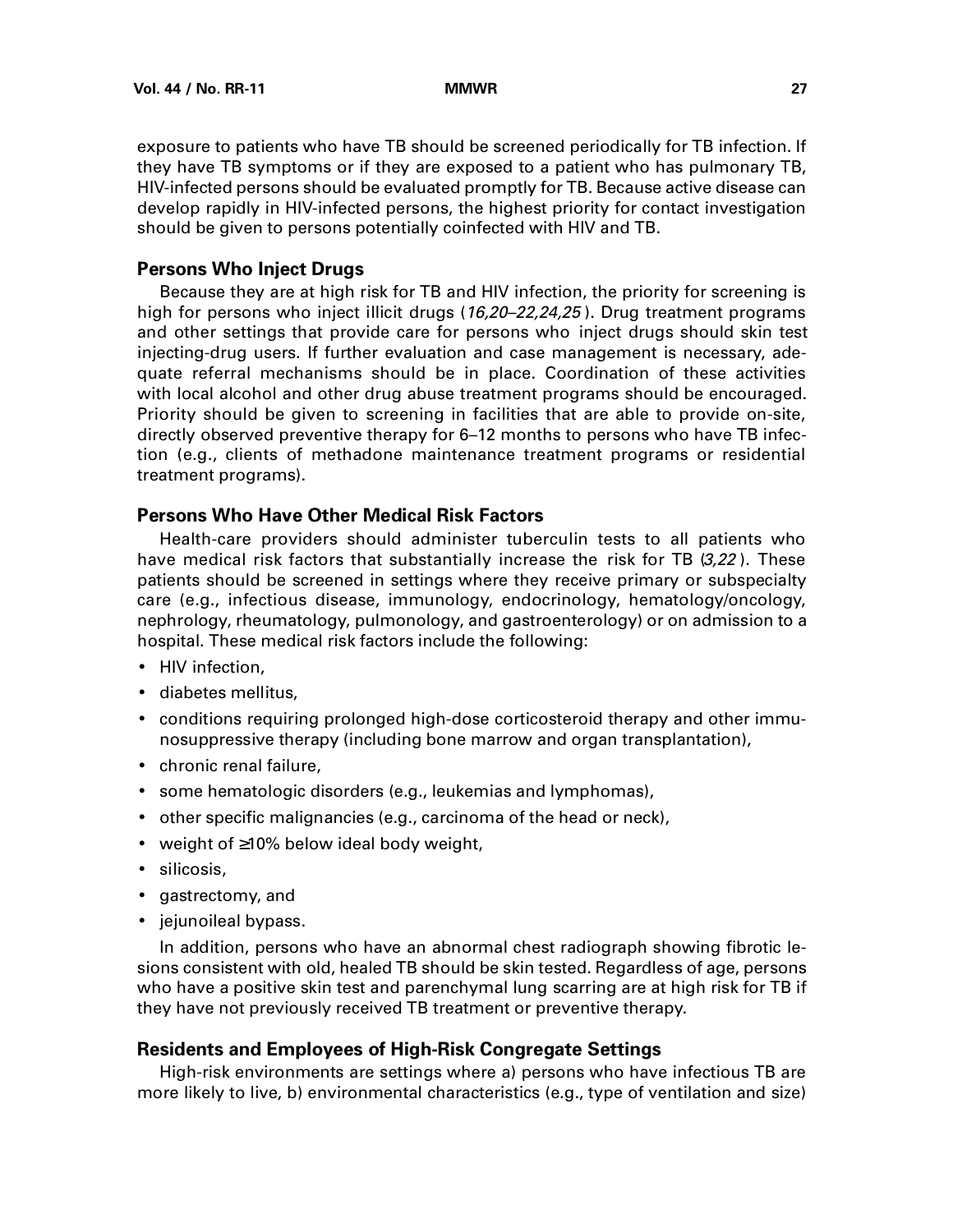<span id="page-34-0"></span>

are conducive to transmission, and c) many susceptible persons at risk for prolonged exposure to potentially infectious patients may be located. These environments include prisons and jails (26,27 ), nursing homes and other long-term facilities for the elderly  $(28)$ , health-care facilities  $(29)$ , homeless shelters  $(30)$ , and residential settings for HIV-infected persons (31 ). Persons working in these settings should be educated about the risk for transmission, the signs and symptoms of TB, and proper procedures for minimizing the risk for transmitting TB infection. Clients and employees should be tuberculin tested on admission or initial employment.

### **Residents and Employees of Prisons and Jails**

Recommendations for screening, treatment, and prevention in correctional facilities advise that on entry, all inmates should be screened for TB symptoms by a standardized interview process (26,27 ). Persons who have symptoms suggesting pulmonary TB should be immediately isolated and evaluated for active TB. Initial screening of inmates may vary, depending on each inmate's length of stay and on an assessment of the risk for transmission of TB infection in the facility.

In long-term facilities, tuberculin skin-test screening of all inmates without a documented positive skin-test result should be mandatory. If boosting is common among the population served by the facility, two-step skin testing should be considered. Inmates who have HIV infection and those at risk for HIV infection but whose HIV status is unknown should have a chest radiograph as part of the initial screening, regardless of skin-test results.

In short-term facilities serving high-risk populations, tuberculin skin-test screening is generally not feasible, but is recommended for inmates who will remain in custody for ≥14 days. Inmates who have HIV infection and those at risk for HIV infection but whose HIV status is unknown should have a chest radiograph as part of initial screening, regardless of skin-test status. In some large jails, officials should consider using on-site chest radiography to screen all inmates (short-term and long-term) for TB. In short-term facilities serving low-risk populations, screening inmates may be limited to screening for symptoms, provided that arrangements are made with a collaborating facility to receive inmates exhibiting symptoms.

Tuberculin skin-test screening also should be mandatory for all correctional staff in short-term or long-term facilities. Staff should be informed that if they are immunosuppressed, they should consult a health-care provider for appropriate follow-up and screening for TB.

Medical units within correctional facilities should conduct a thorough risk assessment and follow recommendations for prevention of transmission of TB infection in health-care facilities  $(29)$ . Correctional authorities have primary responsibility for implementing these programs, but health departments should assist in program planning and training as well as regulating, advising, monitoring, and evaluating TBcontrol activities in correctional facilities.

#### **Residents and Employees of Nursing Homes/Facilities for the Elderly**

Because TB case rates increase with age among all racial and ethnic groups and both sexes, screening for TB in facilities providing long-term care to the elderly is recommended (28 ). The incidence of disease is two to seven times higher among nursing home residents in some areas than among demographically similar persons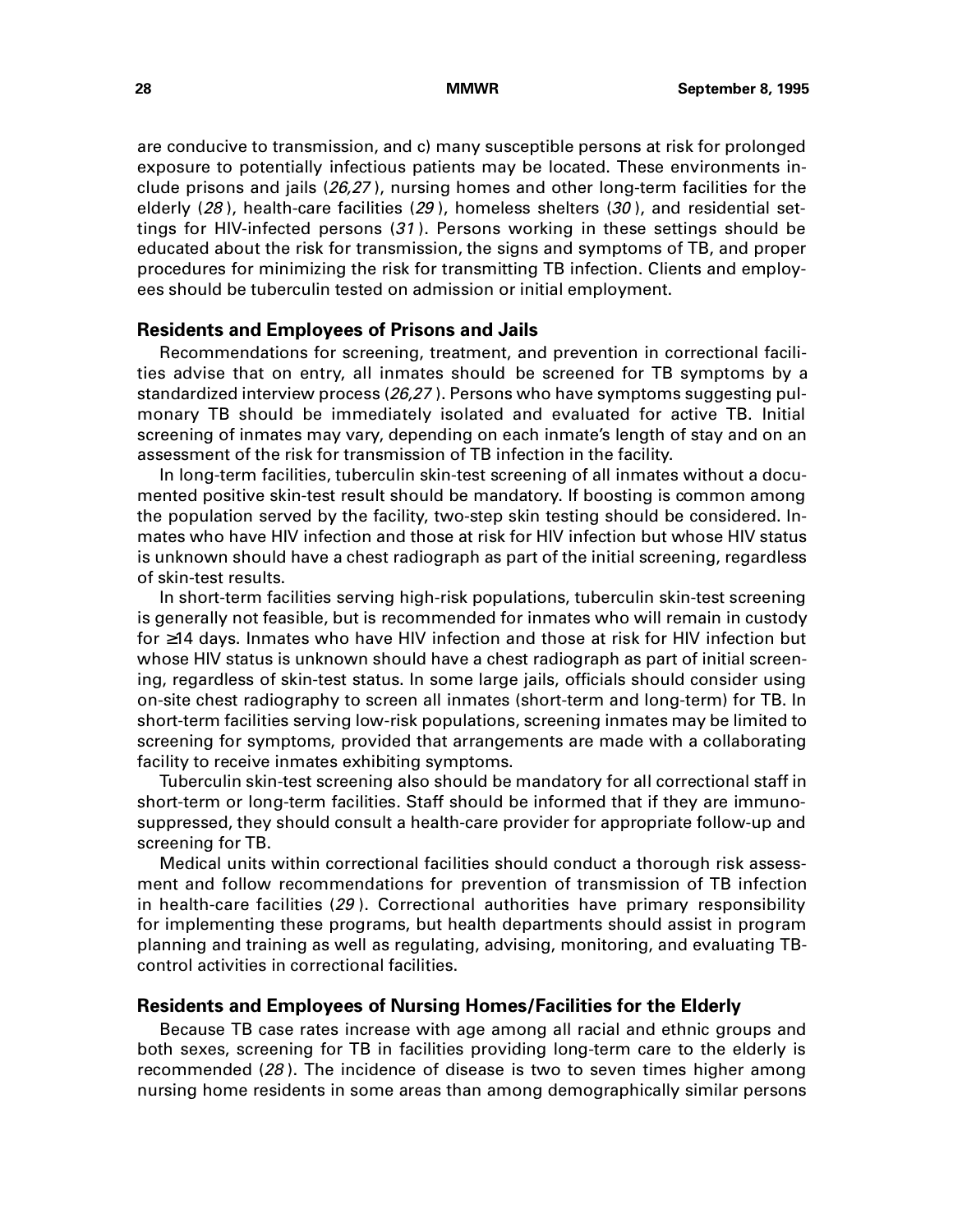<span id="page-35-0"></span>in other settings. Studies indicate that unsuspected transmission of M. tuberculosis in nursing homes/facilities presents a risk to residents and workers (32,33 ). Residents should be screened for TB infection on admission by use of the two-step skin-testing method. Screening with chest radiographs alone is insufficient. Although few residents will be candidates for preventive therapy, baseline test results are essential to interpretation of subsequent tests if an acute exposure occurs. The two-step method also should be used for baseline screening of employees. Testing should be repeated in the event of exposure.

### **Residents and Workers at Homeless Shelters**

Screening to find cases of active TB among the homeless consists of a chest radiograph (and possibly a sputum smear and culture) to determine current disease (30 ). Tuberculin skin-testing programs identifying infected persons who do not have current disease should be undertaken only if the diagnostic evaluation and course of preventive therapy can be initiated and completed. A special effort should be made to identify homeless persons coinfected with TB and HIV infection and to provide directly observed preventive therapy. Unless a shelter has its own health-care staff, the local government or a government-funded agency should assume responsibility for conducting screening programs for the homeless.

#### **Health-Care Workers**

Transmission of *M. tuberculosis* is a recognized risk in health-care facilities (29). Transmission is most likely to occur from patients who have unrecognized pulmonary or laryngeal TB, who are not on effective anti-TB therapy, and who have not been placed in TB isolation. Recent TB outbreaks in health-care facilities, including outbreaks of multidrug-resistant TB, have created heightened concern about nosocomial transmission. Increases of TB in some geographic areas are related to the high risk for TB among immunosuppressed persons infected with HIV. Transmission of M. tuberculosis to HIV-infected persons is of particular concern because, if infected with TB, these persons are at high risk for the rapid development of active TB. Thus, healthcare facilities should be particularly alert to the need for preventing transmission of M. tuberculosis in settings where persons who have HIV infection receive care or work.

Health administrators and infection control departments in hospitals are responsible for ensuring the implementation of these recommendations. Implementing an effective TB control program requires risk assessment; early identification, isolation, and complete treatment of infectious TB patients; effective engineering controls; an appropriate respiratory protection program; and education, counseling, screening, and evaluation for health-care workers.

#### **The Foreign-Born**

TB is a problem among persons who arrive in the United States from countries having a high prevalence or incidence of TB (e.g., most countries in Africa, Asia, and Latin America) (34–37 ). Foreign-born persons at risk include immigrants (documented and undocumented), refugees, and some migrant workers and students. Because disease rates among the foreign-born are highest in the first few years after arrival in the United States, efforts should be made to screen new immigrants.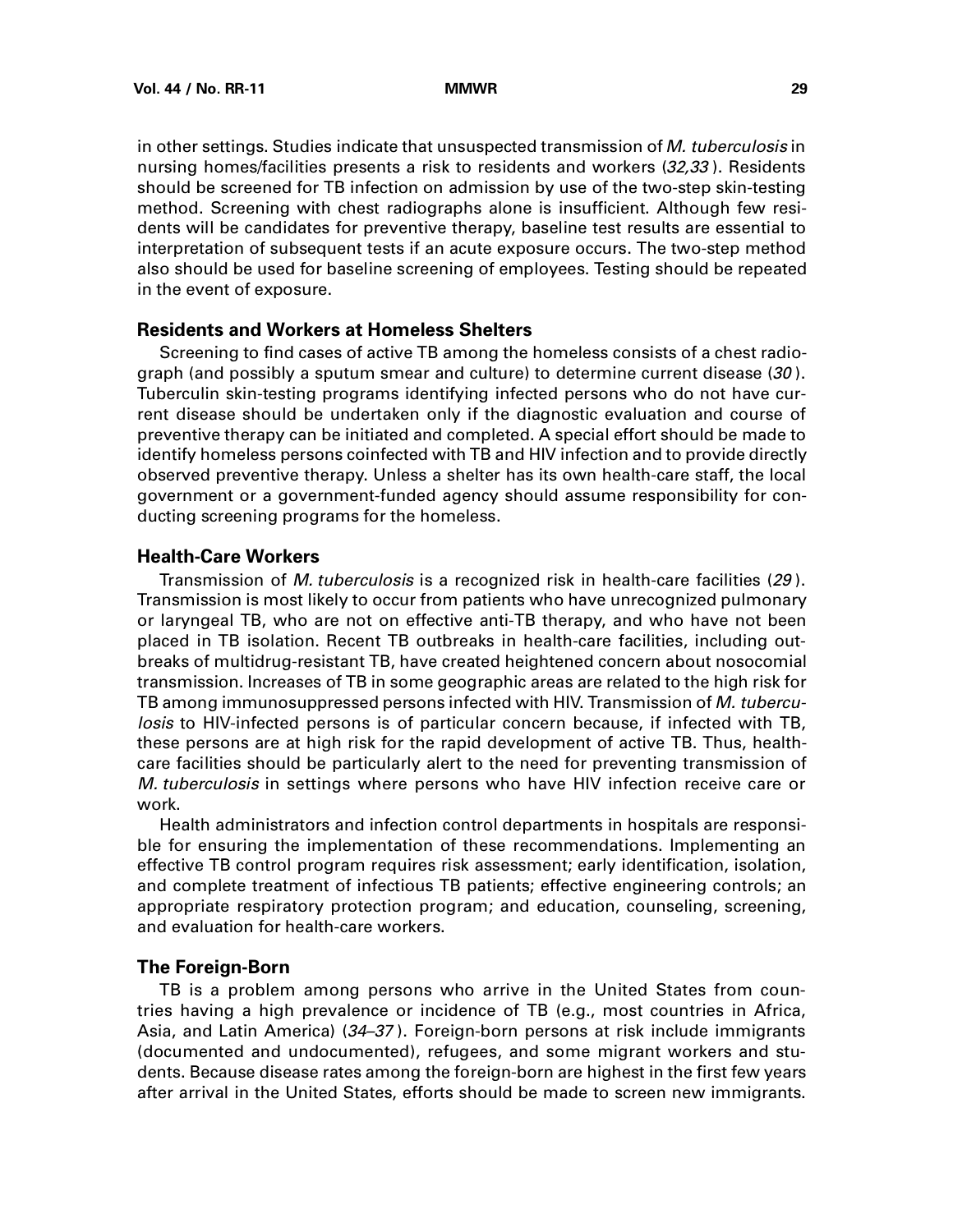<span id="page-36-0"></span>Culturally and linguistically sensitive evaluation and treatment programs should be provided to help ensure a successful treatment outcome. Services should not be denied because of a real or perceived undocumented immigration status.

#### **Other High-Incidence Population Groups**

The incidence of TB is closely related to socioeconomic status; higher rates occur among persons in low-income groups (38 ). Special control strategies targeted toward these low-income groups are needed. In addition, community leaders from high-risk populations and service providers (e.g., health, welfare, and housing) for these groups should be involved in planning and implementing programs (8 ).

Implementation of TB prevention and control efforts among lower socioeconomic groups presents special problems because these groups usually have less access to care, are more likely to have coexisting diseases, lack adequate shelter and transportation, and encounter more obstacles to treatment and health-care delivery. However, screening programs have demonstrated success in reaching these groups (39,40).

Screening for TB infection among certain occupational groups may occur at the worksite or other community sites. Screening migrant farm workers for TB infection is best conducted near home sites rather than at temporary work locations so that preventive therapy can be completed more easily for those who are infected (41 ). High-risk groups also may be screened whenever they have access to health care.

#### **Persons Who Use Alcohol and Other Noninjecting Drugs**

Because many persons who use alcohol and other noninjecting drugs are members of high-risk groups (e.g., HIV-infected persons, the homeless, residents of correctional facilities, and medically underserved, low-income persons), they should be included in screening activities if they also belong to a high-risk group. Because persons who use alcohol and other noninjecting drugs may be at risk for repeated exposure to others who have TB, a risk assessment and, if necessary, screening for TB infection should be administered on admission to a treatment program and on an annual basis, unless these persons are known to be tuberculin positive. Screening is not recommended for those persons who use alcohol and other noninjecting drugs but who are not members of high-risk groups because this screening diverts resources from higher priority activities.

# **RECOMMENDATIONS FOR SCREENING CHILDREN AND ADOLESCENTS**

Although children in high-risk groups or those exposed to adults in high-risk groups may benefit from screening, most children are not members of high-risk groups. Mass or individual screening of children at low risk is not recommended because screening persons at low risk for TB infection diverts resources from higher priority activities and identifies few infected children (42,43 ). In addition, the reactions in low-risk children are often false-positive.

School-based screening for TB infection among children was started in the 1950s when infection and disease rates were higher than at present. The major purpose of school testing is to identify infected children who can be treated before the infection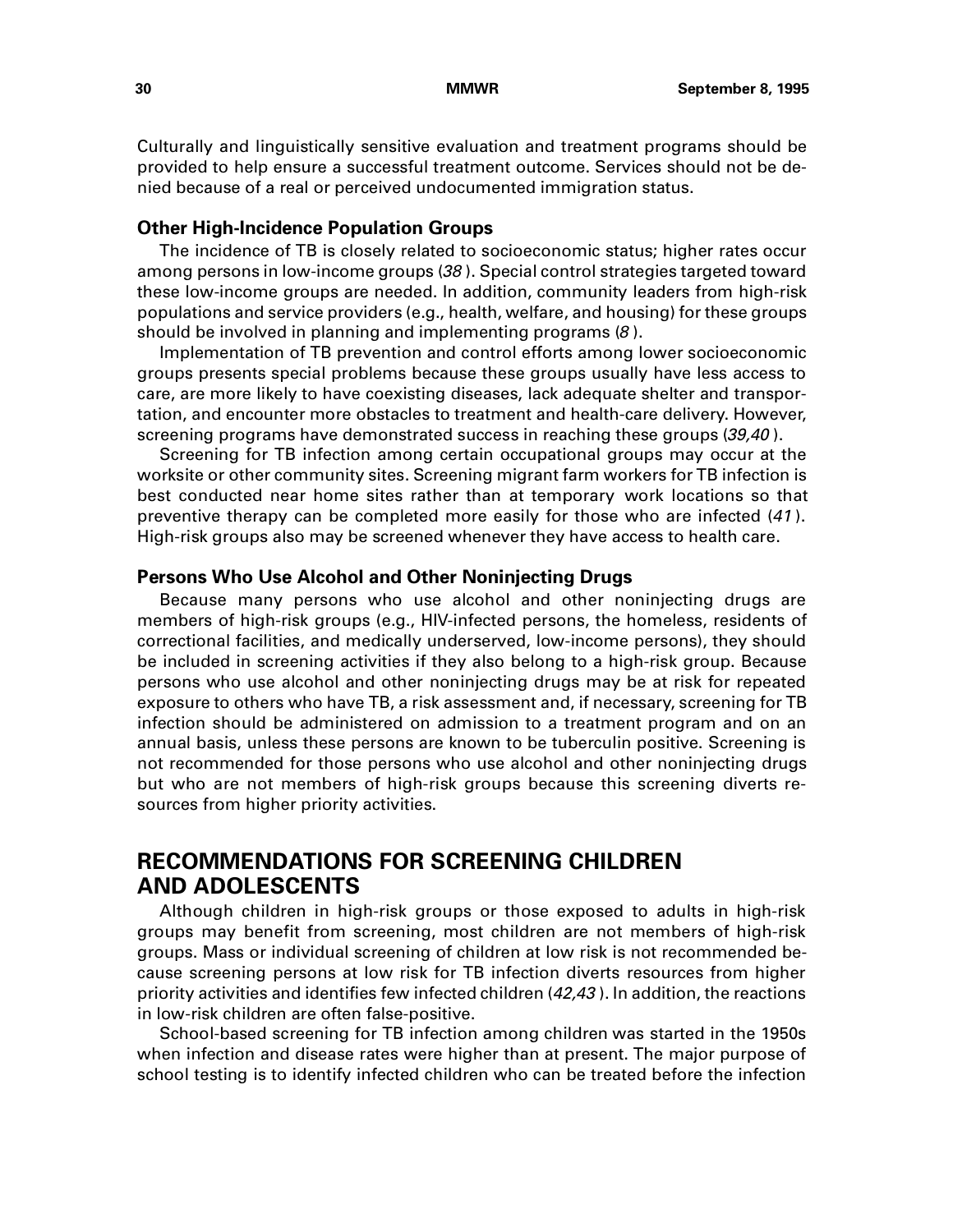<span id="page-37-1"></span><span id="page-37-0"></span>progresses to infectious TB during adolescence or adulthood. Because broad-based school testing involves screening large numbers of low-risk children and because the majority of children who have pediatric TB are preschool age, generalized school screening as a public health measure is an ineffective method of detecting or preventing cases of childhood TB and should be discontinued (43 ).

Well-conducted contact tracing of infectious cases and refugee or immigration testing are more efficient methods than nonselective school-based testing for detecting children who have TB infection. However, targeted testing of high-risk children should be encouraged and may be conducted in the school setting (44 ). Before any testing program for children is implemented, arrangements for evaluation and treatment of children who test positive should be in place.

# **REPEAT SCREENING OF PERSONS AT CONTINUING RISK FOR EXPOSURE**

The need for repeat skin testing should be determined by the likelihood of continued exposure to infectious TB. All tuberculin-negative persons should be retested if they are exposed to an infectious person. In some institutional and group-living environments (e.g., hospitals, prisons, nursing homes, and shelters for the homeless), the risk for exposure is enough to justify repeat testing at regular intervals. The frequency of repeat testing depends on the degree of risk for exposure, as determined by locally generated data. To assist in making these decisions, local facilities should compile and analyze their epidemiologic and programmatic data.

# **ROLE OF HEALTH DEPARTMENTS**

In conjunction with local providers serving high-risk populations, health departments should assist in the development, implementation, and evaluation of TB screening programs appropriate for their communities by participating in specific activities:

- **Establishing priorities for prevention and control activities—**Screening for TB infection should not be given preference over higher priority activities, especially complete treatment of patients having TB or TB/HIV infection as well as prompt, effective contact investigation.
- **Determining priorities for screening activities—**This determination should be made by evaluating available resources, the probability of infection and disease among groups in the community, and the ability to ensure that those persons infected with TB will complete preventive therapy. Groups with the highest screening priorities include contacts of persons suspected or confirmed to have TB and patients having HIV infection.
- **Reviewing epidemiologic and programmatic data to identify additional groups for whom screening programs should be developed—**This review includes a) assessing the incidence, prevalence, and sociodemographic characteristics of persons having TB or TB infection; b) identifying high-risk groups and settings to determine whether a need for screening is indicated; c) designing tuberculin screening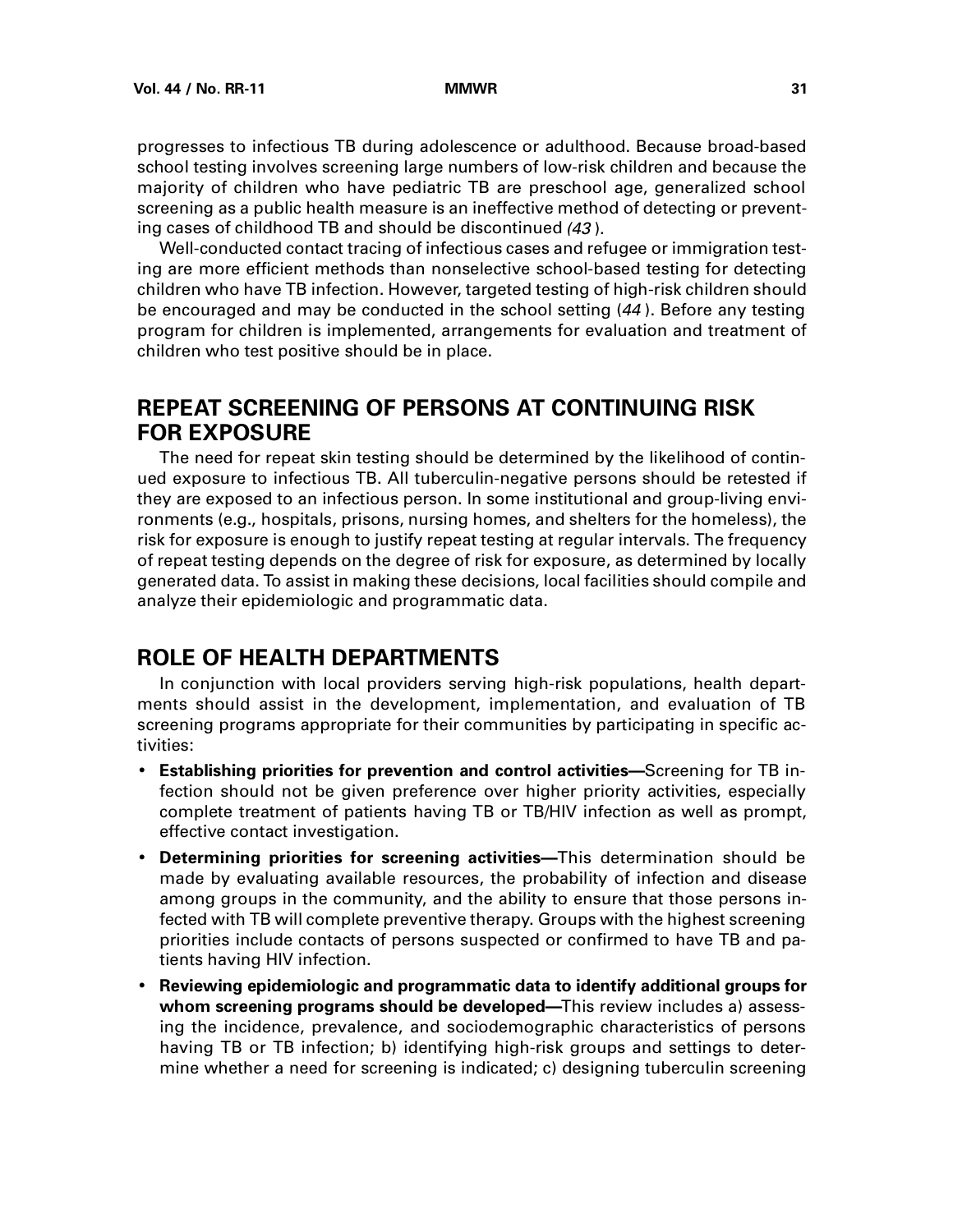<span id="page-38-0"></span>programs to reach the high-risk groups in communities; and d) ensuring completion of preventive therapy.

- **Identifying and establishing working relationships with persons, facilities, and agencies providing health-care services to high-risk populations—**These service providers should be assisted in the development, implementation, and evaluation of screening programs appropriate to the needs of the community. The decision to initiate a skin testing program for a high-risk group should be based primarily on the ability of the TB control program and health-care providers to provide adequate preventive therapy services (i.e., tuberculin skin testing, reading and interpreting the tests, evaluating persons who have positive results, initiating preventive therapy when appropriate, monitoring patients for adverse reactions, and ensuring that patients complete preventive therapy). To be effective, the plan for evaluation and treatment should be developed before testing begins.
- **Assisting health-care providers who serve high-risk groups—**These providers should be assisted in providing screening services, evaluating data from screening programs to determine program effectiveness, and recommending appropriate future screening activities.
- **Providing support for staff training—**Staff should be trained to perform, read, and record results of tuberculin skin tests; evaluate positive-tuberculin reactors for clinical TB and preventive therapy; provide preventive therapy and monitor for adherence and adverse drug reactions; and educate clients regarding the need for preventive therapy. The health department or facility may certify staff completing this training.
- **Identifying medical consultants having expertise in TB patient management—** These consultants should be able to assist with managing persons who have TB or are suspected to have TB, their contacts, and persons receiving preventive therapy.
- **Arranging referrals and monitoring—**Upon request, assistance should be provided in making arrangements for referring and monitoring persons who have clinical TB or adverse drug reactions while on preventive therapy.
- **Reviewing screening activities—**Periodic assessments of screening activities are needed to examine the effectiveness of identifying infected persons and of ensuring that these persons complete preventive therapy.
- **Evaluating screening programs—**Regular assessments of screening programs are needed to determine their effectiveness. Recommendations for continuing or discontinuing screening programs should be made on the basis of their effectiveness.

#### References

- 1. American Thoracic Society/CDC. Diagnostic standards and classification of tuberculosis. Am Rev Respir Dis 1990;142:725–35.
- 2. CDC. Initial therapy for tuberculosis in the era of multidrug resistance: recommendations of the Advisory Council for the Elimination of Tuberculosis. MMWR 1993;42(No. RR-7).
- 3. American Thoracic Society/CDC. Treatment of tuberculosis and tuberculosis infection in adults and children. Am J Respir Crit Care Med 1994;149:1359–74.
- 4. American Thoracic Society/CDC. Control of tuberculosis in the United States. Am Rev Respir Dis 1992;146:1623–33.
- 5. CDC. The use of preventive therapy for tuberculous infection in the United States: recommendations of the Advisory Committee for Elimination of Tuberculosis. MMWR 1990;39 (No. RR-8):9–12.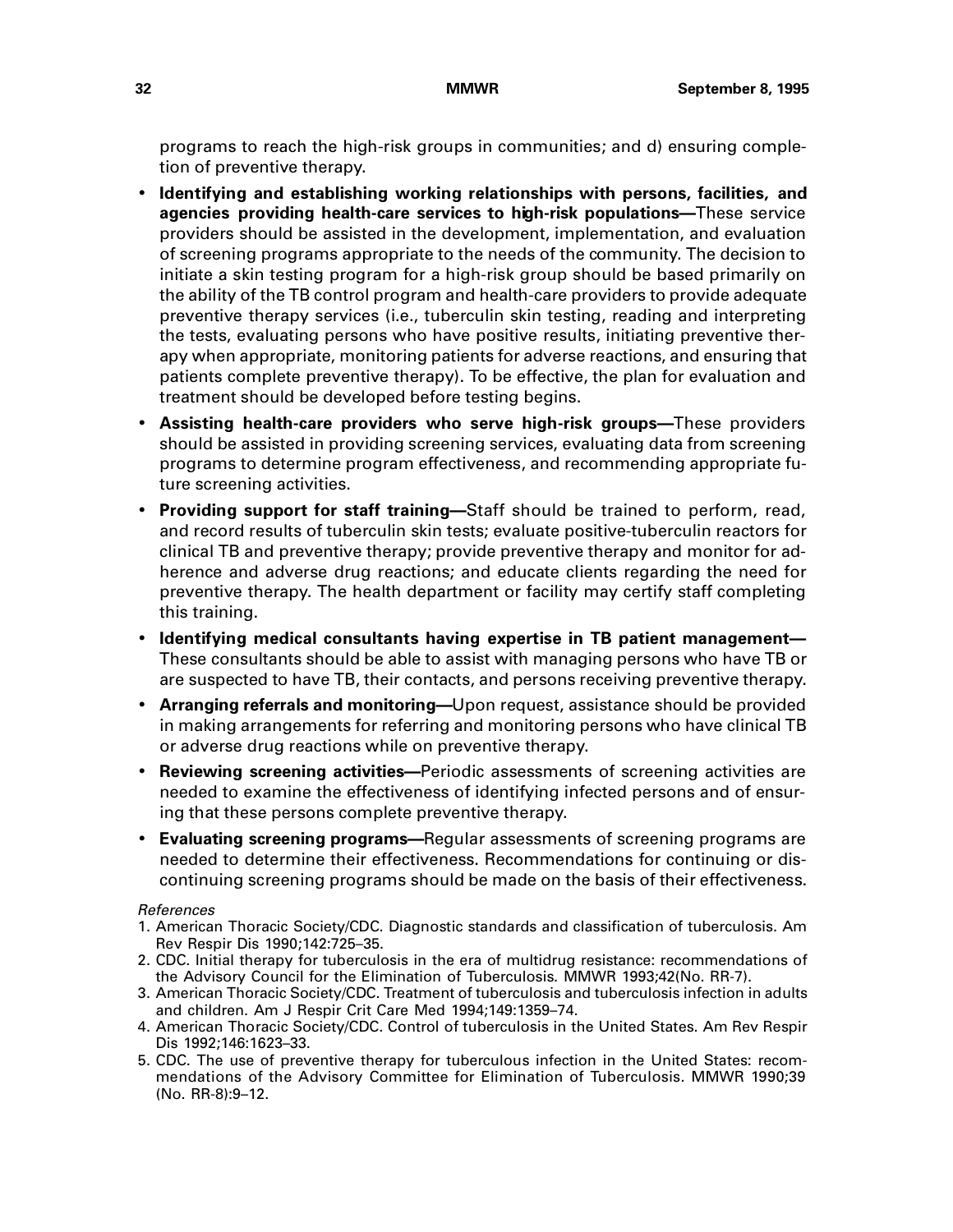- 6. CDC. A strategic plan for the elimination of tuberculosis in the United States. MMWR 1989; 38(No. S-3).
- 7. CDC. Essential components of a tuberculosis program: recommendations of the Advisory Council for the Elimination of Tuberculosis. MMWR 1995;44(No. RR-11):1–16.
- 8. CDC. Prevention and control of tuberculosis in U.S. communities with at-risk minority populations: recommendations of the Advisory Council for the Elimination of Tuberculosis. MMWR 1992;41(No. RR-5):1–11.
- 9. Starke JR, Jacobs RF, Jereb J. Resurgence of tuberculosis in children. J Pediatr 1992;120: 839–55.
- 10. Huebner RE, Schein MF, Bass JB Jr. The tuberculin skin test. Clin Infect Dis 1993;17:968–75.
- 11. Sbarbaro JA. Tuberculin test: a re-emphasis on clinical judgement [Editorial]. Am Rev Respir Dis 1985;132:177–8.
- 12. Snider DE Jr. Bacille Calmette-Guérin vaccinations and tuberculin skin tests. JAMA 1985; 253:3438–9.
- 13. CDC. Use of BCG vaccines in the control of tuberculosis: a joint statement by the ACIP and the Advisory Committee for Elimination of Tuberculosis. MMWR 1988;37:663–4,669–75.
- 14. Caiaffa WT, Graham NMH, Galai N, Rizzo RT, Nelson KE, Vlahov D. Instability of delayed-type hypersensitivity skin test anergy in human immunodeficiency virus infection. Arch Intern Med (in press).
- 15. CDC. USPHS/IDSA guidelines for the prevention of opportunistic infections in persons infected with human immunodeficiency virus: a summary. MMWR 1995;44(No. RR-8).
- 16. CDC. Tuberculosis and human immunodeficiency virus infection: recommendations of the Advisory Committee for the Elimination of Tuberculosis (ACET). MMWR 1989;38:236–8,243–50.
- 17. CDC. Purified protein derivative (PPD)-tuberculin anergy and HIV infection: guidelines for anergy testing and management of anergic persons at risk of tuberculosis. MMWR 1991;40 (No. RR-5):27–33.
- 18. Sepulveda RL, Ferrer X, Latrach C, Sorensen RU. The influence of Calmette-Guérin Bacillus immunization on the booster effect of tuberculin testing in healthy young adults. Am Rev Respir Dis 1990;142:24–8.
- 19. Snider D. Pregnancy and tuberculosis. Chest 1984;86(suppl):10S-13S.
- 20. Selwyn PA, Hartel D, Lewis VA, et al. A prospective study of the risk of tuberculosis among intravenous drug users with human immunodeficiency virus infection. N Engl J Med 1989; 320:545–50.
- 21. Selwyn PA, Sckell BM, Alcabes P, Friedland GH, Klein RS, Schoenbaum EE. High risk of active tuberculosis in HIV-infected drug users with cutaneous anergy. JAMA 1992;268:504–9.
- 22. Rieder HL, Cauthen GM, Comstock GW, Snider DE Jr. Epidemiology of tuberculosis in the United States. Epidemiol Rev 1989;11:79–98.
- 23. Antonucci G, Girardi E, Raviglione MC, Ippolito G, Gruppo Italiano di Studio Tubercolosi e AIDS (GISTA). Risk factors for tuberculosis in HIV-infected persons: a prospective cohort study. JAMA 1995;274:143–8.
- 24. Reichman LB, Felton CP, Edsall JR. Drug dependence, a possible new risk factor for tuberculosis disease. Arch Intern Med 1979;139:337–9.
- 25. Braun MM, Byers RH, Heyward WL, et al. Acquired immunodeficiency syndrome and extrapulmonary tuberculosis in the United States. Arch Intern Med 1990;150:1913–6.
- 26. CDC. Prevention and control of tuberculosis in correctional institutions: recommendations of the Advisory Committee for the Elimination of Tuberculosis. MMWR 1989;38:313–20,25.
- 27. CDC. Prevention and control of tuberculosis in correctional facilities: recommendations of the Advisory Council for the Elimination of Tuberculosis. MMWR (in press).
- 28. CDC. Prevention and control of tuberculosis in facilities providing long-term care to the elderly: recommendations of the Advisory Committee for Elimination of Tuberculosis. MMWR 1990; 39(No. RR-10):7–20.
- 29. CDC. Guidelines for preventing the transmission of Mycobacterium tuberculosis in health-care facilities, 1994. MMWR 1994;43(No. RR-13).
- 30. CDC. Prevention and control of tuberculosis among homeless persons: recommendations of the Advisory Council for the Elimination of Tuberculosis. MMWR 1992;41(No. RR-5):13–23.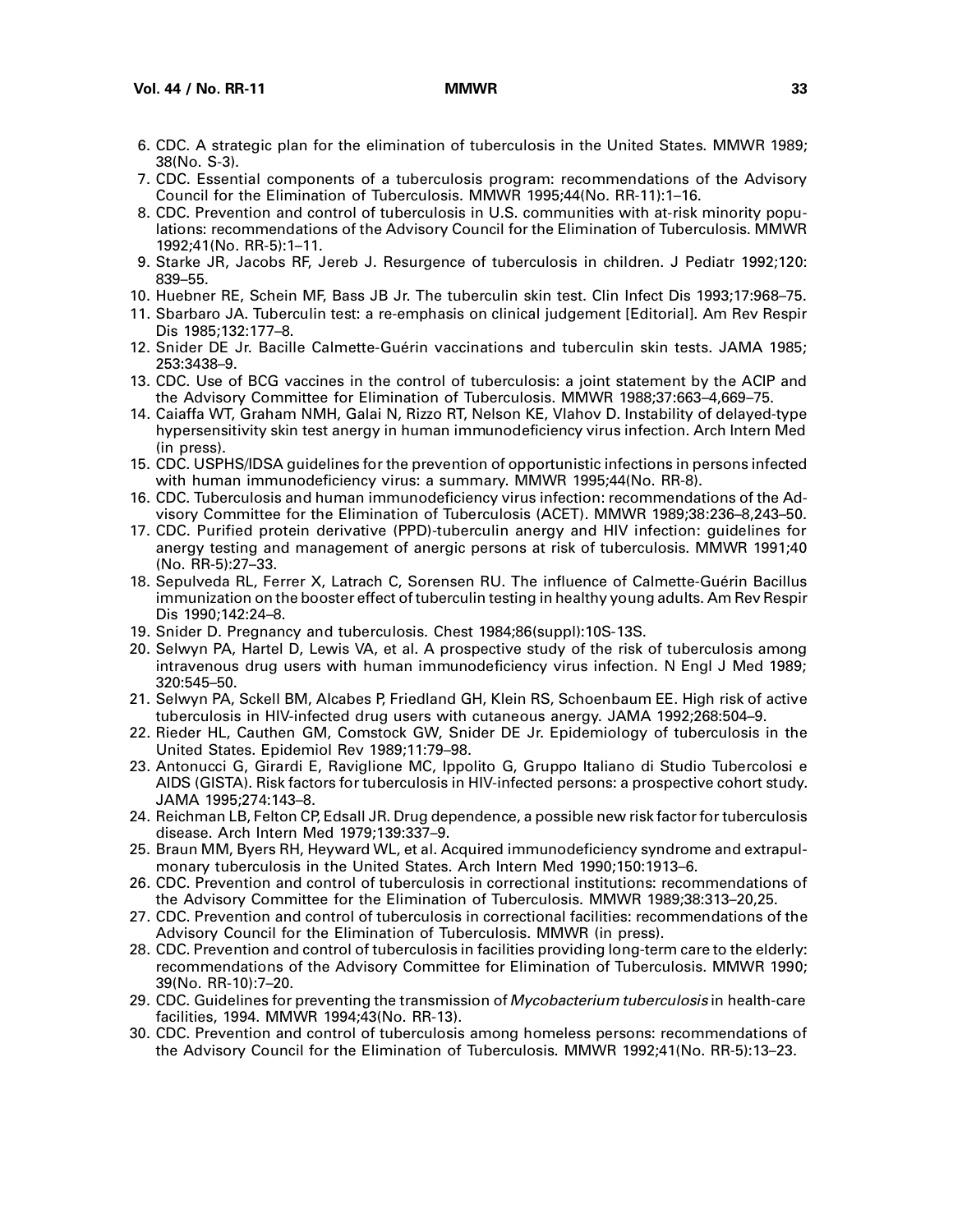- 31. Daley CL, Small PM, Schecter GF, et al. An outbreak of tuberculosis with accelerated progression among persons infected with the human immunodeficiency virus. N Engl J Med 1992;326: 231–5.
- 32. Stead WW, Lofgren JP, Warren E, Thomas C. Tuberculosis as an endemic and nosocomial infection among the elderly in nursing homes. N Engl J Med 1985;312:1483–7.
- 33. Hutton MD, Cauthen GM, Bloch AB. Results of a 29-state survey of tuberculosis in nursing homes and correctional facilities. Public Health Rep 1993;108:305–14.
- 34. Rieder HL, Cauthen GM, Kelly GD, Bloch AB, Snider DE Jr. Tuberculosis in the United States. JAMA 1989;262:385–9.
- 35. Cantwell MF, Snider DE Jr, Cauthen GM, Onorato IM. Epidemiology of tuberculosis in the United States, 1985 through 1992. JAMA 1994;272:535–9.
- 36. McKenna MT, McCray E, Onorato I. The epidemiology of tuberculosis among foreign-born persons in the United States, 1986 to 1993. N Engl J Med 1995;332:1071–6.
- 37. CDC. Tuberculosis among foreign-born persons entering the United States: recommendations of the Advisory Committee for Elimination of Tuberculosis. MMWR 1990;39(No. RR-18).
- 38. Hinman AR, Judd JM, Kolnik JP, Daitch PB. Changing risks in tuberculosis. Am J Epidemiol 1976;103:486–97.
- 39. Friedman LN, Sullivan GM, Bevilaqua RP, Loscos R. Tuberculosis screening in alcoholics and drug addicts. Am Rev Respir Dis 1987;136:1188–92.
- 40. Grzybowski S, Allen EA, Black WA, et al. Inner-city survey for tuberculosis: evaluation of diagnostic methods. Am Rev Respir Dis 1987;135:1311–5.
- 41. CDC. Prevention and control of tuberculosis in migrant farm workers: recommendations of the Advisory Council for the Elimination of Tuberculosis. MMWR 1992;41(No. RR-10).
- 42. American Academy of Pediatrics Committee on Infectious Diseases. Screening for tuberculosis in infants and children. Pediatrics 1994;93:131–4.
- 43. Starke JR. Universal screening for tuberculosis infection: school's out! [Editorial]. JAMA 1995; 274:652–3.
- 44. Mohle-Boetani JC, Miller B, Halpern M, et al. School-based screening for tuberculous infection: a cost-benefit analysis. JAMA 1995;274:613–9.